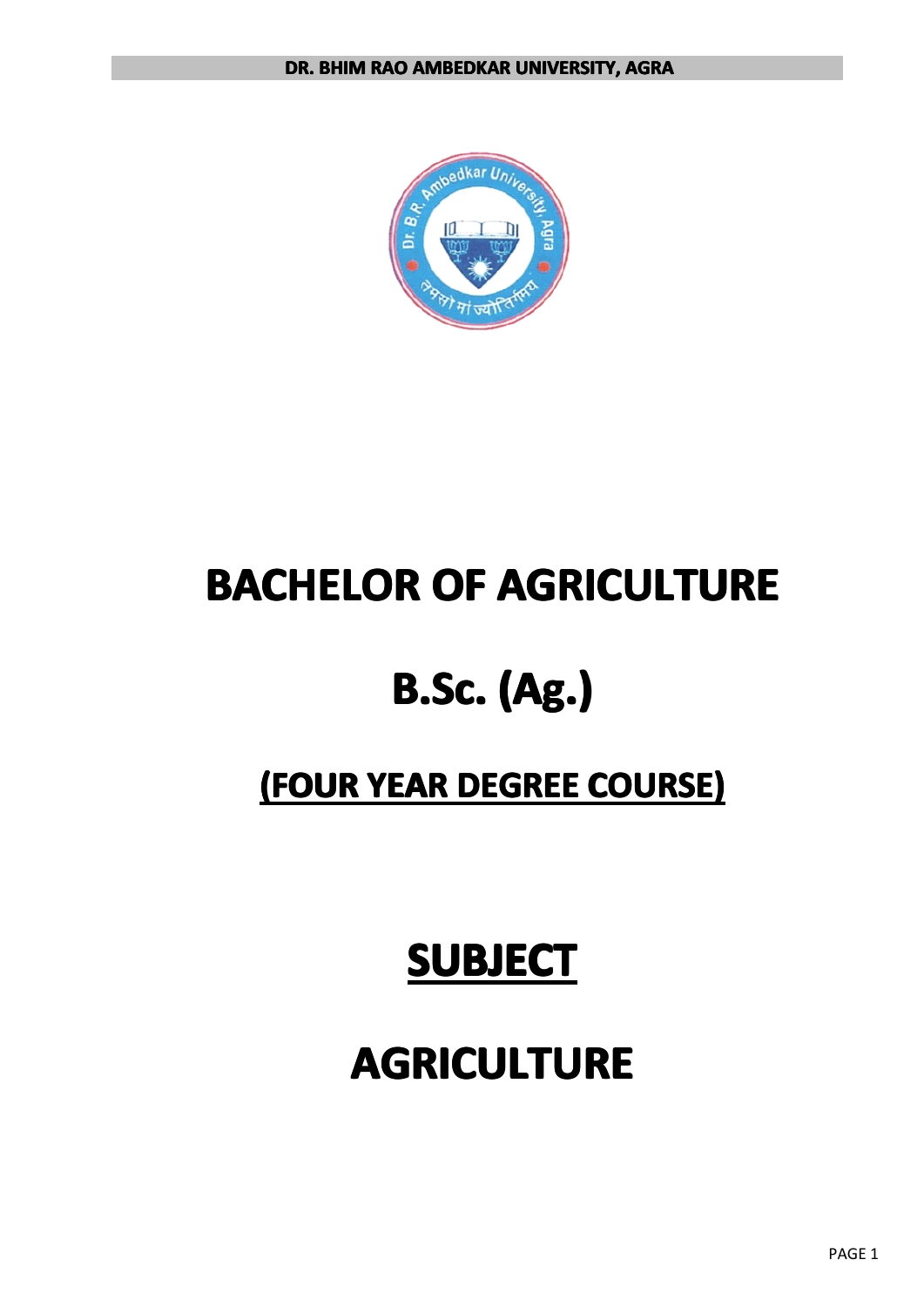# **B.Sc. (AGRICULTURE)**

## **B.Sc. Ag., SEMESTER-I SEMESTER-I SEMESTER-I**

## **(11+9)**

| <b>S. No.</b>  | <b>Department</b>            | <b>Credit</b> | <b>Title</b>                                    |
|----------------|------------------------------|---------------|-------------------------------------------------|
|                |                              | <b>Hours</b>  |                                                 |
| 1.             | English                      | $1 + 1$       | Structural & Spoken English                     |
| $\overline{2}$ | Agronomy                     | $2 + 1$       | Principles of crop Production                   |
| $\overline{3}$ | Ag. Chemistry & Soil Sc.     | $2 + 1$       | <b>Fundamentals of Soil Science</b>             |
| 4              | Plant Breeding & Genetics    | $1+1$         | <b>Elements of Genetics</b>                     |
| 5              | Ag. Statistics & Maths.      | $1 + 1$       | <b>Elementary Statistics and Applied Maths.</b> |
| 6              | <b>Soil Conservation</b>     | $1 + 1$       | <b>Agricultural Meteorology</b>                 |
| $\overline{7}$ | <b>Agriculture Extension</b> | $1 + 1$       | Rural Sociology and Educational Psychology      |
| 8              | Horticulture                 | $2 + 1$       | <b>Fundamentals of Horticulture</b>             |
| 9.             | <b>Physical Education</b>    | $0 + 1$       | <b>Physical Education (Only Practical)</b>      |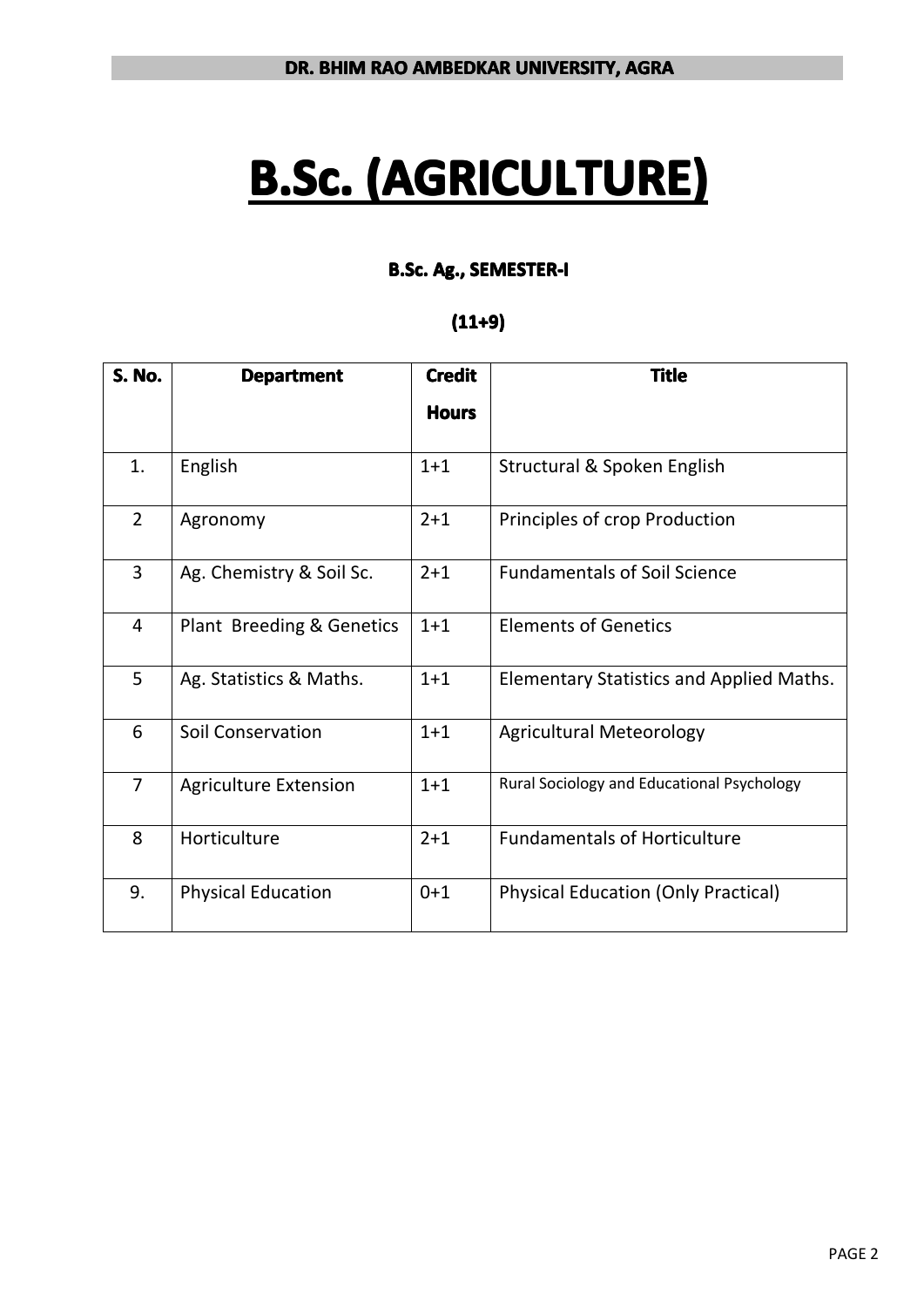#### **Course-I Course-I**

#### **Semester- Semester- Semester-I 1+1**

#### **STRUCTURAL STRUCTURAL STRUCTURAL STRUCTURAL & SPOKEN ENGLISH ENGLISH ENGLISHENGLISH**

#### **(A) ELEMENTS ELEMENTSELEMENTSELEMENTSOF ENGLISH ENGLISHENGLISHENGLISHGRAMMER GRAMMERGRAMMERGRAMMER: A REVISION REVISION**

- 1. Study and use of Articles: Pronouns and Prepositions.
- 2. Tenses in English

#### **(B) SENTENCE SENTENCESTRUCTURE STRUCTURE**

- 1. Sentence formation
- 2. Some common varieties of sentence structure (including errors).

## **(C) READING READINGCOMPREHENSION COMPREHENSIONCOMPREHENSION**

Six specified lessons from the following text book:

Name : Glimpses of English Prose.

Author : Dr. O.P. Dixit

Publisher : Sahitya Niketan, Kanpur

### **(D) WRITTEN WRITTENCOMMUNICATION COMMUNICATION**

- 1. Letter and application writing
- 2. Report writing.

#### **(E) VOCABULARY**

- 1. Synonyms and antonyms
- 2. One word substitution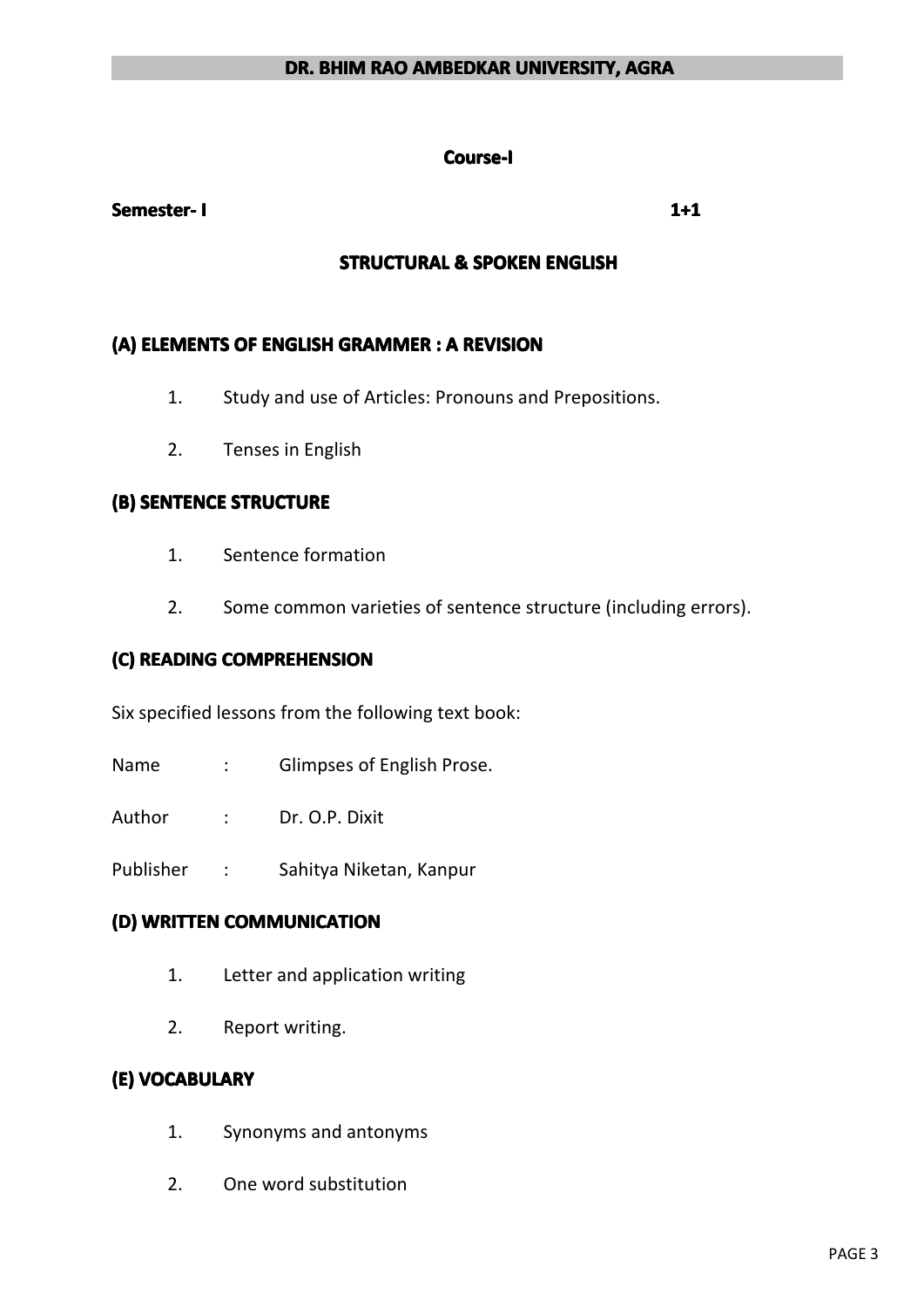3. Affixes, prefixes and suffixes

#### **PRACTICALS PRACTICALS**

- 1. Speech mechanism-speech event, production of speech, speech organs.
- 2. Phonetic sounds and symbols-pure vowels, diphthongs and constants (voiceless/voiced, accented/u naccented, aspirated/u naspirated).
- 3. Stress and intonation-word-accent (syllable, consonant clusters), stressshift, compound words, word accent in Indian English v/s R.P., rules for accentual patterns.
- 4. Accent in connected speech-rhythm, weak forms, intonation etc.
- 5. Listening comprehension
- 6. Reading comprehension.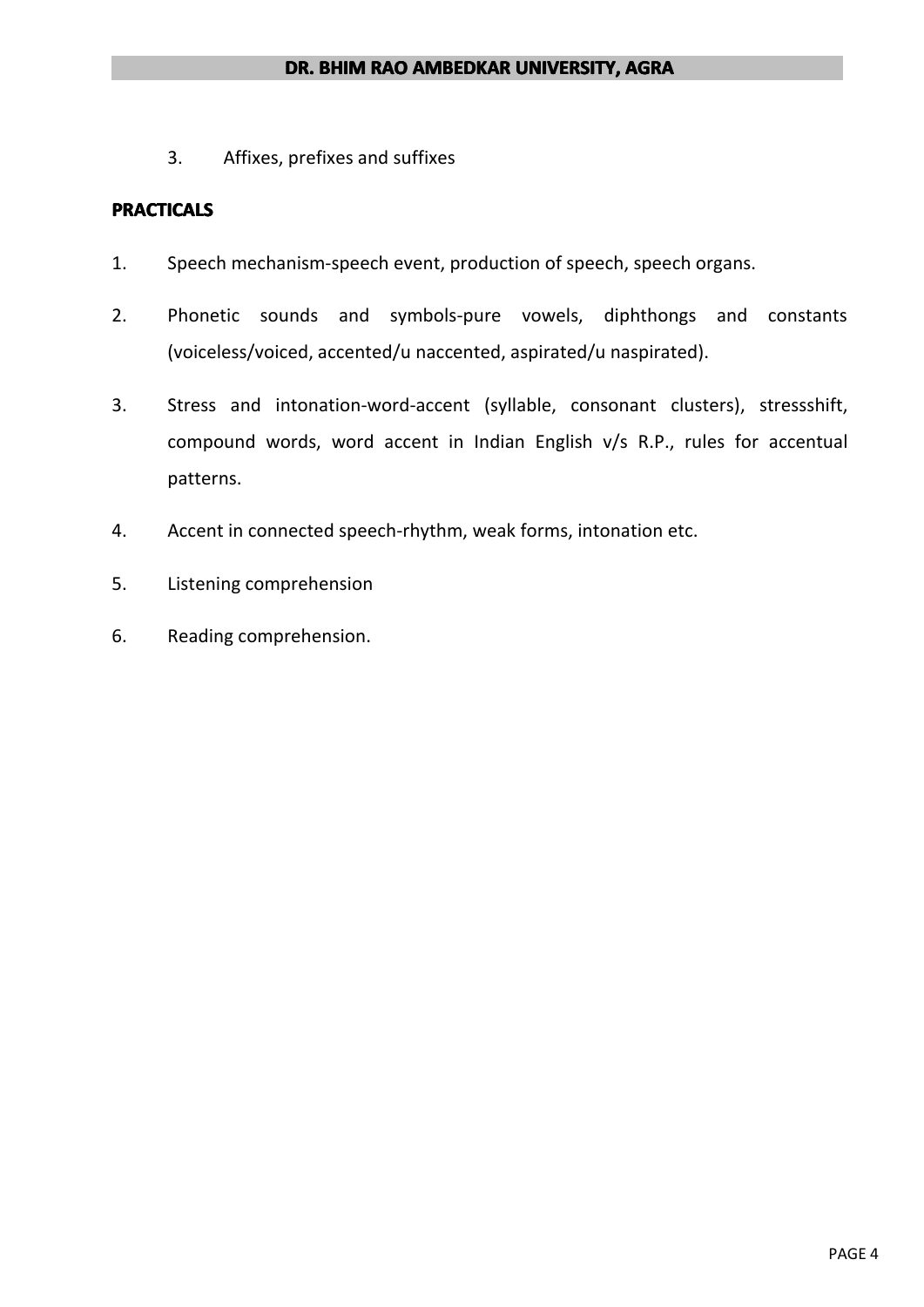#### **Course- Course-II**

#### **Semester-I Semester-I**

#### **PRINCIPLES PRINCIPLES PRINCIPLES OF CROP PRODUCTION PRODUCTION**

- 1. Definition and scope of Agronomy.
- 2. Classification of Crops on Different basis.
- 3. General principles of Crop production : Climate, soil and its preparation, seed and seed sowing, post-sowing tillage, water management, nutrition, plant protection measures, harvesting, threshing and storage.
- 4. Crop sequences and systems with emphasis on mixed cropping and inter cropping.
- 5. Nutritional management of crops including application of manures, fertilizers and bio-fertilizers. Concept of integrated nutrient supply system.

#### **Practical Practical**

- 1. Study of weather and weather forecasting.
- 2. Identification of crops, manures and fertilisers.
- 3. Framing crop rotations and preparation of cropping schemes for varying agroclimatic conditions.
- 4. Preparation of seed bed based on important inter-cropping systems.
- 5. Calculation of fertiliser requirement, fertiliser mixtures and unit values.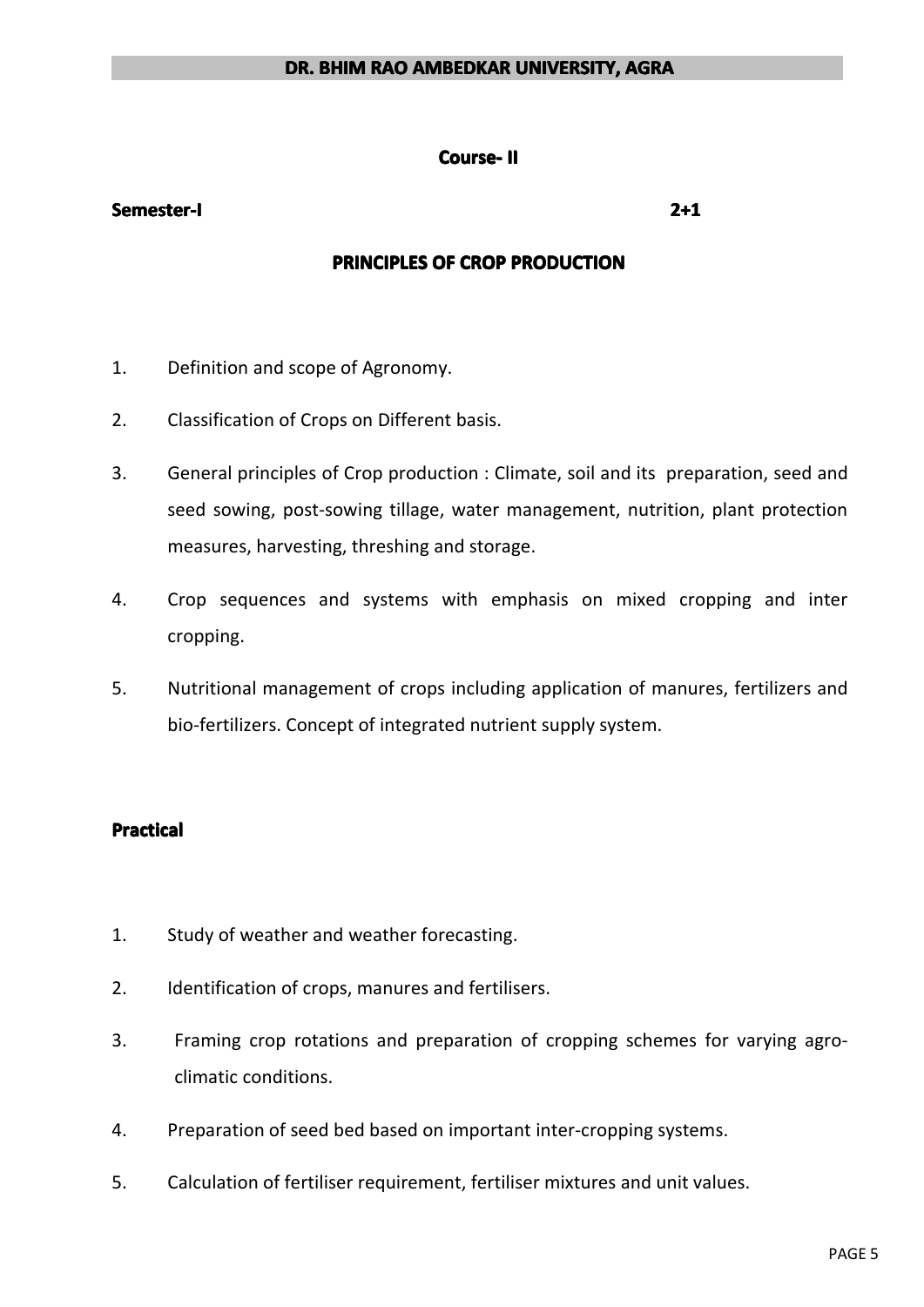- 6. Methods of fertiliser application.
- 7. Practical record
- 8. Viva Voce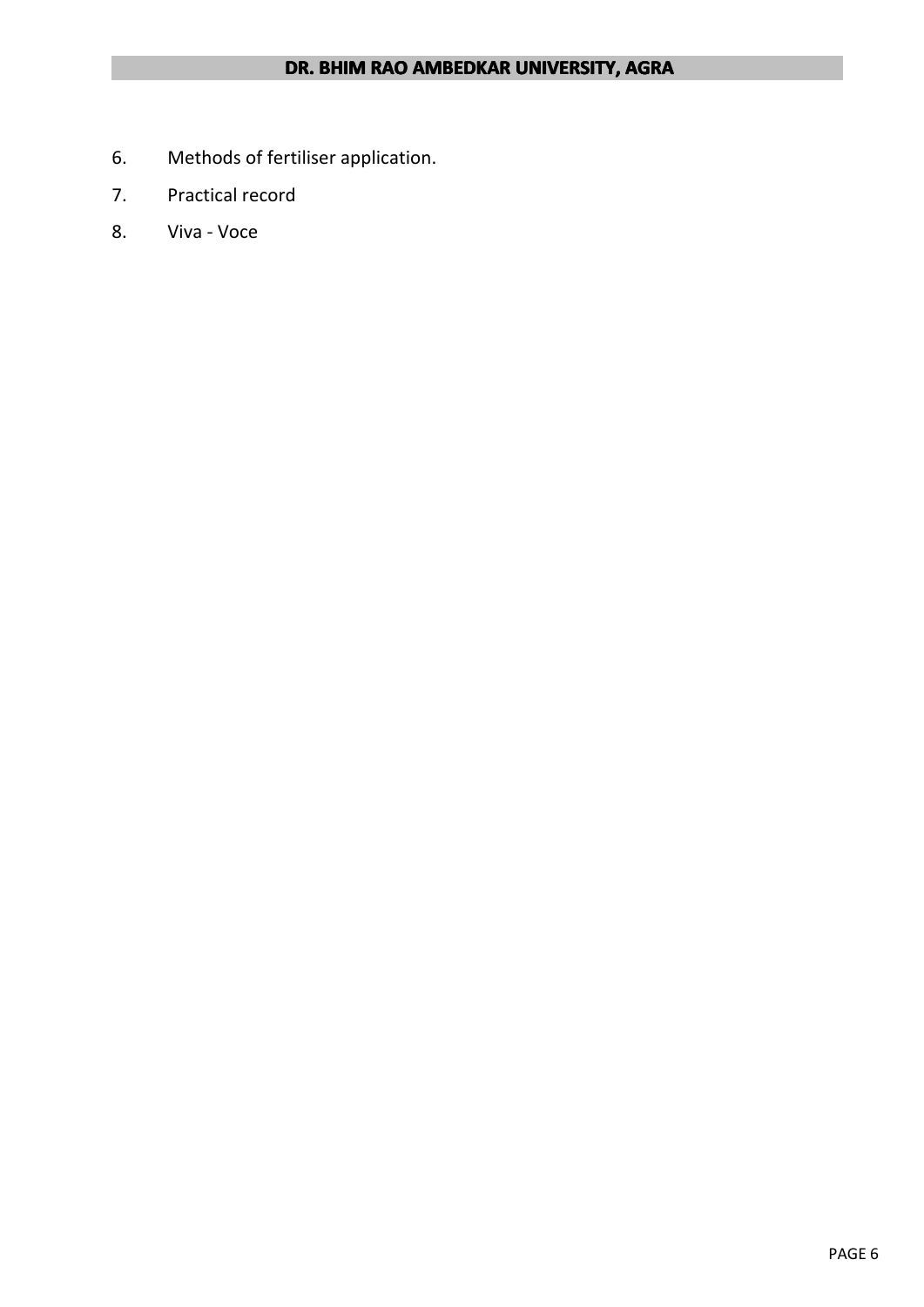#### **Course- III**

#### **Semester- Semester- Semester-I 2+1**

#### **FUNDAMENTALS OF SOIL SCIENCE**

- 1. Definition of Soil, Components of Soil and their role in agriculture.
- 2. Soil forming rocks and minerals, Development, of Soil profile, Soil formation, factors affecting soil formation, soil forming processes.
- 3. Soil reaction and its measurements and significance.
- 4. Chemistry of clay minerals with special reference to Kaoinite, Montmorrillonite and little.
- 5. Physical properties of soil, and their significance.
- 6. Chemical properties of soil, cation and anion exchange phenomenon and their importance in agriculture.
- 7. Soil organic matter, humus formation and its importance in soil fertility, management and maintenance of organic matter in soils.
- 8. Soil of U.P., classification, distribution and characteristics.
- 9. Elementary idea of soils of India-occurrence, characteristics, physicochemical properties of chernozems, pobzol and laterite soil.
- 10. Basic idea of comprehensive system (7th approximation) of soil classification.
- 11. Elementary idea of soil survey and Land capability, classification.
- 12. Occurrence, distribution and functions of Soil Micro-organism. Biological Nitrogen Fixation (Symbiotics and Non-symbiotics), Nitrification, Microbial decomposition of orgame Matter in soil,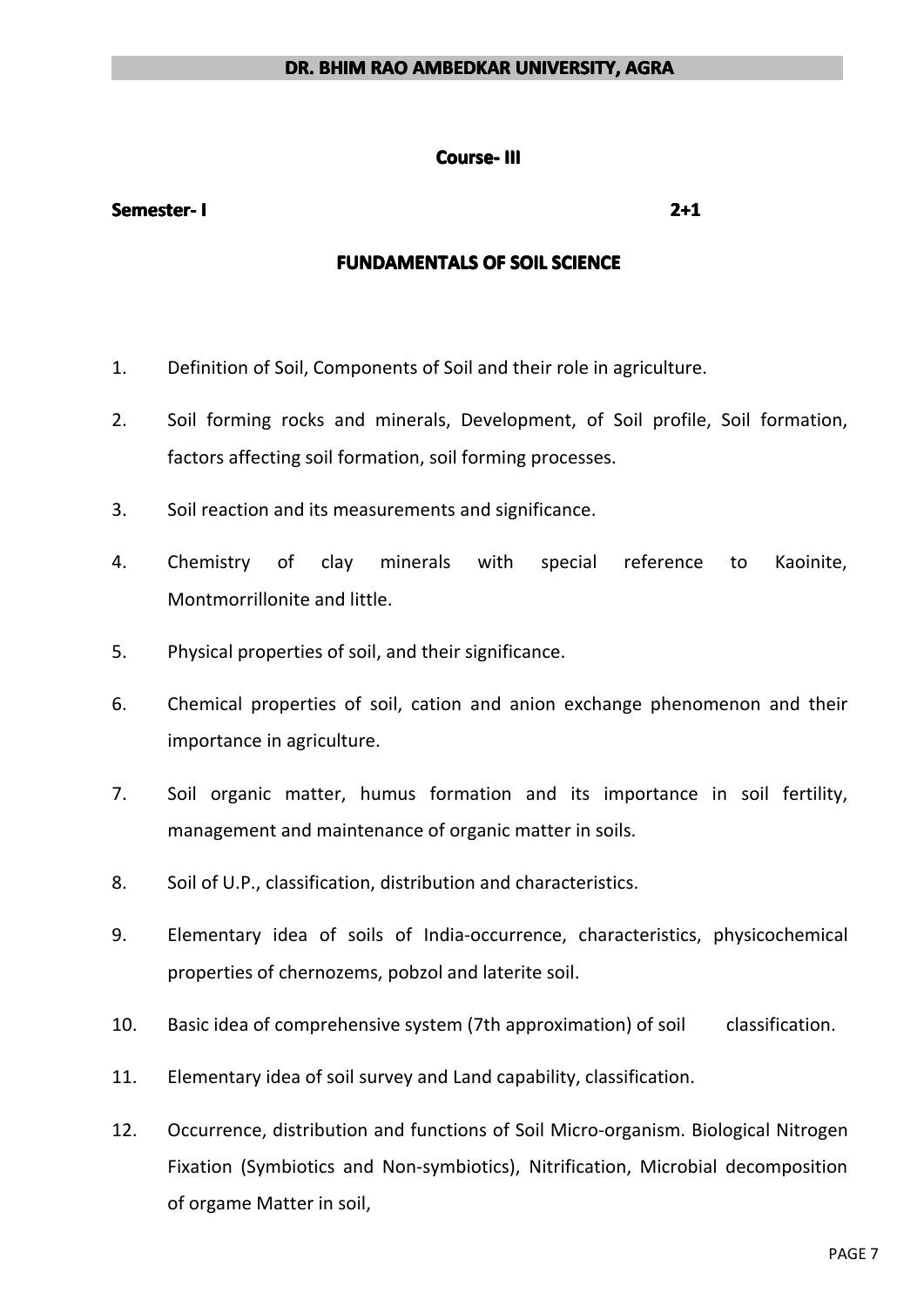- 13. Role and use of Biofertilizers.in Crop Production,
- 14. Classification and use of Insecticide, Fungicides and herbicides

eg. BNC, DDT, Malthion, & 2,4,D.

#### **Practical:**

- 1. Preparation of HCL extract of Soil
- 2. Determination of FeO, R203, Ca and P in HCL extract
- 3. Determination of soil O.M.
- 4. Estimation of Cl, C03, HCO3 in soil extract
- 5. Determination of total nitrogen in soil.
- 6. Practical Record
- 7. Viva Voce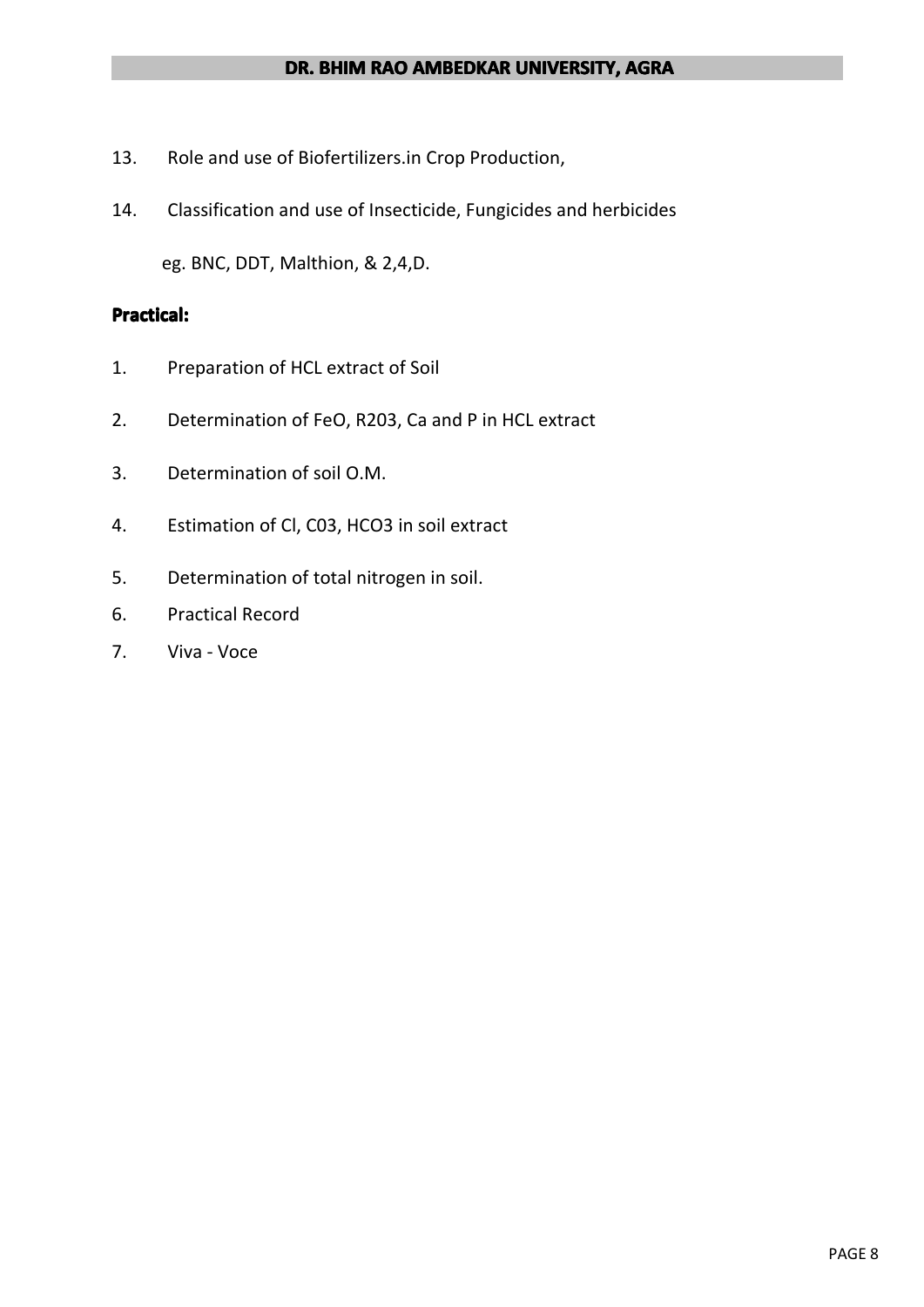#### **Course-IV**

#### **Semester- Semester- Semester-I 1+1**

## **ELEMENTS ELEMENTS ELEMENTSELEMENTSOF GENETICS GENETICS GENETICSGENETICS**

- 1. Definition, significance and historical development in genetics.
- 2. Mendel's Law's of heredity.
- 3. Cell division, meiosis and mitosis.
- 4. Chromosomal theory of inheritance. Linkage and crossing over-types, mechanism and significance.
- 5. Nucleic acid as genetic material-structure and replication.
- 6. Mutation-spontaneous and induced.
- 7. Chromosomal changes- structural and numerical.
- 8. Multiple factor inheritance and multiple alleles, blood groups in man and body coat colour in rabits.
- 9. Sex chromosomes and there determination in man and drosophila, sex linked characters.
- 10. Cytoplasmic inheritance-plasma and nuclear.

#### **Practical Practical Practical Practical**

- 1. Preparation of temporary cytological slides (mitosis and meiosis)
- 2. Genetical problems using Chi-square test on mono and dihybrid ratios with their modifications.
- 3. Practical record
- 4 . Viva-voce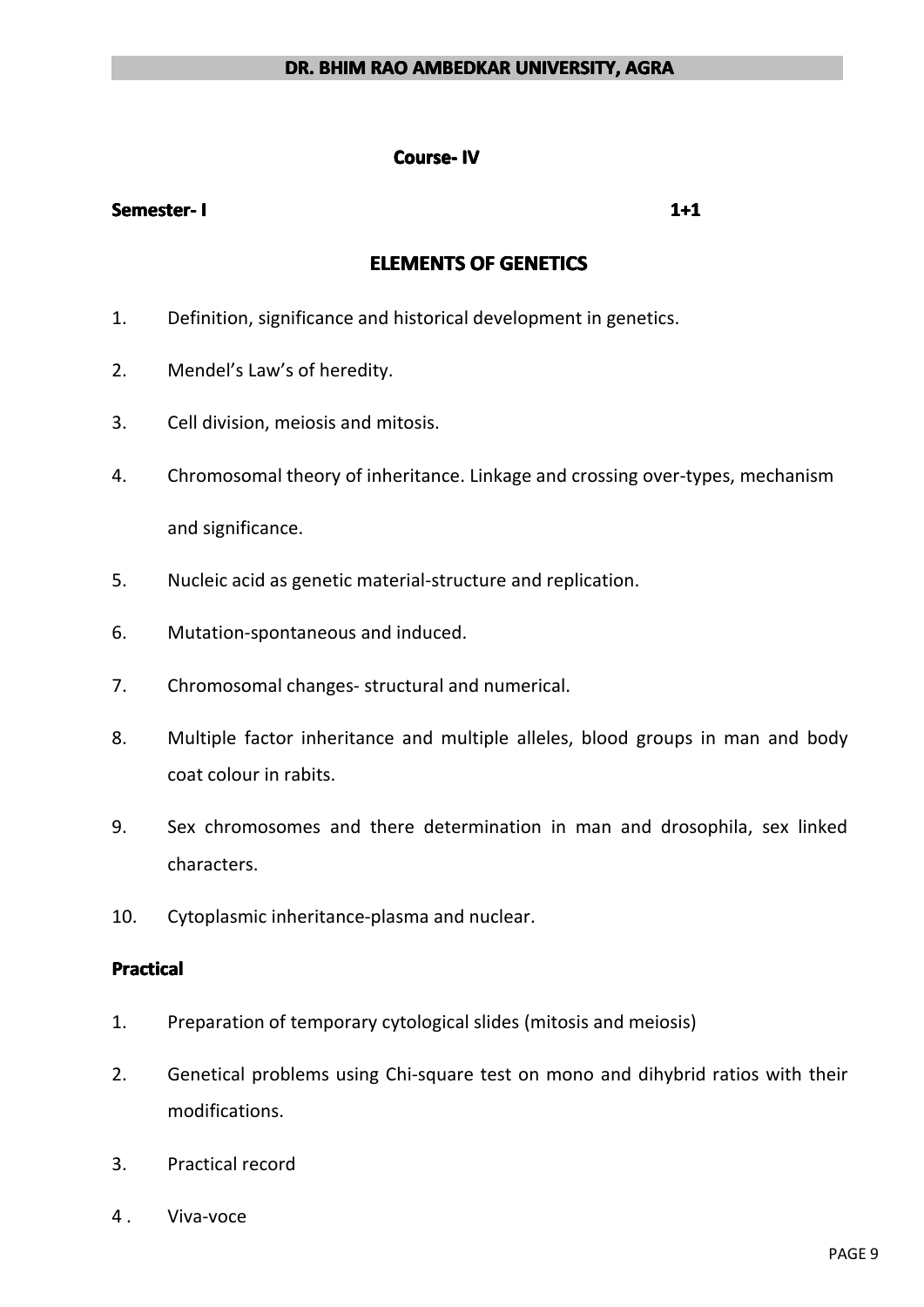**Course- V**

#### **Semester- Semester- Semester-I 1+1**

#### **ELEMENTARY STATISTICS AND APPLIED MATHEMATICS**

#### **STATISTICS STATISTICS**

Definition, Aims, Characteristics and Limitations of statistics, Classification and Tabulation of data.

Definition, advantages and disadvantages of Arithmetic Mean, Median, Mode; Geometric Mean, Harmonic Mean and Weighted Mean as measures of central tendency; and Range, Quartile Deviation, Mean Deviation, Variance, Standard Deviation and Coefficient of variation as measures of dispersion.

Definition of probability, Additive and Multiplicative Laws of probability and simple problems based on them. Definition, merits and demerits of sampling and Random Sampling. Concept of Standard Error. Basic concepts used in tests of Significance like Null Hypothesis, Degrees of freedom and Level of significance. Definition and uses of <sup>z</sup> and t-tests in testing significance of difference between two means; F-test in testing equality of two variances and  $(x2=$  test as a test of independence of attributes in  $2x2$ contingency table only.

Basic principles of Experimental Design. Description and Analysis of

Completely Randomised Design (C.R.D.), Randomised Block Design (R.B.D.) and Latin Square Design (L.S.D.)

#### **MATHEMATICS MATHEMATICS**

Binomial Theorem for positive integral index only. Uses of Natural and common Logarithems. Exponential Series. Limits and Differentiation. Differentiation of algebraic,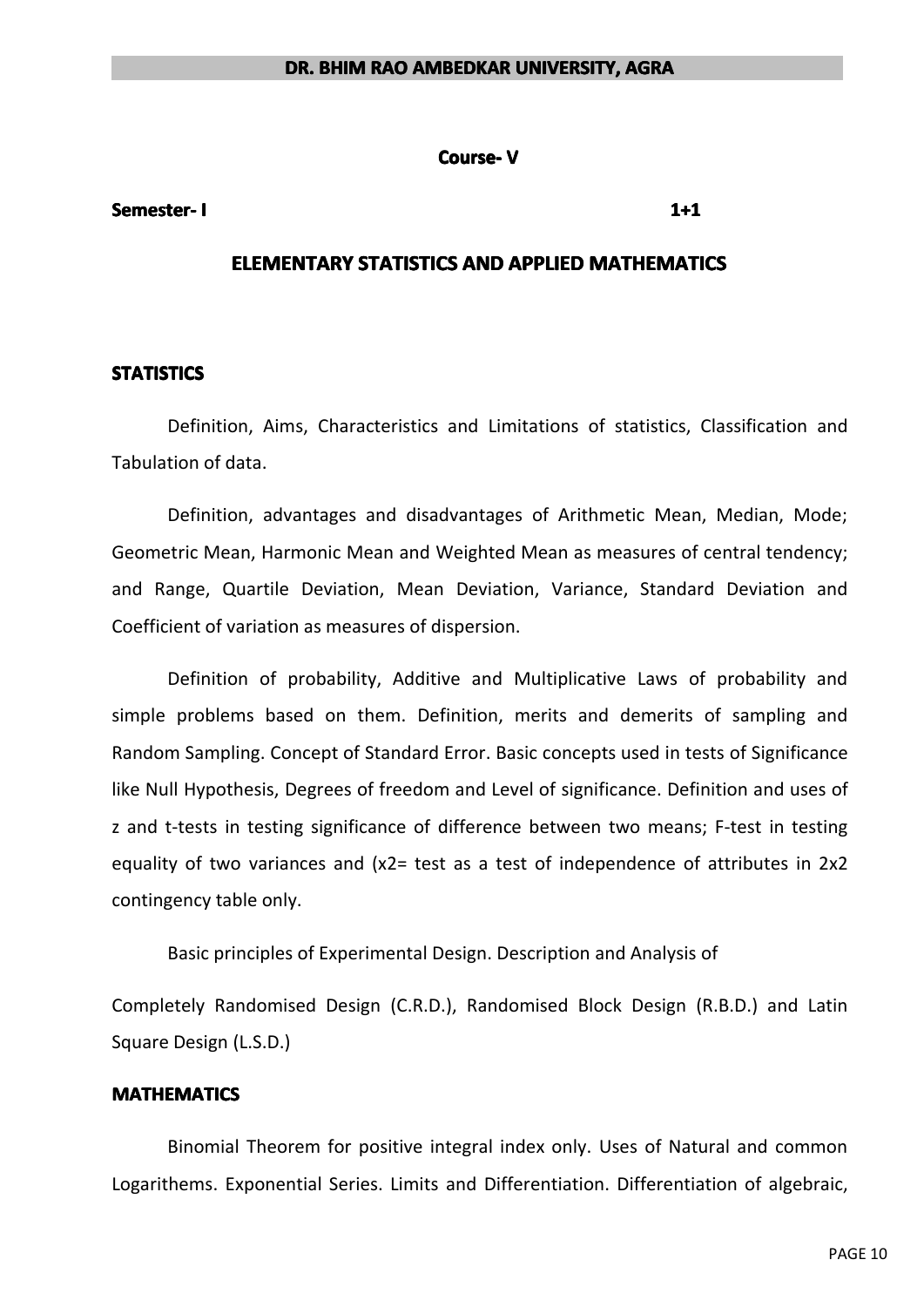trigonometrical, logarithmic and exponential functions only, Logarithmic differentiation. Differentiation of products, quotients, function of functions, implicit and explicit functions.

#### **Practical Practical**

#### **Based on**

- 1. Measures of Central Tendency
- 2. Measures of Dispersion
- 3. Tests of Significance
- 4. Analysis of CRD, RBD and LSD
- 5. Practical Record
- 6. Viva Voce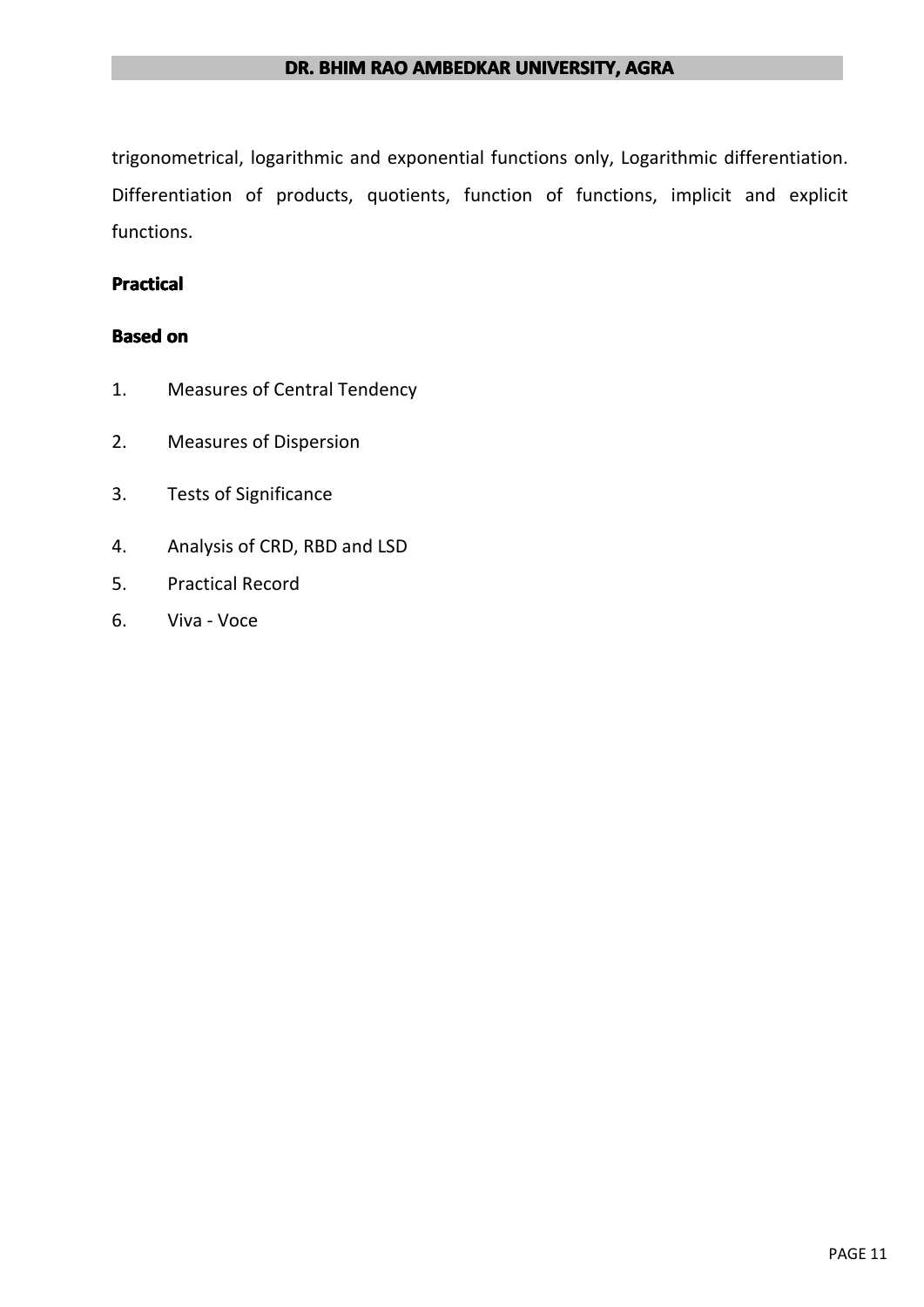#### **Course-VI**

#### **Semester- Semester- Semester-I 1+1**

## **AGRICULTURAL AGRICULTURAL AGRICULTURALAGRICULTURALMETEOROLOGY METEOROLOGY METEOROLOGYMETEOROLOGY**

Different meteorological variables related to agriculture.

Rainfall- Hydrologic cycle and it's components. Types and forms of precipitation. Storms, occurrence, variation and measurement of rainfall. Rain guages, Computation and analyses of data. Plotting of mass curve and rainfall intensity curve.

Run-off- Definition, types, factors affecting estimation and measurement of runoff.

Atmosphere - Definition and structure, climate and weather, atmospheric pressure, factors affecting, measurement.

Elementary idea of insolation, Temperature, kinds and measuring instruments, evaporation, factors affecting, measurement

Humidity, definition, windvane, Anemo-meter.

Indian Agro Climatic Zones

Elementary idea of weather forecasting.

#### **Practical Practical Practical Practical**

- 1 Computation of average rainfall.
- 2 Mass Curve
- 3 Plotting Bargraph for rainfall data.
- 4 Rainfall intensity curve.
- 5 Measurement of rainfall by Rainguage.
- 6 Measurement of Atmospheric Pressure.
- 7 Plotting line graphs for illustrating climatic factor such as temperature.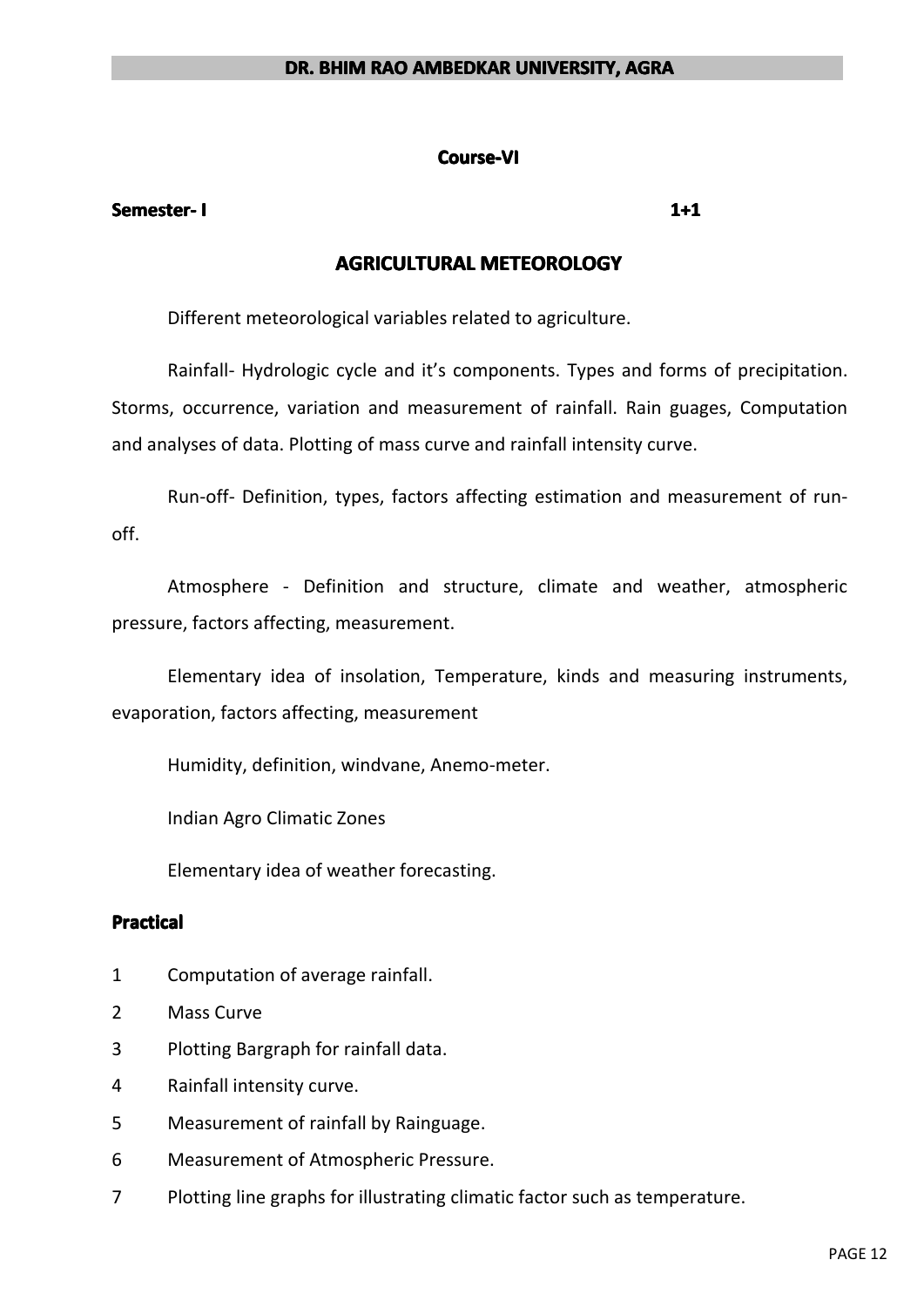- 8 Measurement of Relative Humidity.
- 9 Study of wind vane and Anemometer.
- 10 Measurement of Evaporation by USDA evaporation pan.
- 11 Practical record
- 12 Vive -Voce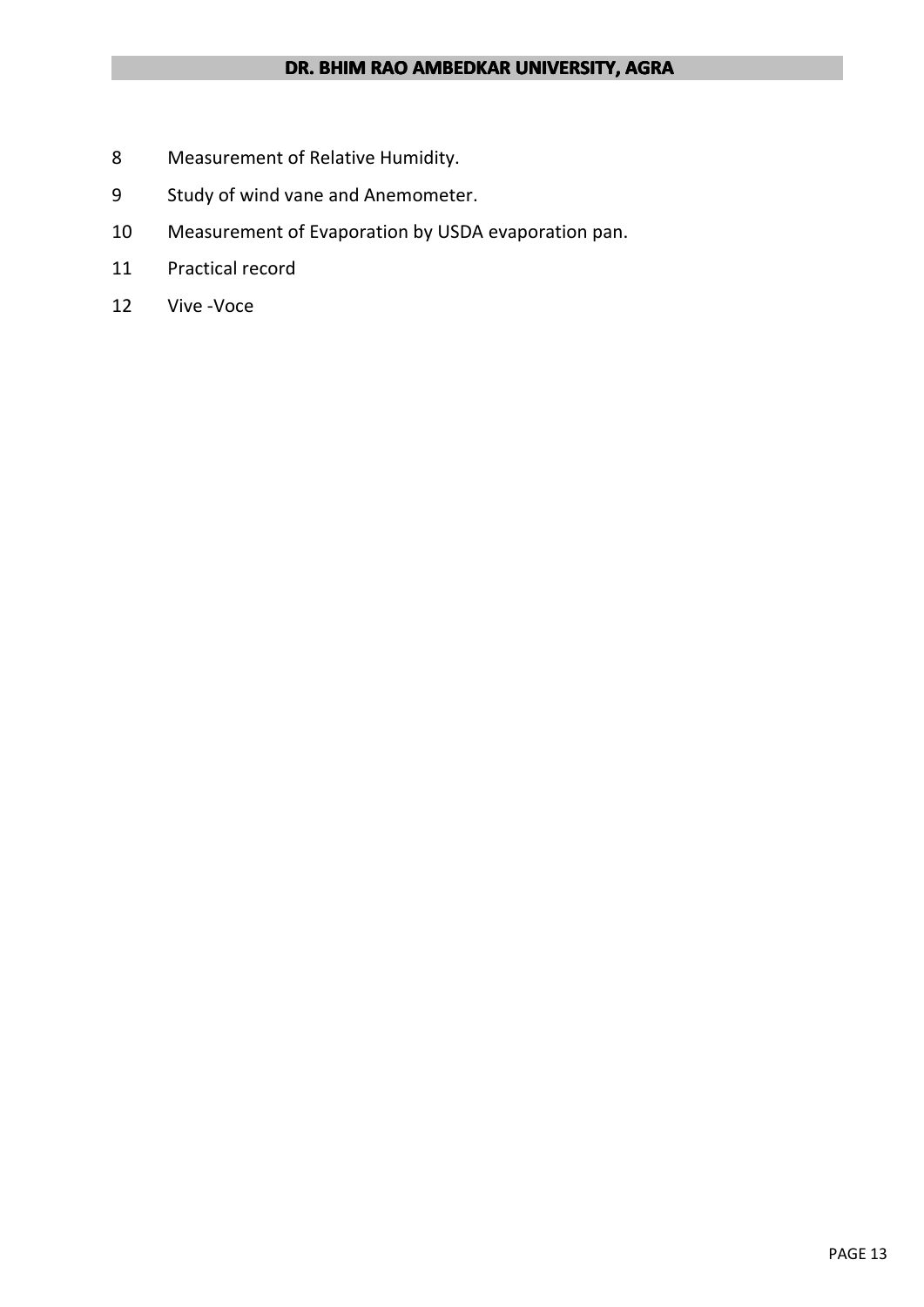#### **Course-VII Course-VII**

#### **Semester- Semester- Semester-I 1+1**

#### **RURAL SOCIOLOGY SOCIOLOGY AND EDUCATIONAL EDUCATIONAL EDUCATIONAL EDUCATIONAL PSYCHOLOGY PSYCHOLOGY PSYCHOLOGYPSYCHOLOGY**

- 1. Definition and scope of rural sociology.
- 2. Basic concept of society, community and groups
- 3. Characteristics and Differences of rural and Urban communities
- 4. Basic rural institutions and their role in Agriculture development.
- 5. Definition and types of rural leadership and their role.
- 6. Definition, nature and importance of psychology in the development of human behaviour.
- 7. Meaning of habit and habit development.
- 8. Mas Low's need hierarchy, concept and types of motives.
- 9. Basic Psychological concepts; motivation, Social Interaction, Attitudes, Emotions, Prejudices and Social Perception.
- 10. Personality- definition and development.

#### **Practical Practical**

- 1. Socio-economic survey of village communities.
- 2. Developing schedules and questionnaires.
- 3. Interactions with basic rural institutions.
- 4. Identification of important value systems in the rural setting as <sup>a</sup> means of social control.
- 5. Identification of rural leads and their traits.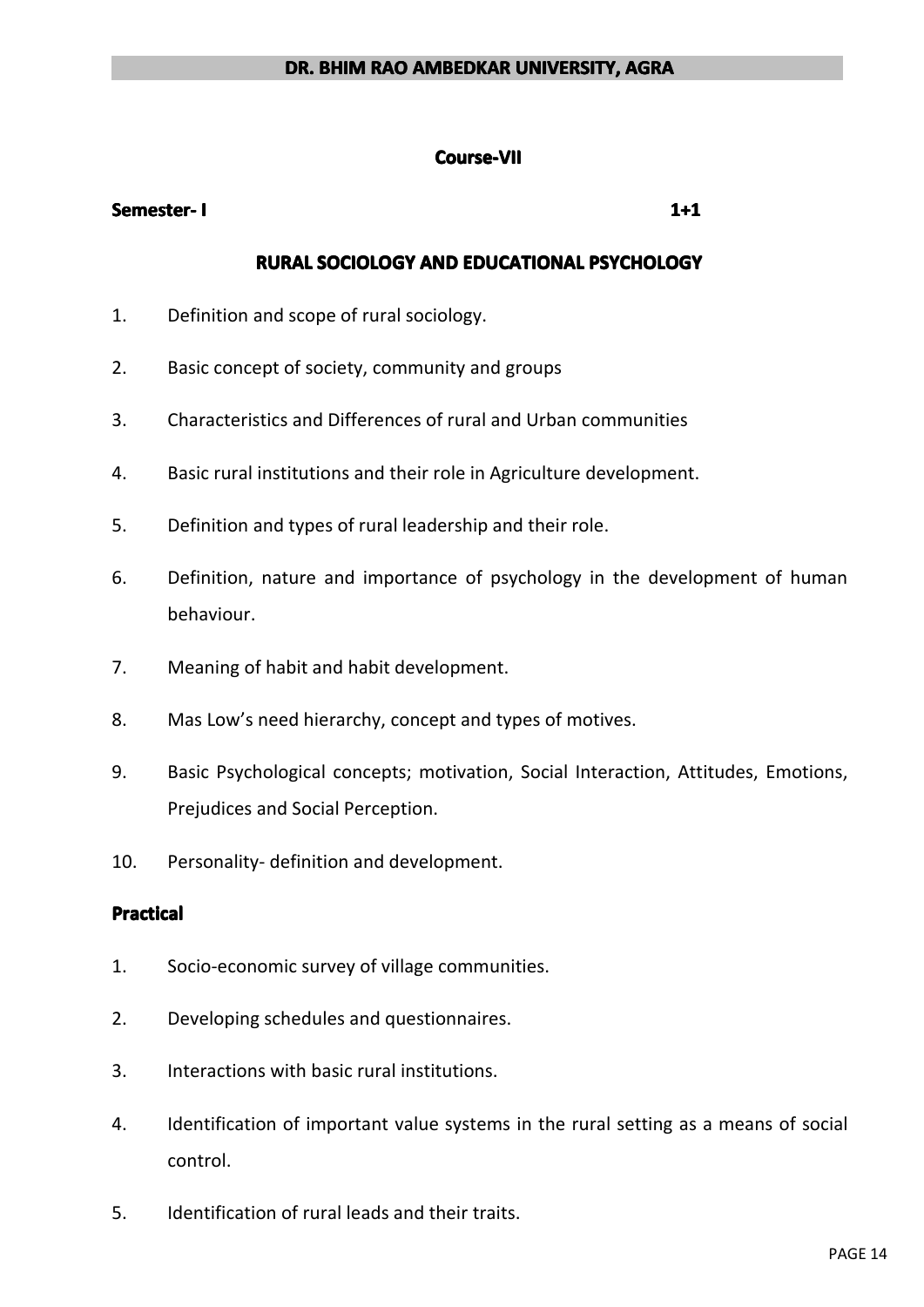- 6. Practical Record
- 7. Viva -Voce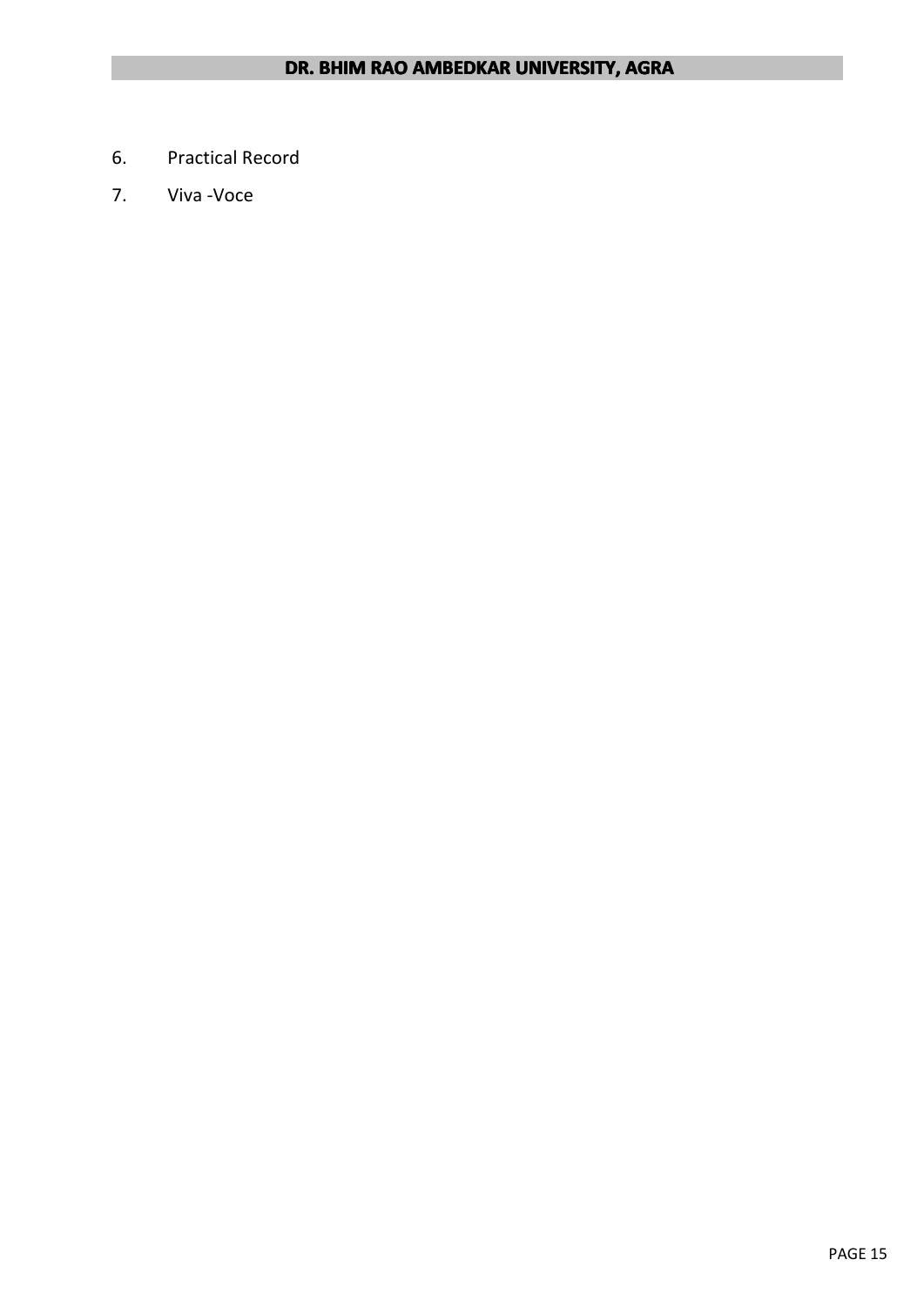#### **Course-VIII Course-VIII**

#### **Semester- Semester- Semester-I 2+1**

#### **FUNDAMENTALS OF HORTICULTURE**

History nature and scope of horticulture. Importance of main branches of horticulture and their present position in India. Classification and importance of nomenclature of Horticultural Plants. Role of climate, weather, soils and environment in horticulture. Growth and development of horticultural crops. Role of manures, fertilizers and bio-fertilizers in horticulture. Irrigation and weed management. Role of plant growth substances in horticulture. Mulches and clean cultivation in horticulture. Training and purring of horticultural crops. Management of insect, pests and diseases. Post – harvest management of horticultural crops.

#### **Practical**

- 1. Nurseries of horticultural plants.
- 1. Identification of garden tools and plants;
- 2. Major practices of propagation of horticultural plants
- 3. Application of plant growth regulators, wedicides and pesticides
- 4. Visit to nurseries, gardens and research stations.
- 5. Practical Record
- 6. Viva Voce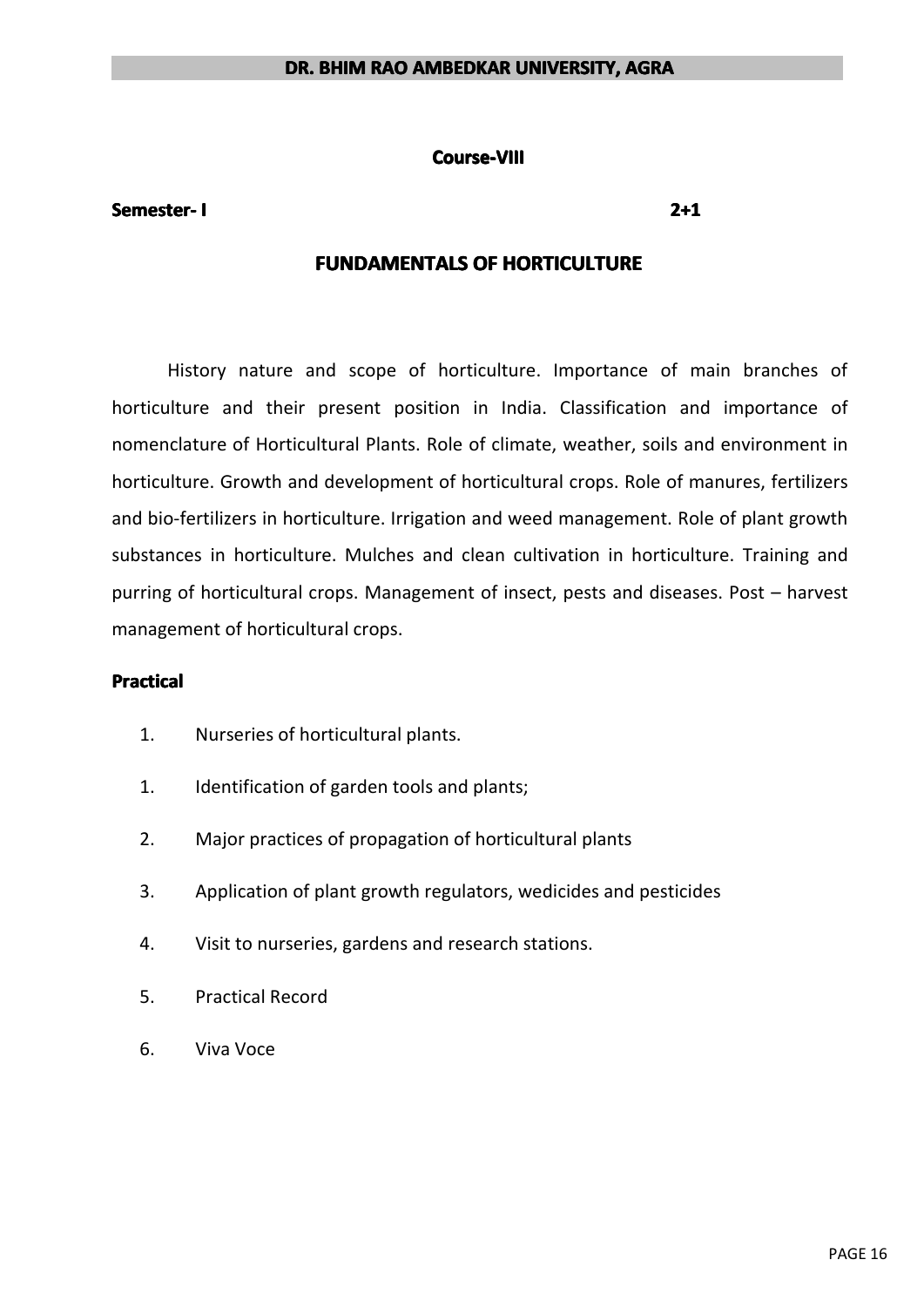## **B.Sc. Ag., SEMESTER-II**

## **(13+7)**

| <b>S. No.</b>  | <b>Department</b>                    | <b>Credit</b><br><b>Hours</b> | <b>Title</b>                                                                                                                  |
|----------------|--------------------------------------|-------------------------------|-------------------------------------------------------------------------------------------------------------------------------|
| 1.             | <b>Agriculture Engineering</b>       | $1 + 1$                       | Irrigation and water Management                                                                                               |
| $\overline{2}$ | <b>Agriculture Extension</b>         | $2 + 1$                       | Fundamentals of Extension<br>Education<br>and Rural Development                                                               |
| 3              | <b>Plant Breeding &amp; Genetics</b> | $2 + 1$                       | <b>Elementary Crop Physiology</b>                                                                                             |
| $\overline{4}$ | Agriculture Zoology Entomology       | $1 + 1$                       | <b>Introduction Entomology</b>                                                                                                |
| 5              | Plant pathology                      | $1+1$                         | Introductory Plant Pathology                                                                                                  |
| 6              | Agriculture Chemistry & Soil<br>Sc.  | $3 + 1$                       | <b>Elementary Plant Biochemistry</b>                                                                                          |
| $\overline{7}$ | <b>Agriculture Economics</b>         | $3 + 1$                       | Introduction of Agriculture and Natural<br><b>Resources</b><br><b>Economics</b><br>Farm<br>and<br><b>Management Economics</b> |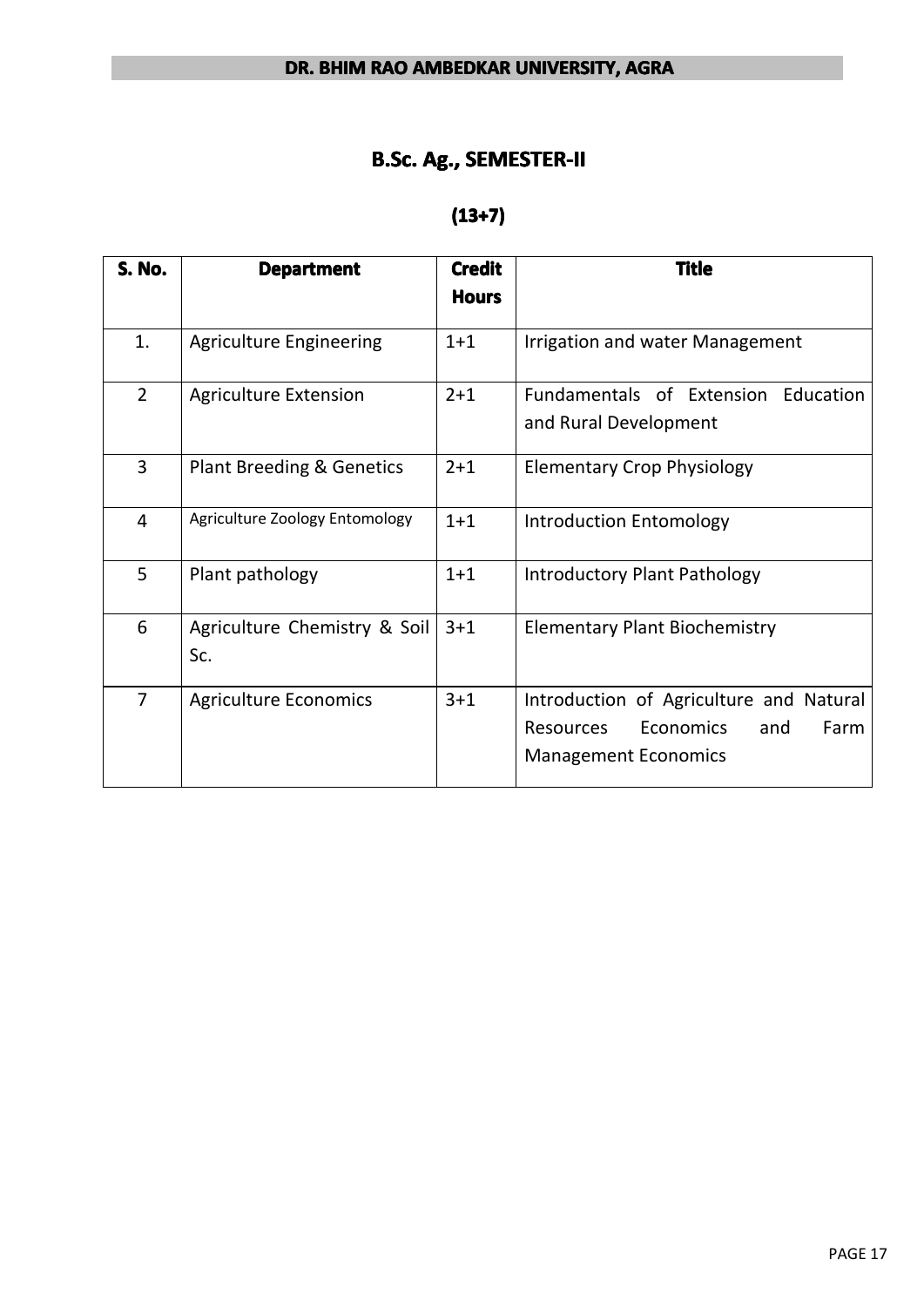#### **Course- I**

#### **Semester- Semester- Semester-II 1+1**

## **IRRIGATION AND WATER MANAGEMENT**

- 1. Importance of water in crop production.
- 2. Soil Moisture constants.
- 3. Water requirement of crops and factors affecting it.
- 4. Approaches of irrigation scheduling.
- 5. Systems and methods of irrigation
- 6. Quantity and quality of irrigation.
- 7. Measurement of irrigation water.
- 8. Elementary idea of drainage on farms.

#### **Practical Practical Practical Practical**

- 1. Measurement of irrigation water.
- 2. Determination of soil moisture content and quality of water.
- 3. Calculation on consumptive use of water.
- 4. Numerical exercises on drainage and irrigation requirement.
- 5. Calculation of irrigation water use efficiency
- 6. Visit to irrigation and drainage projects.
- 7. Practical record
- 8. Viva Voce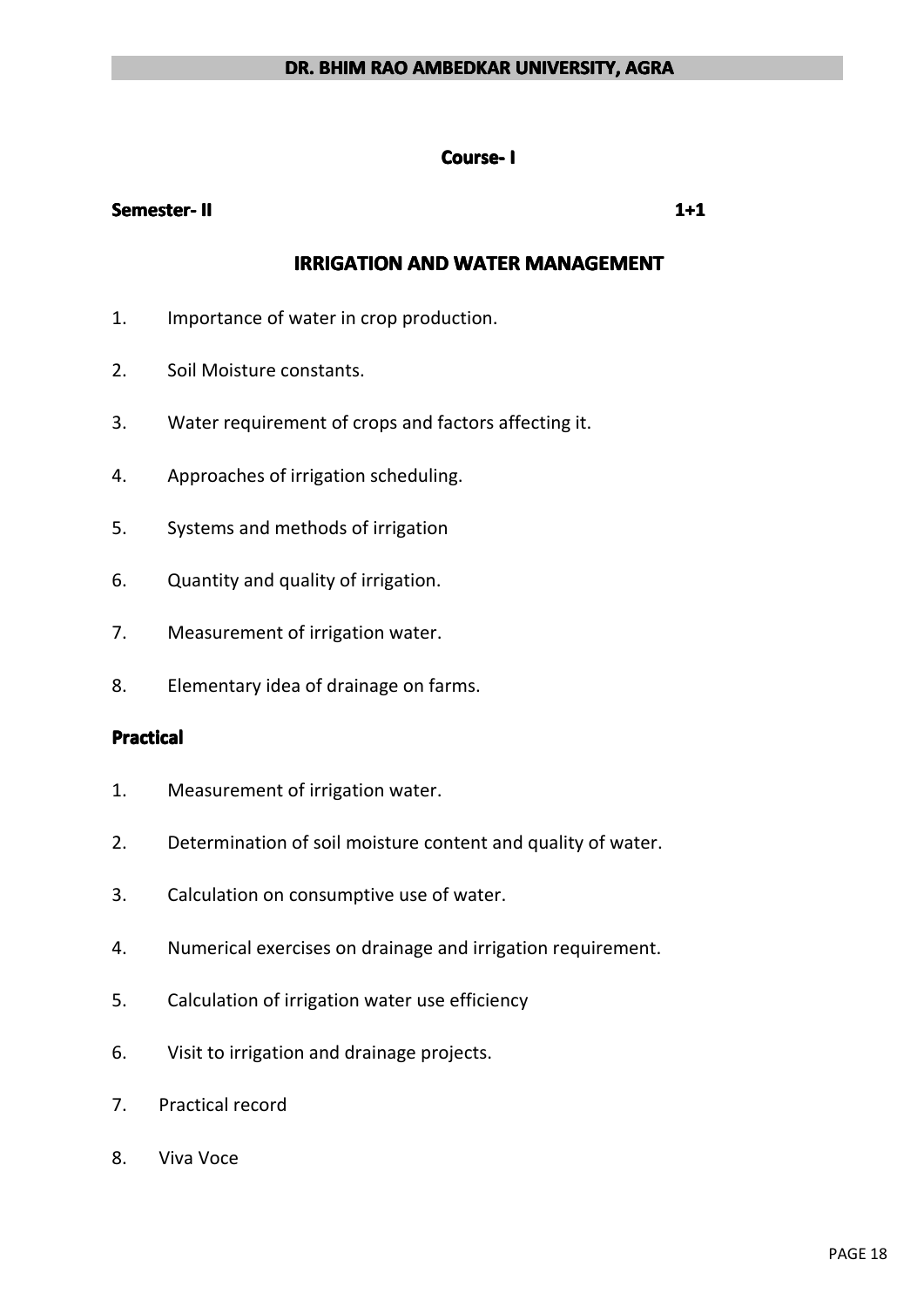#### **Course- Course-II**

#### **Semester- Semester- Semester-II 2+1**

#### **FUNDAMENTALS OF EXTENSION EDUCATION AND RURAL DEVELOPMENT**

#### **1. Extension Education:**

- (a) Meaning, definition, objectives, Principles, Scope, Philosophy and it's distinguish features.
- (b) Extension Teaching and Learning: Teaching, Teaching Elements, steps in Teaching, Learning, Learning Situation, Basic Principles of Teaching and Learning.
- (c) Early Extension Efforts in India both pre and post independence era.
- (d) Comparative study of Extension Service in India and USA.

#### **2. Community Community Development:**

- (a) Meaning, Definition and objectives of community development.
- (b) Organizational set up and Activities of Community development programs in India.
- (c) Extension and Rural Development Programmes: Including T & V system, National Demonstration, IRDP, Jawahar Rojgar Yozana and Krishi Vigyan Kendra.

#### **3. Extension Programme Planning, Monitoring and Evaluation:**

- (a) Meaning, Principles and Procedure of Programme Planning.
- (b) Definition, Monitoring and evaluation: purpose, types, criteria and steps involved.

#### **Practical Practical**

- 1. Conducting Survey
- 2. Preparing schedule and Questionnaire for studying organizational set up of community development, village institutions and farmer's organization.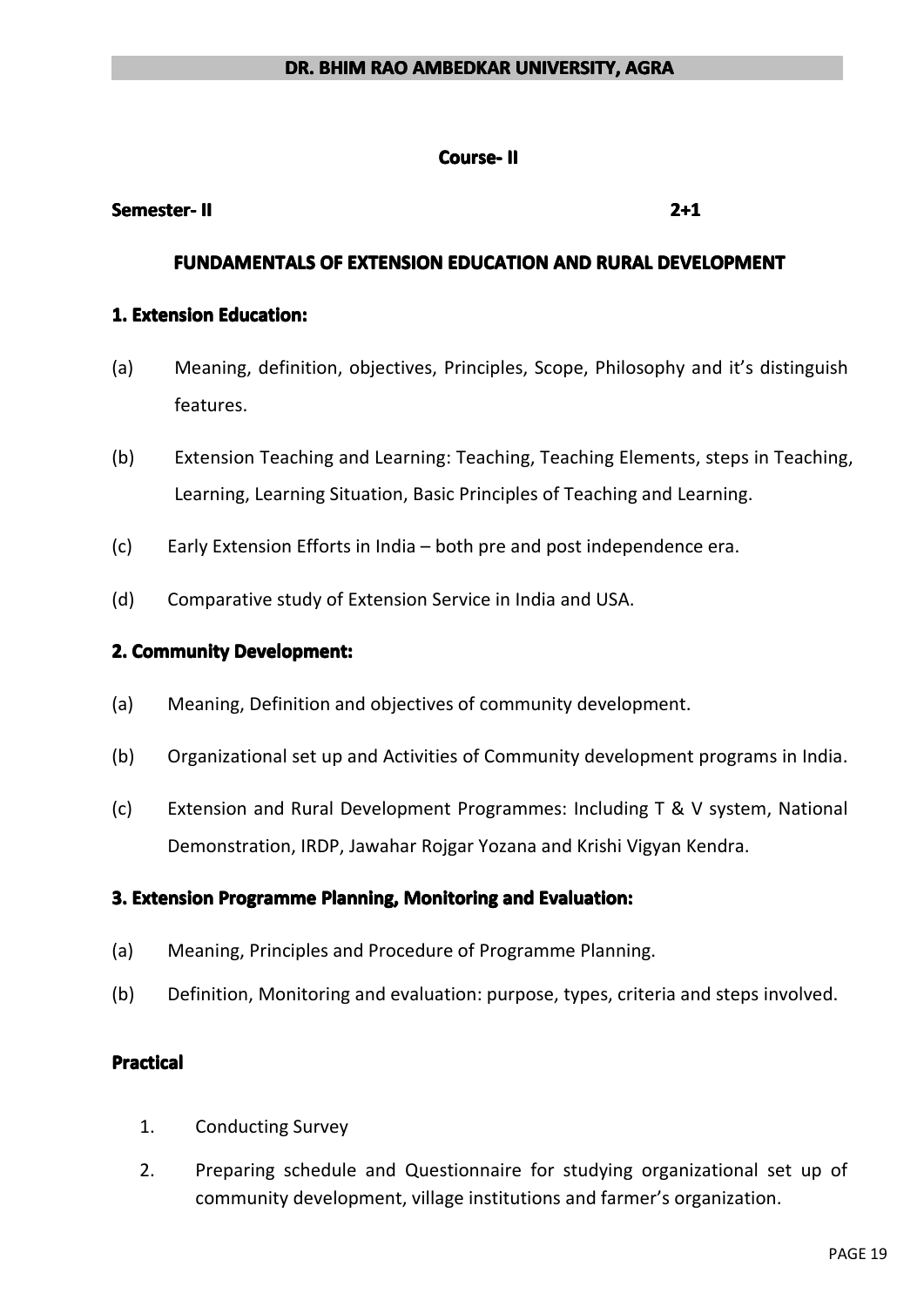- 3. Motivating farmers for option of improved farm technologies.
- 4. Data Collection for preparation of <sup>a</sup> village & <sup>a</sup> Block development programme.
- 5. Preparation of questionnaire / schedule for evaluation of <sup>a</sup> programme.
- 6. Classification, Tabulation and representation of data.
- 7. Writing study Reports.
- 8. Practical record
- 9. Viva Voce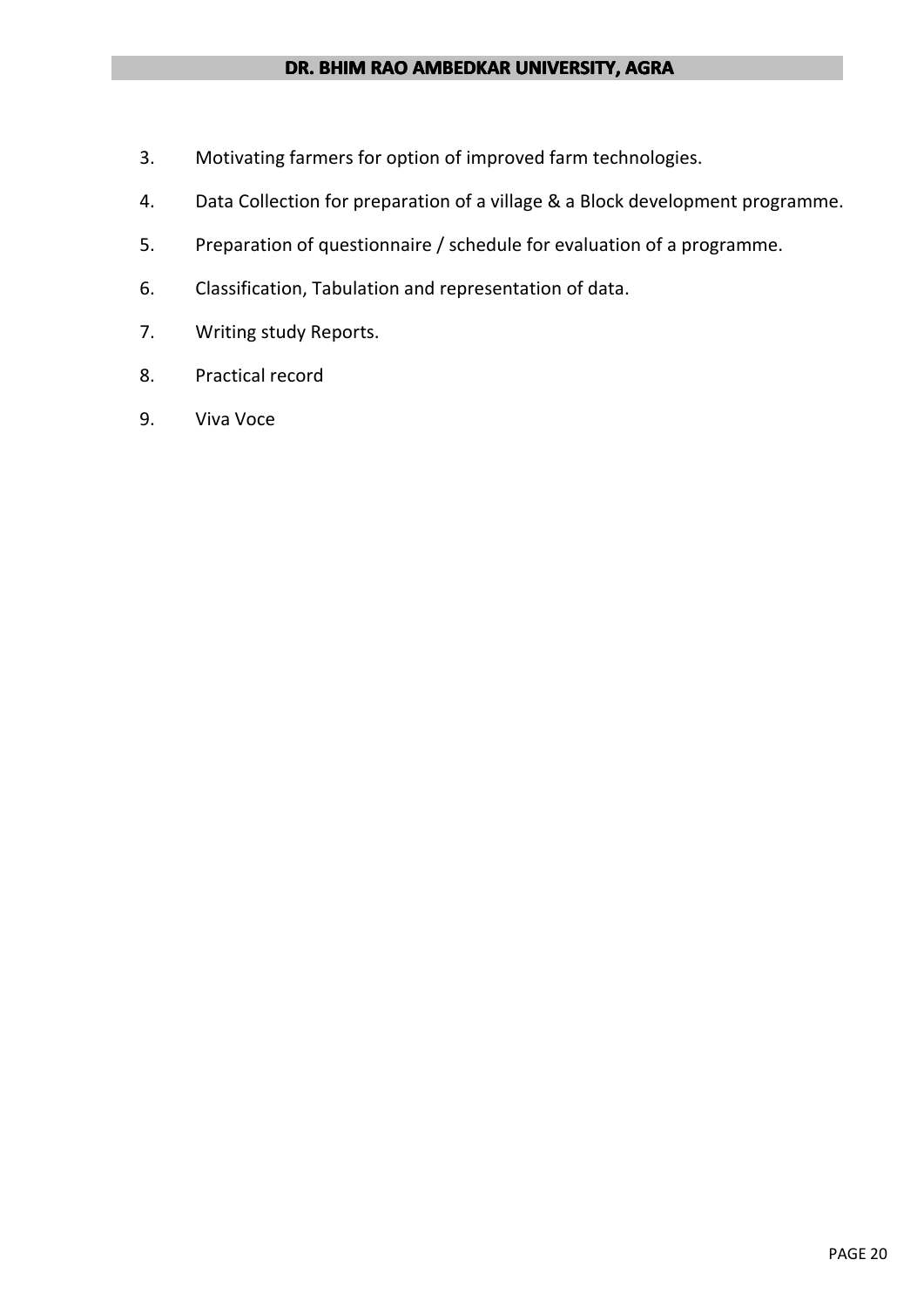#### **Course- III**

#### **Semester- Semester- Semester-II 2+1**

## **ELEMENTARY ELEMENTARYELEMENTARY ELEMENTARYCROP-PHYSIOLOGY CROP-PHYSIOLOGY CROP-PHYSIOLOGY**

- 1. Role of plant physiology in agriculture.
- 2. Cell structure and function.
- 3. Bio-Physico-chemical phenomenon-diffusion, osmosis plasmolysis and imbibitions.
- 4. Absorption of water and mineral salts.
- 5. Photosynthesis light and dark reactions.
- 6. Respiration mechanism and its significance.
- 7. Transpiration mechanism and its significance.
- 8. Plant growth substances and dormancy.
- 9. Photoperiodism and Vernalization.

#### **Practical Practical**

- 1. Demonstration of plant physiological experiments on diffusion, osmosis, imbibition, transpiration, photosynthesis and respiration.
- 2. Practical record
- 3. Viva Voce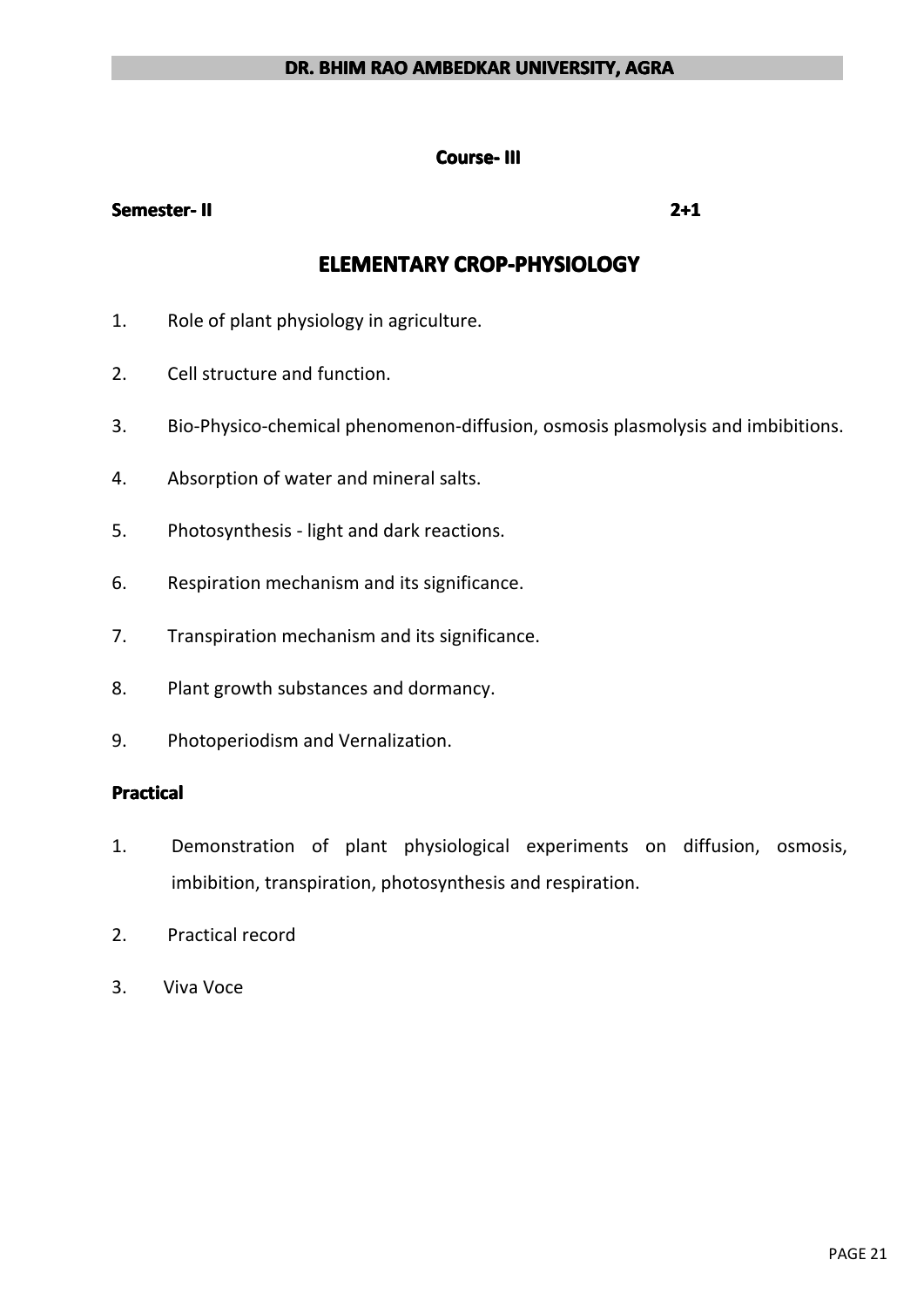#### **Course-IV**

#### **Semester- Semester- Semester-II 1+1**

#### **INTRODUCTORY INTRODUCTORY ENTOMOLOGY ENTOMOLOGY ENTOMOLOGY**

- 1. General introduction to Phylum-Arthropoda, including important classes.
- 2. Insect Morphology: Body wall-structure, composition and functions; Body divisions-Head (Structure and its appendages; structure, functions and modifications of antinae; Mouthparts-Biting and chewing, piercing and sucking, sponging, siphoning, chewing, and lapping); Thorax-its structure and appendages, modifications and functions of legs and wings, wing coupling apparatus and wing venation; Abdomen-its segements and appendages.
- 3. Anatomy: Digestive, Excretory, Reproductive, circulatory, respiratory and nervous systems of grass hopper.
- 4. Sense organs : Structure and functions of ocelli, compound eye and johonston's organ.
- 5. Post-embryonic development including ecdysis, instars, types of larvae and pupae. Different types of metamorphosis.
- 6. Taxonomy: Insect Classification upto the level of families of agricultural importance of following orders:
- Orthoptera : Acrididae;
- lsoptera : Termitidae;
- Hemiptera : Coreidae, Pyrrhocoreidae, Lophopidae, Aleurodidae,

Jassidae, aphidae, Coccidae, Lacciferidae,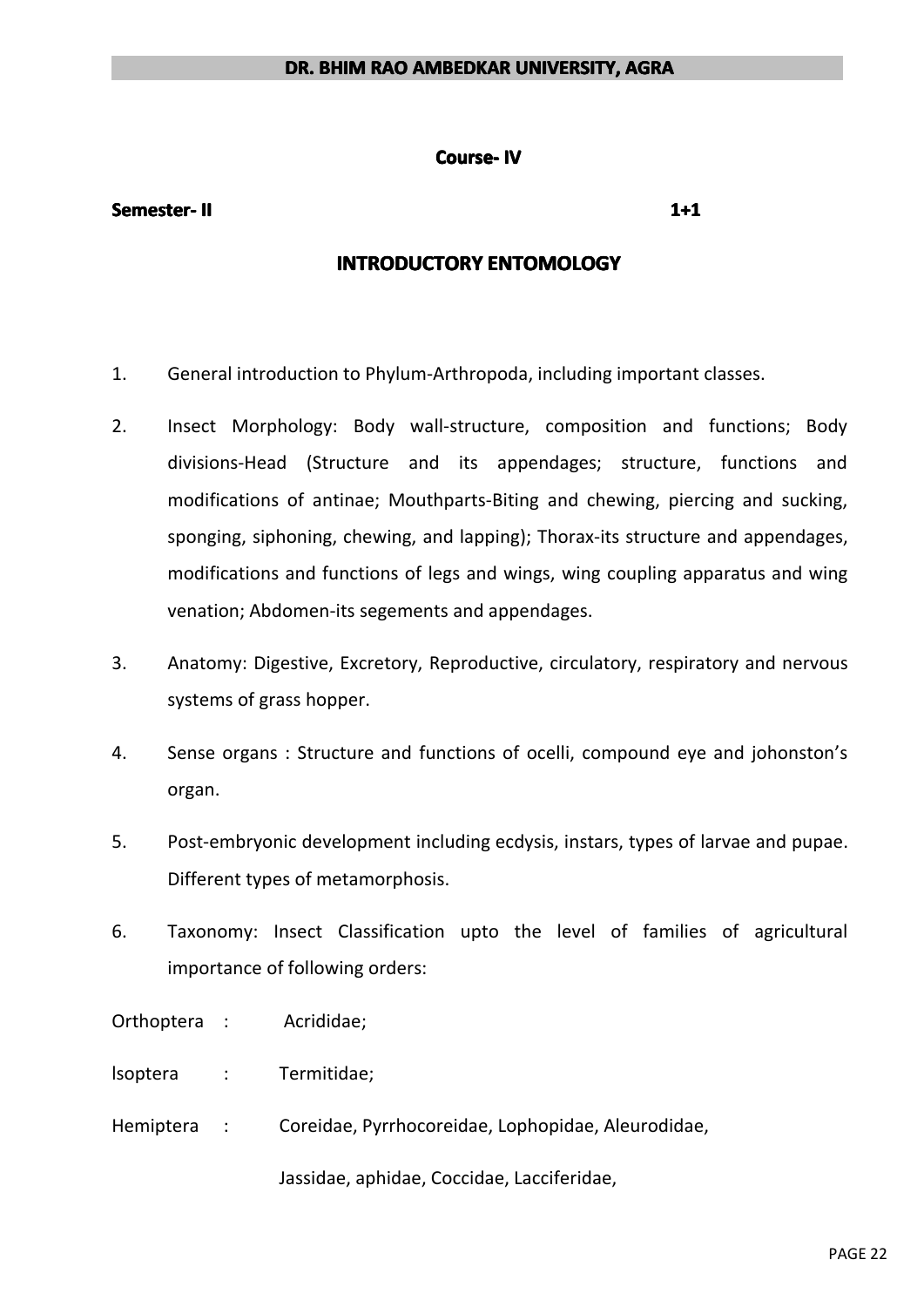| Coleoptera :                 | Dermestidae, Coccinellidae, Bruchidae Chrisomelidae; |
|------------------------------|------------------------------------------------------|
|                              | Curculionidae, Tenebrionidae, Scarabaeidae;          |
| Lepidoptera :                | Gelechiidae, Pyralididae, Noctuidae, Cymbidae,       |
|                              | Papilionidae, arctiidae and Bombycidae;              |
| Hymenoptera:                 | Tenthredinidae and Apidae                            |
| Diptera<br>$\sim$ 100 $\sim$ | Trypetidae                                           |

## **Practical Practical Practical Practical**

- 1. Dissection of Grasshopper for the study of digestive, reproductive and nervous system.
- 2. Study and Temporary mounting of external parts of grasshopper.
- 3. Identification and comments upon the various insect pests.
- 4. Collection and preservation of insects.
- 5. Viva-voce and practical records.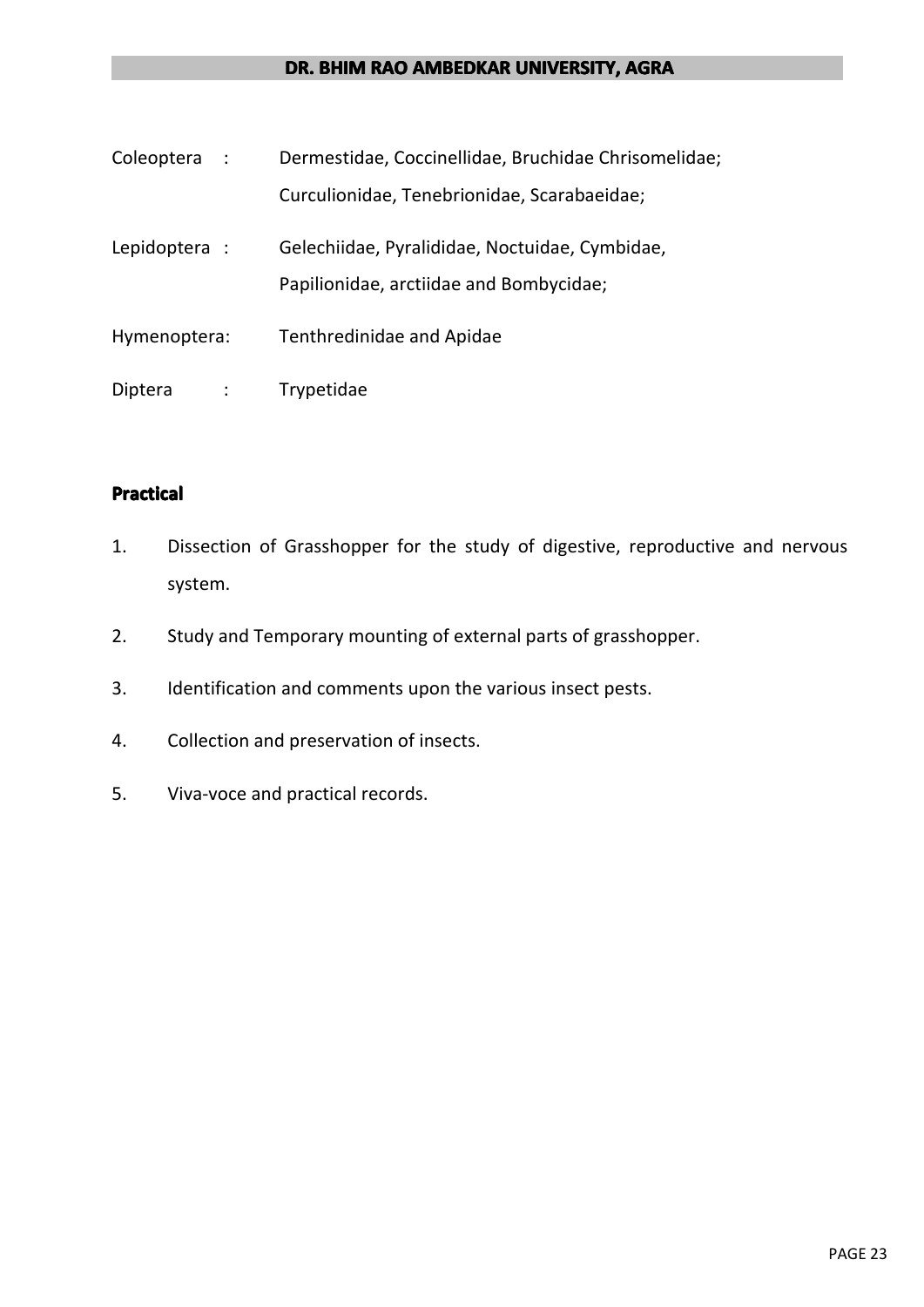#### **Course- V**

#### **Semester- Semester- Semester-II 1+1**

## **INTRODUCTORY PLANT PATHOLOGY**

- 1. Definition and importance of plant pathology.
- 2. Causes of plant diseases.
- 3. Classification of plant diseases according to cause and occurrence.
- 4. Plant Pathogens:
- (a) Fungis
- (i) Economic importance and general characteristics.
- (ii) Morphology of different vegetative structures (thallus, mycelium, haustoria, etc.)
- (iii) Reorduction
- (iv) Different types of spores.
- (v) Levels of parasitism
- (vi) Nomenclature
- (vii) Classification of fungi with special reference to genera listed under item (viii) Life histories of Pythium, albugo. Erysiphe, Ustilago Clareicaps and Puccinia. ]
- (ix) Diagnositic characters of the following genera, Phytophthora, Peronospora, Sclerospora, Ustilago, Sphacelotheca, Tolyposporium, Melampsora, alternaria, Cerospora, Fusarium, Helminthosporium Pyricularia, Rhizoctonia, Colletrotrichum.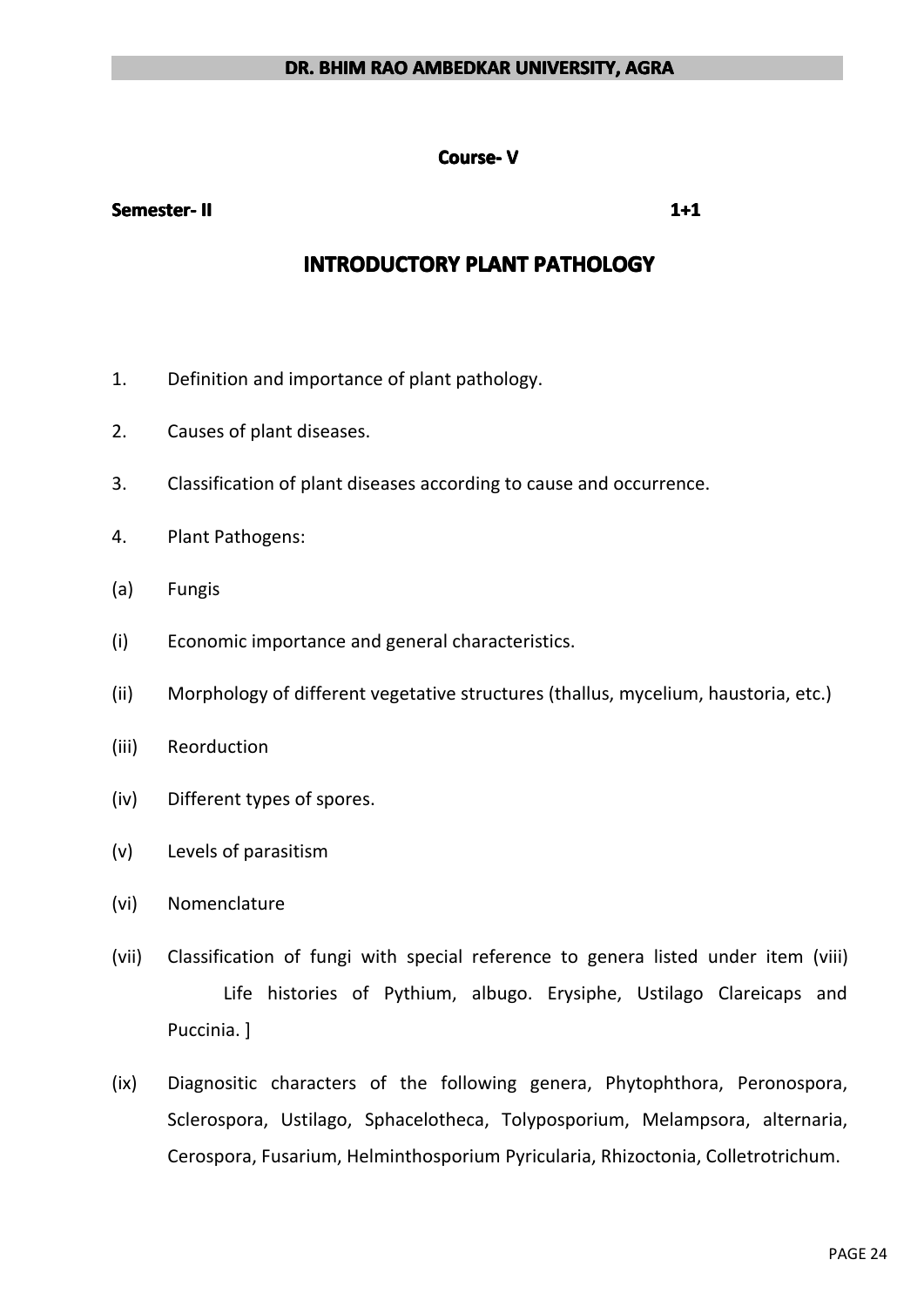## **(b) Bacteria: Bacteria:**

- (i) Brief history of bacteria as plant pathogens.
- (ii) Morphology and Cell structure.
- (iii) Vegetative reproduction.
- (iv) Brief outline of classification of plant pathogenic bacteria.
- (v) A brief account of mycoplasma.
- (c) Viruses
- (i) Nature and properties.
- (ii) Transmission of plant virus
- (d) Phanerogamic parasites: Cucuta, Loranthuus, Orobanche and striga.

#### **Practical Practical**

- 1. Temporary slide preparation of representative genera of disease causing fungi for morphological studies
- 2. Simple staining of bacteria from milk and curd
- 3. Preparation of PDA
- 4. Practical record
- 5. Viva voce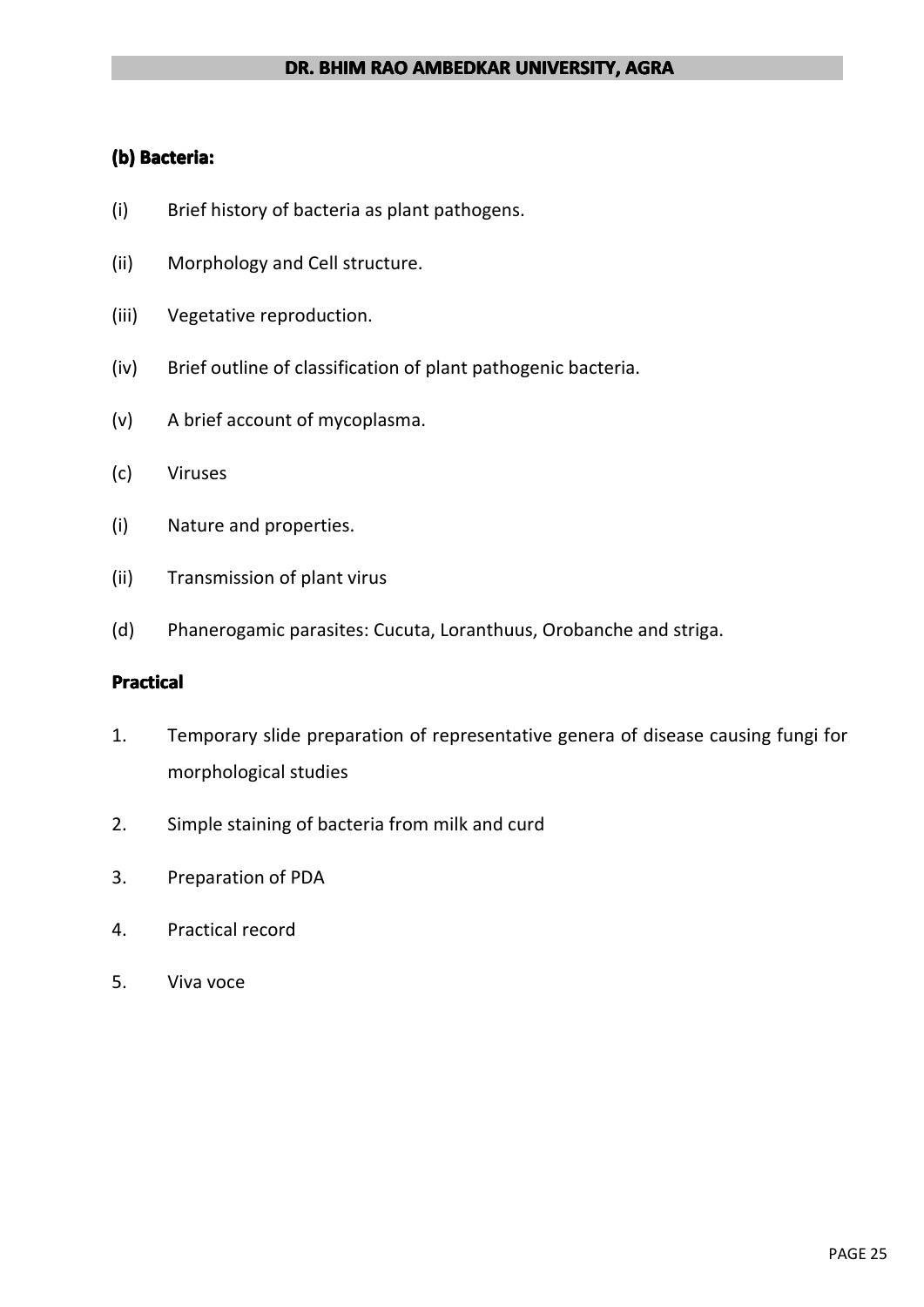#### **Course- Course-Course-VI**

#### **Semester- Semester- Semester-II 3+1**

#### **ELEMENTARY PLANT BIOCHEMISTRY**

- 1. Scope of biochemistry.
- 2. Carbohydrates Definition, Classification, Chemistry and Structural formula of the following
- (a) Monosaccharides D Glucose, D. fructose, D. Galactose
- (b) Oligosaccharides Sucrose, Maltose, Lactose.
- (c) Polysaccharides Starch, Cellulose, Inulin.
- 3. Proteins definition, classification, composition, important functions Primary and secondary Structure of protein, Biological significance of proteins.
- 4. Amino acids Classification, properties of Amino acids structure of the following amino acids- Glycine, Tryptophane, Aspartic acid, serine, lysine, Histidine, Methionine, protein; Essential and non-essential amino acids, Nutritional significance of amino acids.
- 5. Lipids- Definition, classification, properties and structural formula of the following saturated fatty acids (Butyric acid, caproic acid, palmitic acid, stearic acid) and unsaturated fatty acid (oleic acid, Liniolenic acid, erucic acid).
- 6. Enzyme Occurrence, nomenclature, classification, mechanism of action, general properties and factors effecting the rate of enzyme action, coenzyme-A.
- 7. Vitamins Classification, biochemical functions and structural formula of vit. A, thiamine, raboflavin, Vit. B12 Ascorbic acid, vit. D.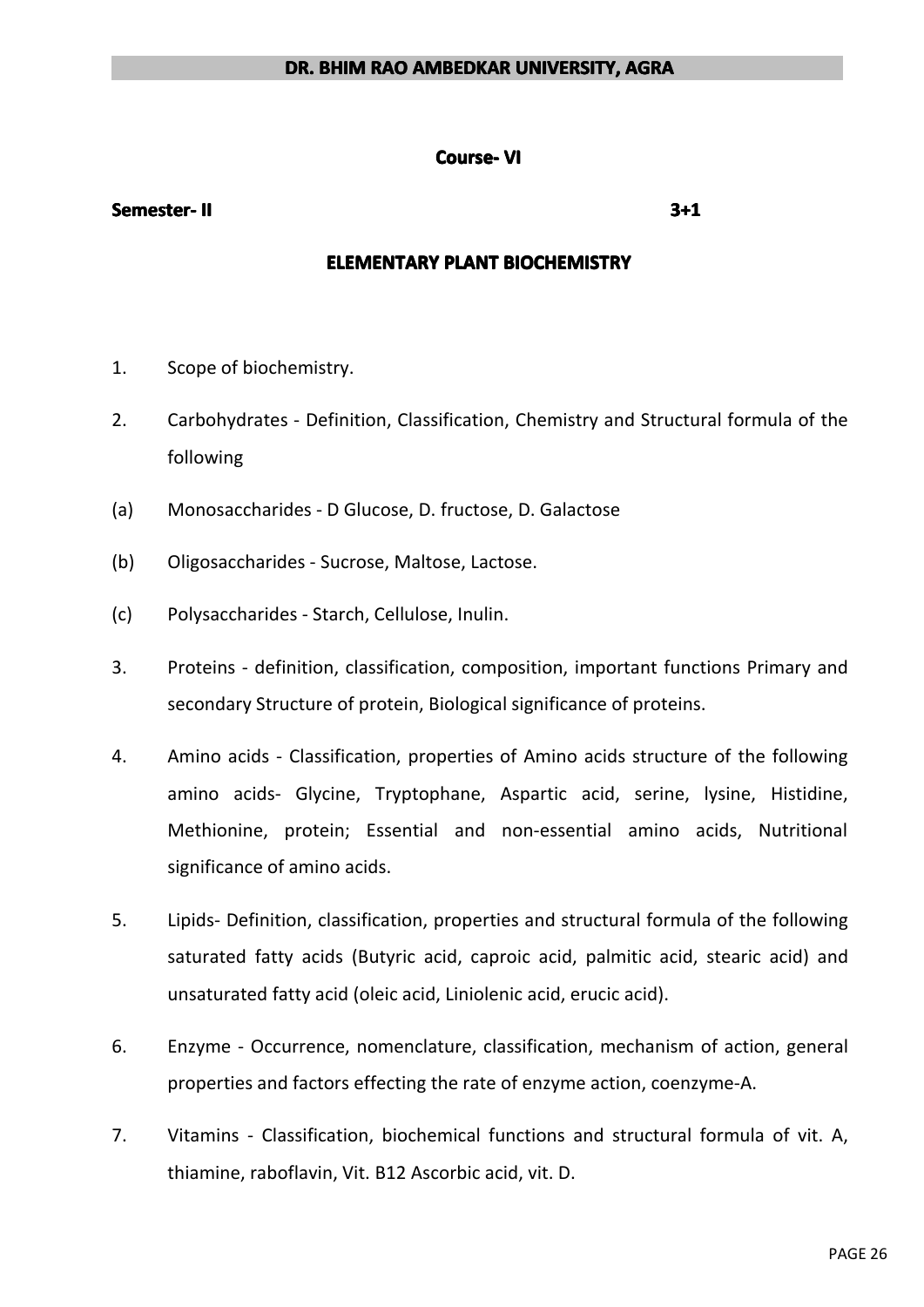- 8. Phytohormones Occurrence, structure and functions of important plant growth substances viz. Auxins, gibberellins, cytokimuis and Abscisic acid.
- 9. Alkaloids Occurrence, classification, uses general properties and Biological significance of alkaloids. Structural formula of Conine Nicotine and Papaverine.
- 10. Nucleic acid structural formula of Pyrimidines and Purines, Nucleosides and N<ucleotides Watson and crick model of DNA.

#### **Practical Practical Practical**

- 1. Qualitative test of important sugars, proteins and alkaloids.
- 2. Estimation of starch in plants.
- 3. Estimation of reducing and non reducing sugars in cane juice and jaggery.
- 4. Separation and identification of amino acid by paper chromatography.
- 5. Iodometric titration.
- 6. Estimation of Diastase enzyme in plants.
- 7. Estimation of Ca by EDTA method.
- 8. Practical record
- 9. Viva Voce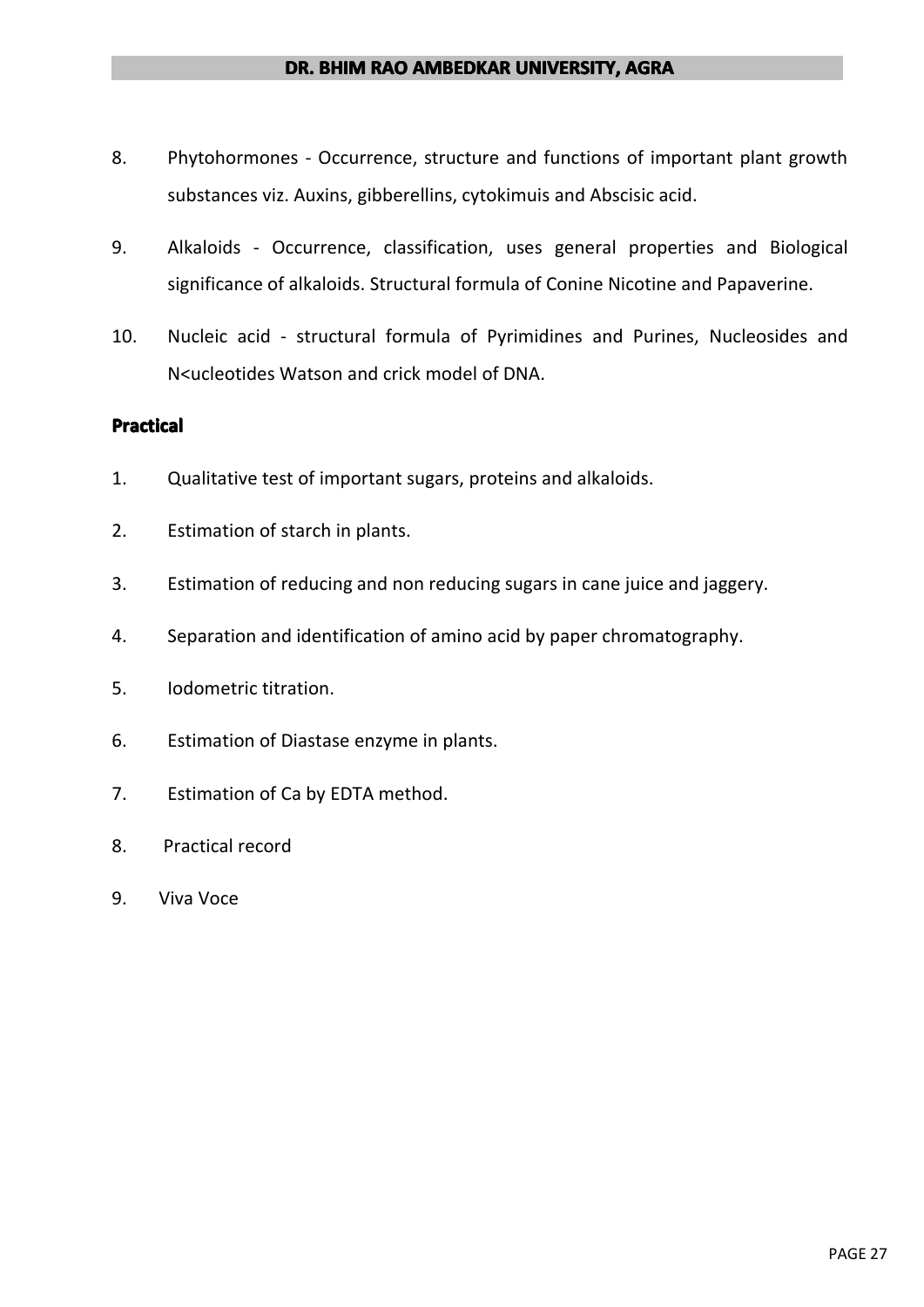#### **Course- Course-VII**

#### **Semester- Semester- Semester-II 3+1**

#### **INTRODUCTION INTRODUCTION INTRODUCTIONTO AGRICULTURAL AGRICULTURAL AGRICULTURALAND NATURAL NATURAL RESOURCE RESOURCE**

#### **ECONOMICS ECONOMICSAND FARM MANAGEMENT MANAGEMENT ECONOMICS ECONOMICS**

#### **A. Natural Resource Economics**

- 1. Definition, subject matter and scope of economics.
- 2. Definition, subject matter and significance of agricultural economics.
- 3. Primitive and scientific Agriculture. Characteristics and Indian agriculture; major problems including causes of low productivity.
- 4. Economic Development, role of agriculture Technological change in agriculture and various inter-relationships.
- 5. Task of an economic system, role of economic theory in agriculture.
- 6. Different Land reforms measures.

#### **B.** Farm Management Economics

- 1. Definition and scope of farm economics and management
- 2. Farm Management and production economics. Agricultural Economics and industrial Economics-Similarities and differences.
- 3. Law of Diminishing, Returns/Principle of variable Proportions laws of return, scale properties, Law of Equi-mangiral Returns, Law of such situation, opportunity cost/opportunity Returns, Law of comparative advantage.
- 4. Production Function, productivity curves, least cost combination of inputs, Principle of conbining Enterprises Determination of Optumum output.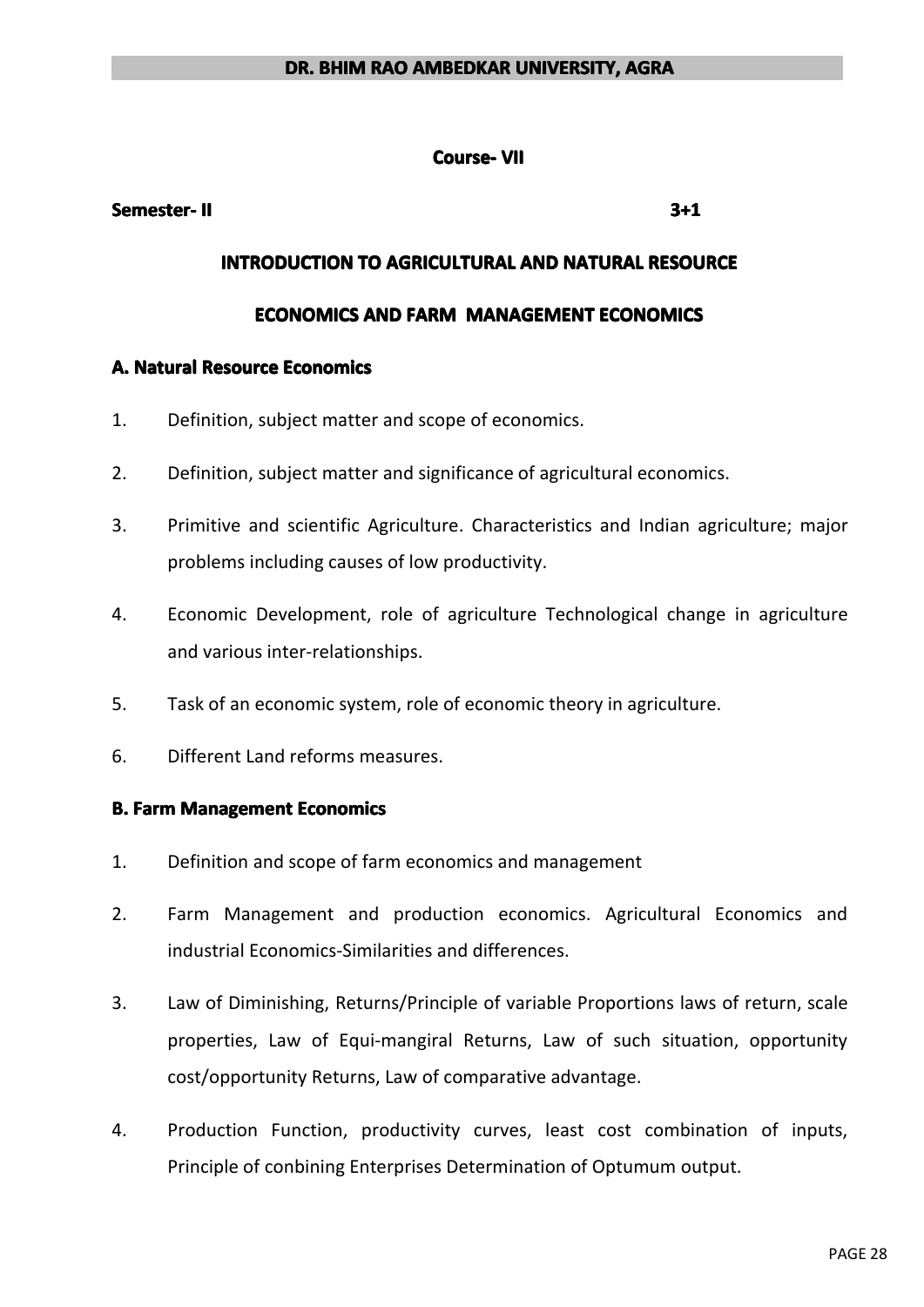- 5. Cost concepts and Principles, Cost Relationship and curves.
- 6. Farm Records and Accounts.
- 7. Methods of valuation and depreciation of assets.
- 8. Types of farming: Diversified, General farm, subsistence or Marginal farming, specialized farms, Mixed farming, Ranching and Dry farming.
- 9. Systems of farming Cooperative farming, peasant farming, state farming, collective farming and capitalistic farming.
- 10. Tools of Farm Management: Farm Budgeting (Complete and partial budgeting) and farm planning, Linear Programming (Graphical method).

#### **Practical:**

- 1. Socio-economic survey and collection of data, classification and tabulation with special reference to natural resources of <sup>a</sup> village.
- 2. Study of <sup>a</sup> farm holding (resources, enterprises, costs, profit and complete farm economy) of the allotted farmer by cost-accounting method.
- 3. Preparation of an alternative farm plan for the farmer.
- 4. Submission of Report.
- 5. Practical record
- 6. Viva Voce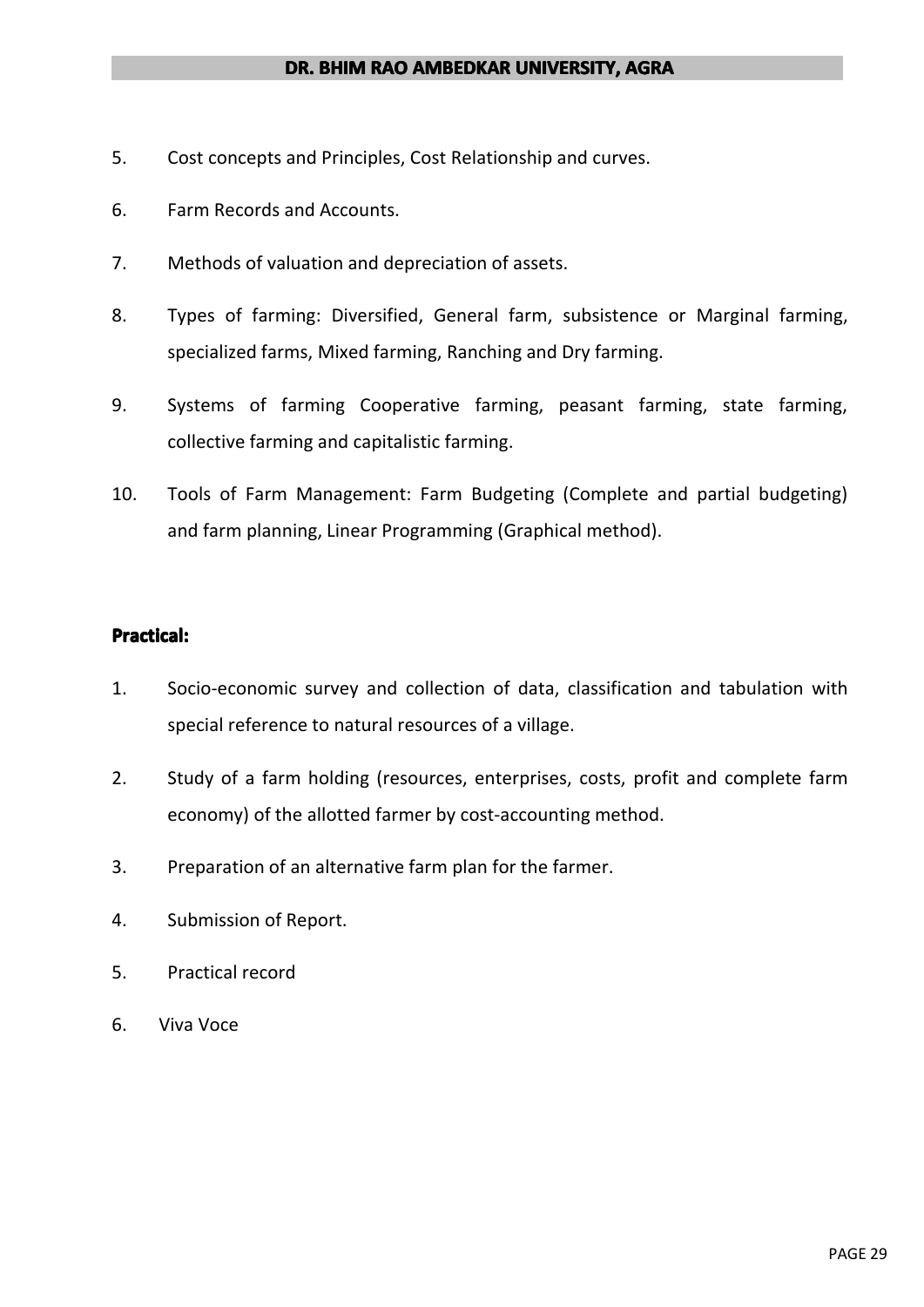#### **B.Sc. Ag., SEMESTER-III**

## **(14+8)**

| SI.            | <b>Department</b>                    | <b>Credit</b> | <b>Title of the course</b>                                      |
|----------------|--------------------------------------|---------------|-----------------------------------------------------------------|
| No.            |                                      | <b>Hours</b>  |                                                                 |
| 1.             | Agronomy                             | $2 + 1$       | Cereals Millets, and pulses crops (field<br>crops Kharif Crops) |
| $\overline{2}$ | <b>Plant Breeding &amp; Genetics</b> | $2 + 1$       | Principal of plant breeding                                     |
| 3              | <b>Agriculture Engineering</b>       | $2 + 1$       | Farm Power and Machinery                                        |
| $\overline{4}$ | <b>Soil Conservation</b>             | $2 + 1$       | <b>Environmental Science Agro Ecology</b>                       |
| 5              | <b>Agriculture Economics</b>         | $2 + 1$       | marketing,<br>Agriculture<br>export<br>and<br>cooperation       |
| 6              | Horticulture                         | $2 + 1$       | <b>Vegetable Production</b>                                     |
| $\overline{7}$ | <b>Agriculture Chemistry Soil</b>    | $2 + 1$       | <b>Elementary Soil microbiology</b>                             |
|                | Science                              |               |                                                                 |
| 8              | Agronomy                             | $0+1$         | Practical crop production                                       |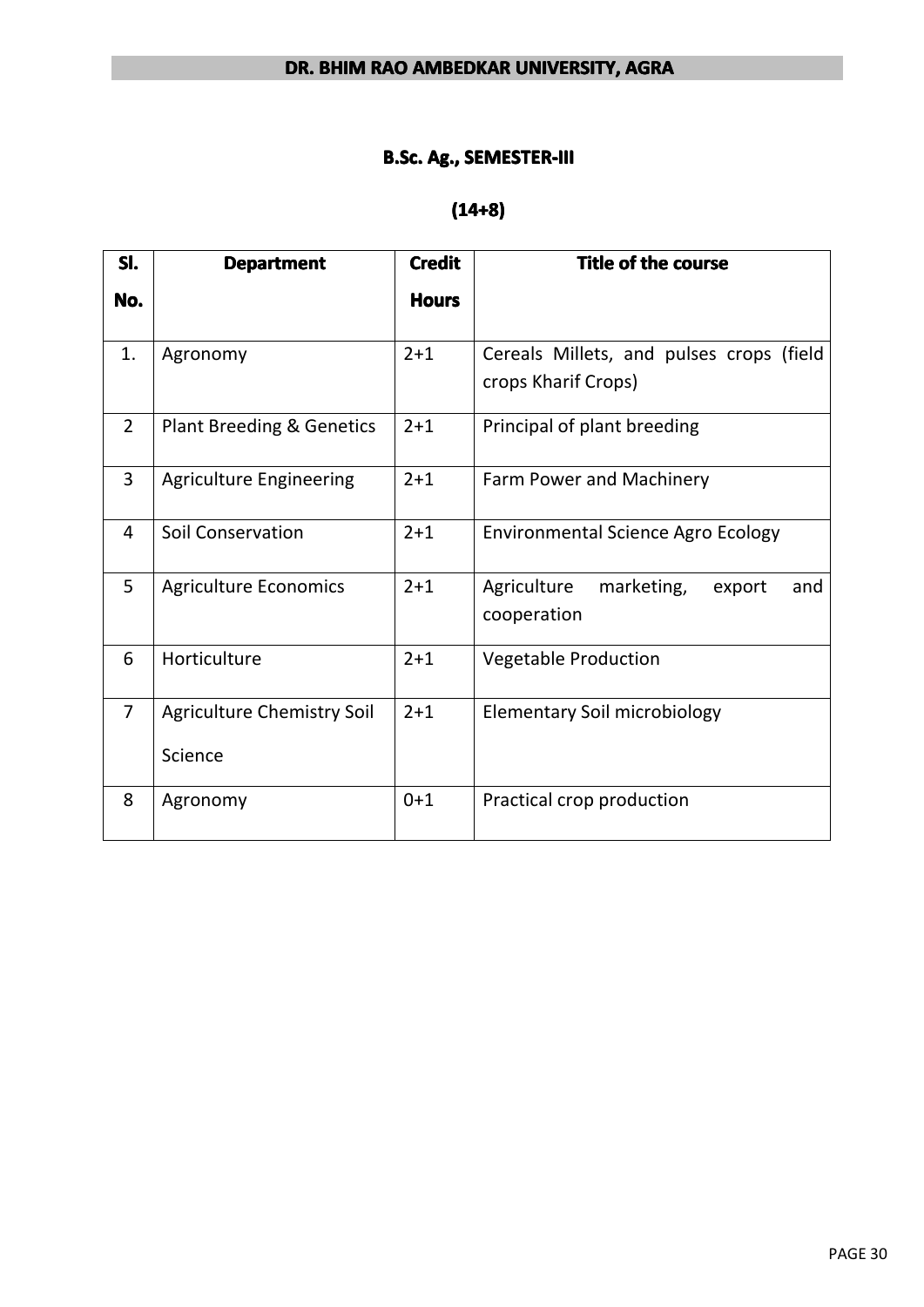#### **Course- I**

#### **Semester- Semester- Semester-III 2+1**

#### **CEREALS, CEREALS, MILLETS, MILLETS, AND PULSE CROPS**

#### **(Field Crops of Kharif)**

Importance, origin, distribution, climate, varieties soil preparation, seed & sowing, manuring and irrigation, plant protection, harvesting and processing of the following crops, under different agroclimatic conditions of U.P.

| Α. | <b>Cereal Crops</b>        | $\mathcal{L}^{\text{max}}$  | Paddy, Maize                                                               |
|----|----------------------------|-----------------------------|----------------------------------------------------------------------------|
| В. | <b>Millet Crops</b>        | $\mathbb{Z}^{\mathbb{Z}}$   | Sorghlum and Pearlmillet                                                   |
| C. | Oil seed                   | ÷                           | Groundnut, Til, castor                                                     |
| D. | <b>Pulse Crops</b>         | $\ddot{\phantom{a}}$        | Pigeon Pea, Urdbean, Moongbean,<br>Soybean, Cowpea.                        |
| Е. | <b>Fibre Crops</b>         | $\mathbb{Z}^{\mathbb{Z}}$   | Cotton, Jute, Sunhemp, Mesta                                               |
| F. | <b>Green Manure crops:</b> |                             | Sann - Hemp and Dhencha                                                    |
| G. | Fodder Crops               | $\mathbb{Z}^{\mathbb{Z}^n}$ | Sorghum, Pearlmillet, Maize, Napier,<br>Sudan grass, cluster, bean, cowpea |
| Η. | Cash crops                 |                             | Sugarcane, Tobacco                                                         |

#### **Practical Practical**

1. Identification of crop-seeds, plants and associated weeds.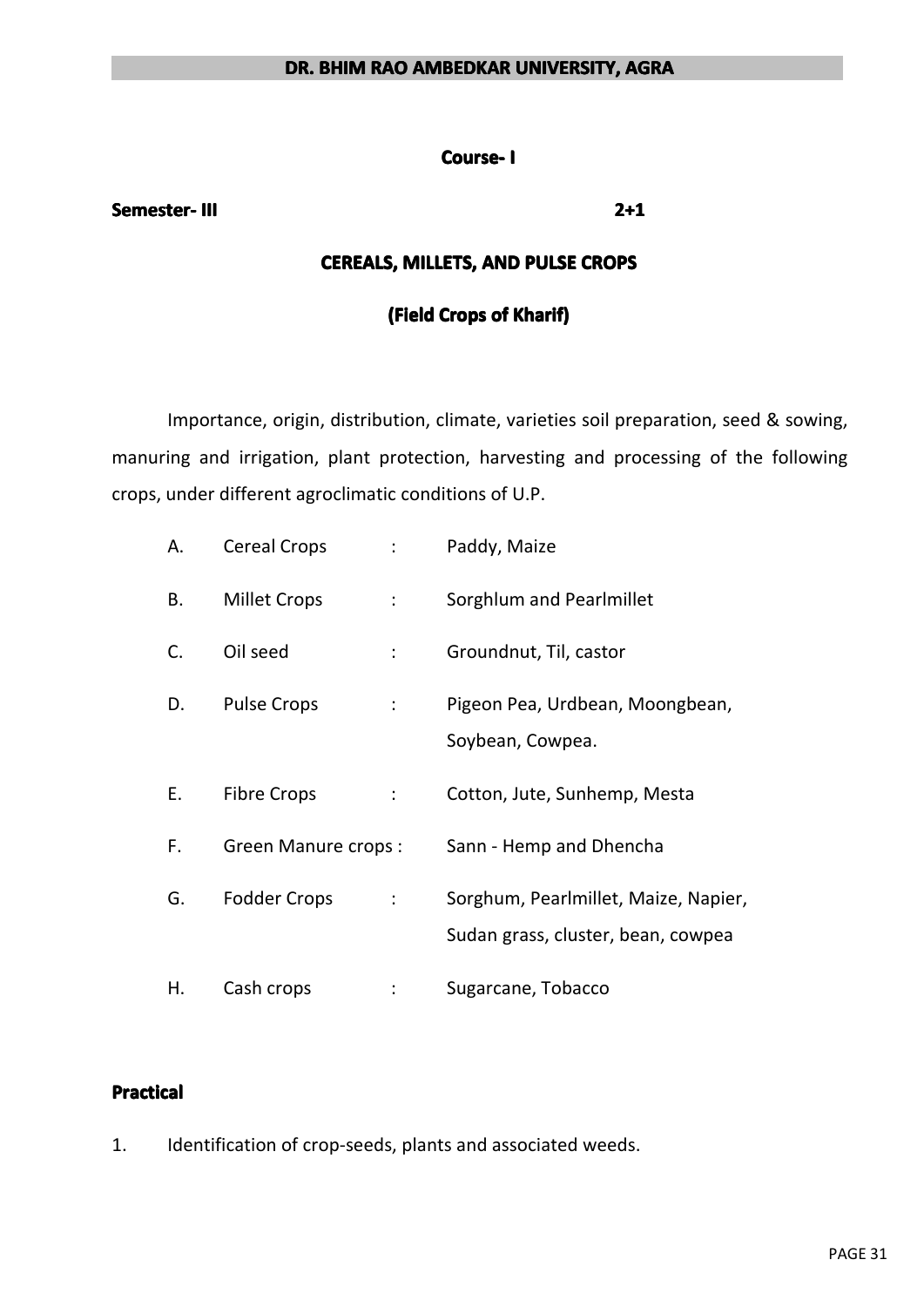- 2. Practical knowledge of operations from sowing to harvesting of kharif crops included in theory course.
- 3. Judging of maturity and estimation of yields.
- 4. Study of crop production techniques at different farms.
- 5. Calculation of seed and fertilizer requirement of crops.
- 6. Preparation of seed beds of important crops.
- 7. Visit to farms of University and Institutes.
- 8. Practical record
- 9. Viva Voce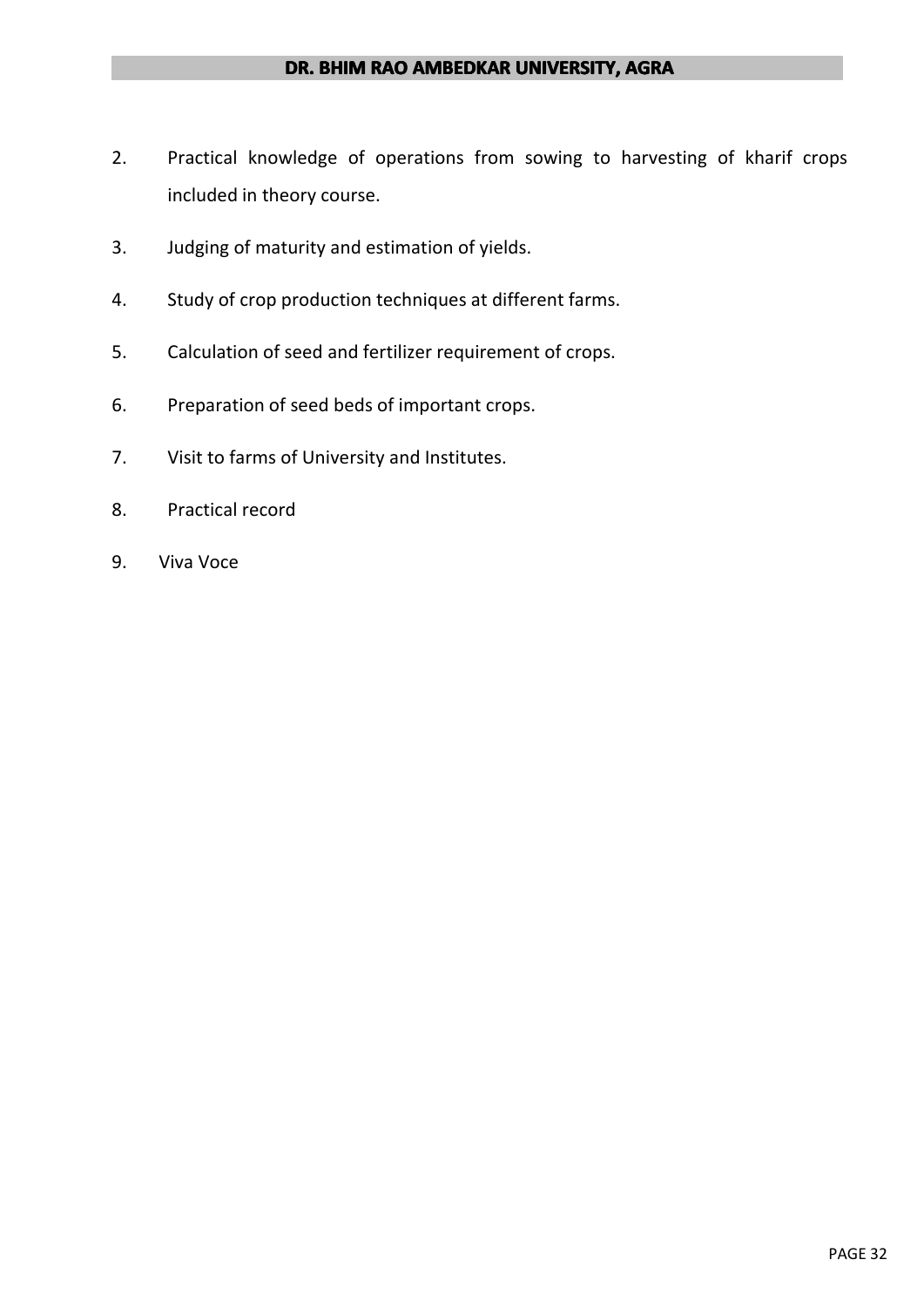#### **Course- Course-II**

#### **Semester- Semester- Semester-III 2+1**

#### **PRINCIPLES PRINCIPLES PRINCIPLESPRINCIPLESOF PLANT BREEDING BREEDING**

- 1. Plant Breeding-history, objectives and scope.
- 2. Mode of reproduction in crop plants in relation to breeding techniques.
- 3. Plant variation kind and causes.
- 4. Genetic consequences of self and cross pollinated crops.
- 5. Plant Introduction and exploration.
- 6. Breeding cross methods for self cross and asexually propagated crops.
- 7. Male sterility and its importance.
- 8. Polyploidy and mutation breeding.

#### **Practical Practical Practical Practical**

- 1. Technique of emasculation and artificial pollination in important crops.
- 2. Skeleton of different breeding procedures.
- 3. Practical record.
- 4. Viva-voce.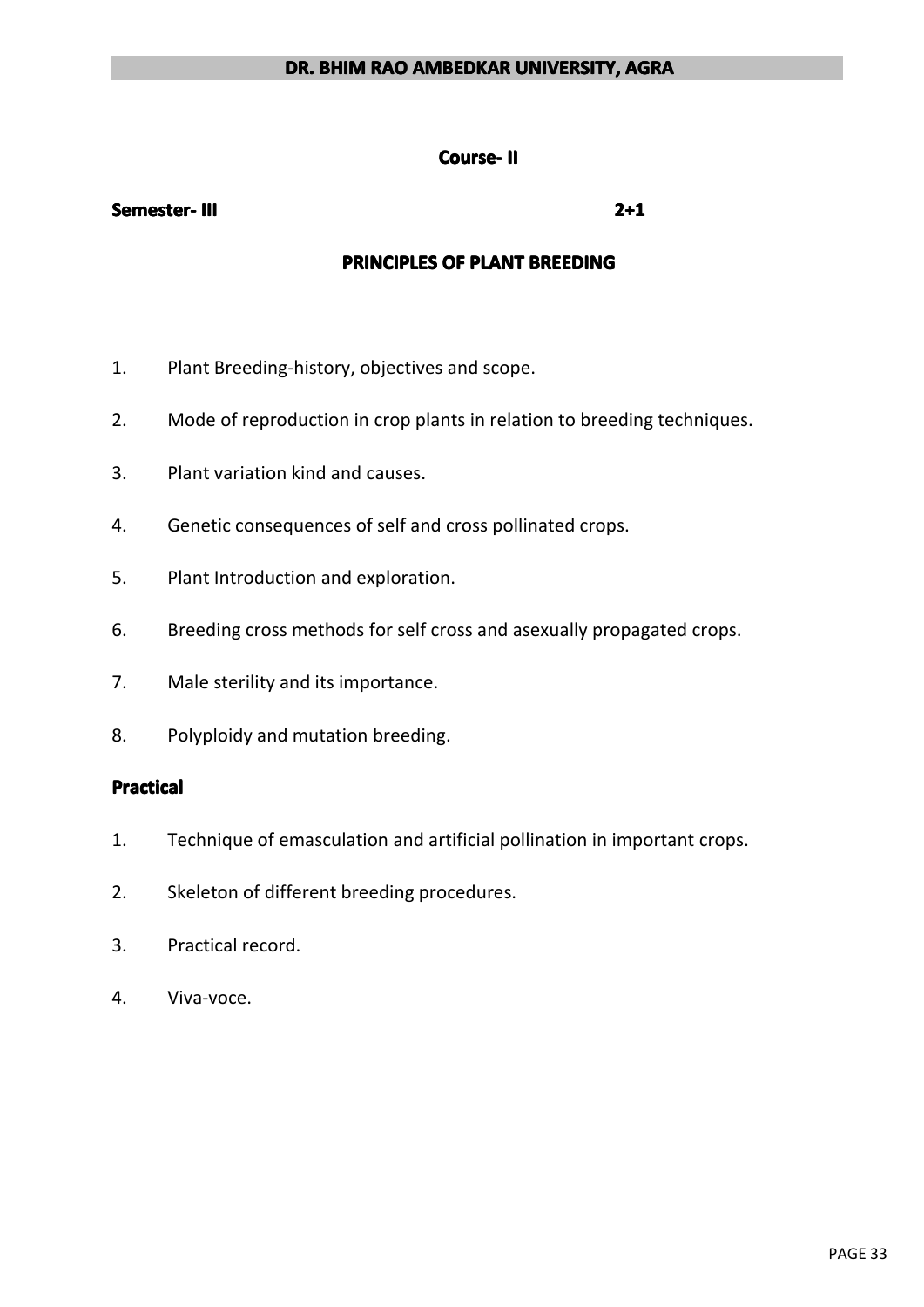#### **Course- III**

#### **Semester- Semester- Semester-III 2+1**

#### **FARM, POWER AND MACHINERY**

1. **Sources of Farm power** :- Their merits and demerits, renewable energy – biogas plant, components of wind mill, collection and storage of solar radiations.

**Farm mechanization :-** concept, benefits, scope, limiting factors and suggestions.

- 2. Working principles of otto & diesel cycle engines, construction and working of four and two stroke cycle engines, common engine troubles – causes and remedies, terminology related to IC engines, calculations on IHP, BHP, FHP, mechanical efficiency, comparison ratio, pis displacement and volumetric efficiency.
- 3. Classification of tractors elementary knowledge abort main components of tractor and their functions steering clutches, transmission differential, final drive, brakes, belt pulley, pto shaft and hydraulic lift, method of starting and stopping of tractors. General care and maintenance of tractor. Calculation of cost of operation of <sup>a</sup> tractor.
- 4. Selection, care and maintenance of electric motors in the farm, role of switches and fuses, electric fencing, electric meter reading, calculation on units consumed by electrical appliances and ohm's law.
- 5. Study of construction, working principles, troubles and adjustments of the following machines.

Discplough, disc harrow, seed drill, planter, reaper, mower, threshers, combine sprayers and dusters calculation of area covered power requirement and efficiency of above machines.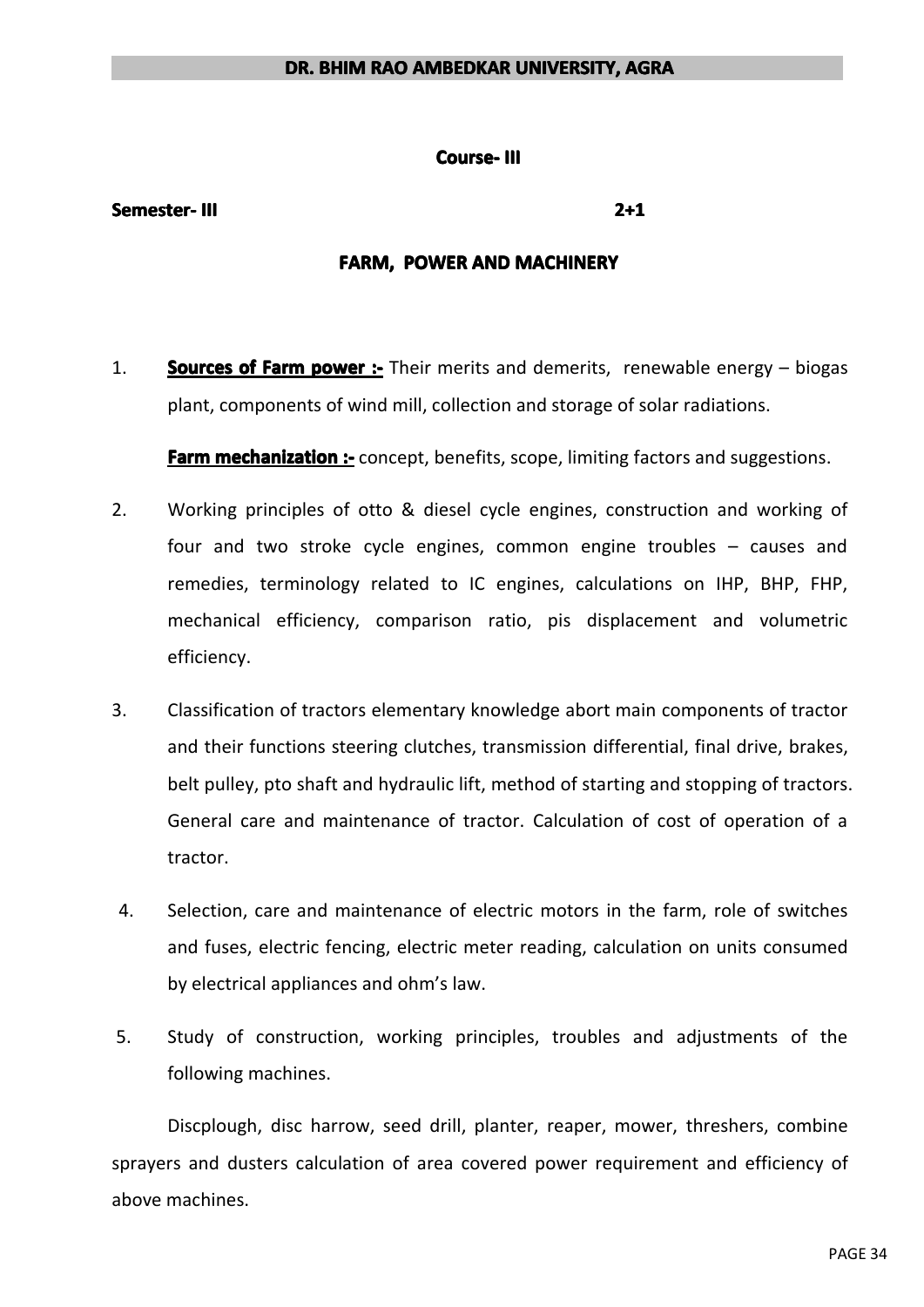#### **Practical:**

- 1. Study of construction of four stroke and two stroke cycle engines operating and running of diesel engines.
- 2. Study of tractors systems tractor driving practice.
- 3. Study of disc plough, study of seed drill plants and its calibration, study of thresher and combine.
- 4. Visits to places of engineering interest.
- 5. Identification of different work shop tools and machines and their used.
- 6. Practical record
- 7. Viva Voce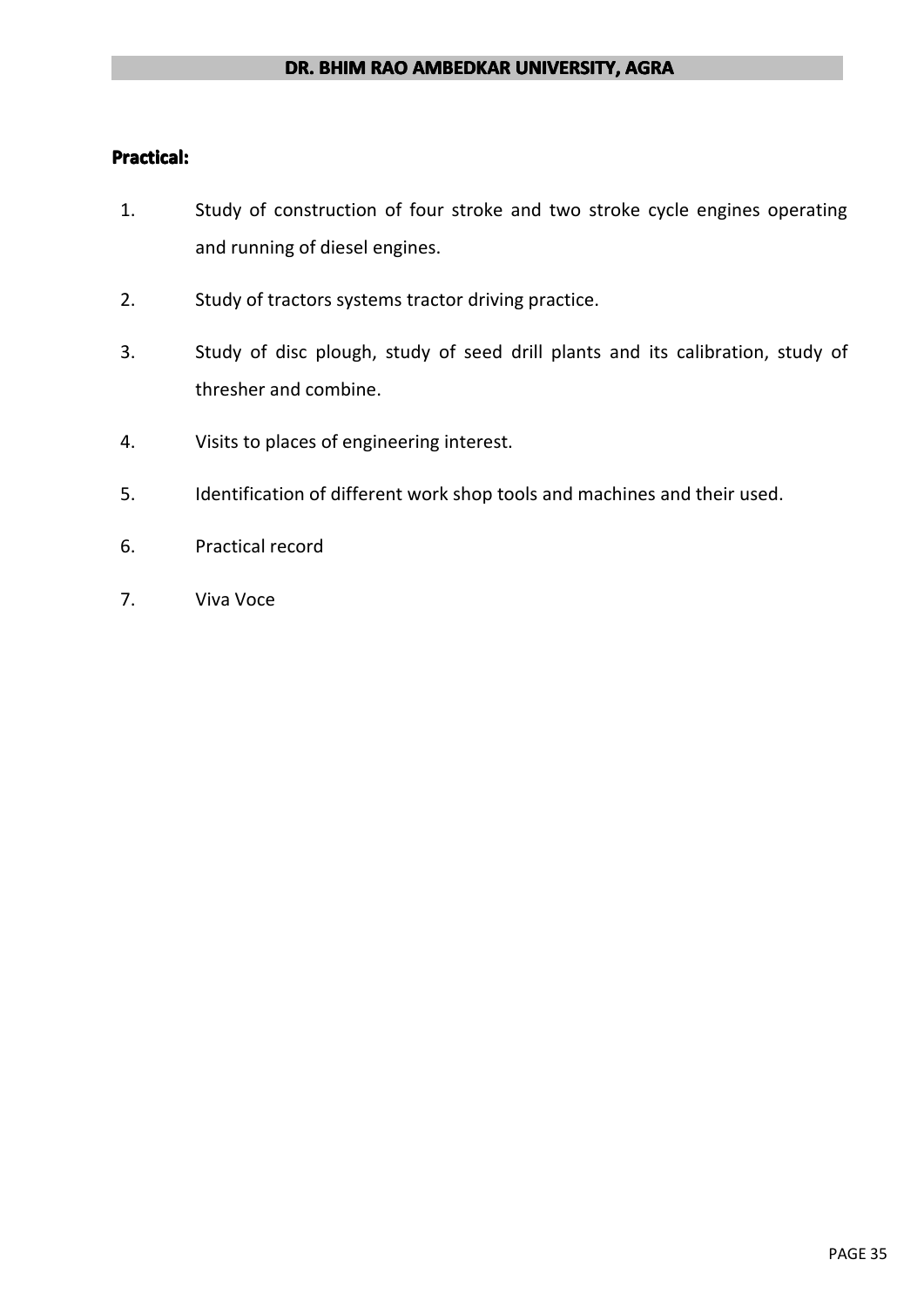#### **Course-IV**

#### **Semester- Semester- Semester-III 2+1**

#### **ENVIRONMENTAL ENVIRONMENTAL SCIENCE SCIENCE AND AGRO ECOLOGY ECOLOGY ECOLOGY ECOLOGY**

- 1. Ecology definition, division and significance.
- 2. The Environment environmental management and control of pollution, affecting plant growth <sup>a</sup> biotic and biotic isothere interaction.
- 3. Eco-system major ecosystems, energy and its flow in ecosystem biochemical cycles and nutrient cycles.
- 4. Plant community classification composition, and study of plant community structure.
- 5. Plant adoption ecological classification of plants and their morphological anatomical and physiological adaptations to adverse environments hydrophytes, xerophytes, measophytes, epiphytes and halophytes
- 6. Ecological problems of major crops-cereals, millets, pulses and oilseeds

#### **Practical Practical**

- 1. To record temperature, relative humidity and light intensity value of the atmosphere.
- 2. To study the community by quadrat method by determining plant structure different species of crops.
- 3. To study the getution of the give area by <sup>a</sup> phyloinic method, biological spectrum method.
- 4. To determine the biomass production in the given area.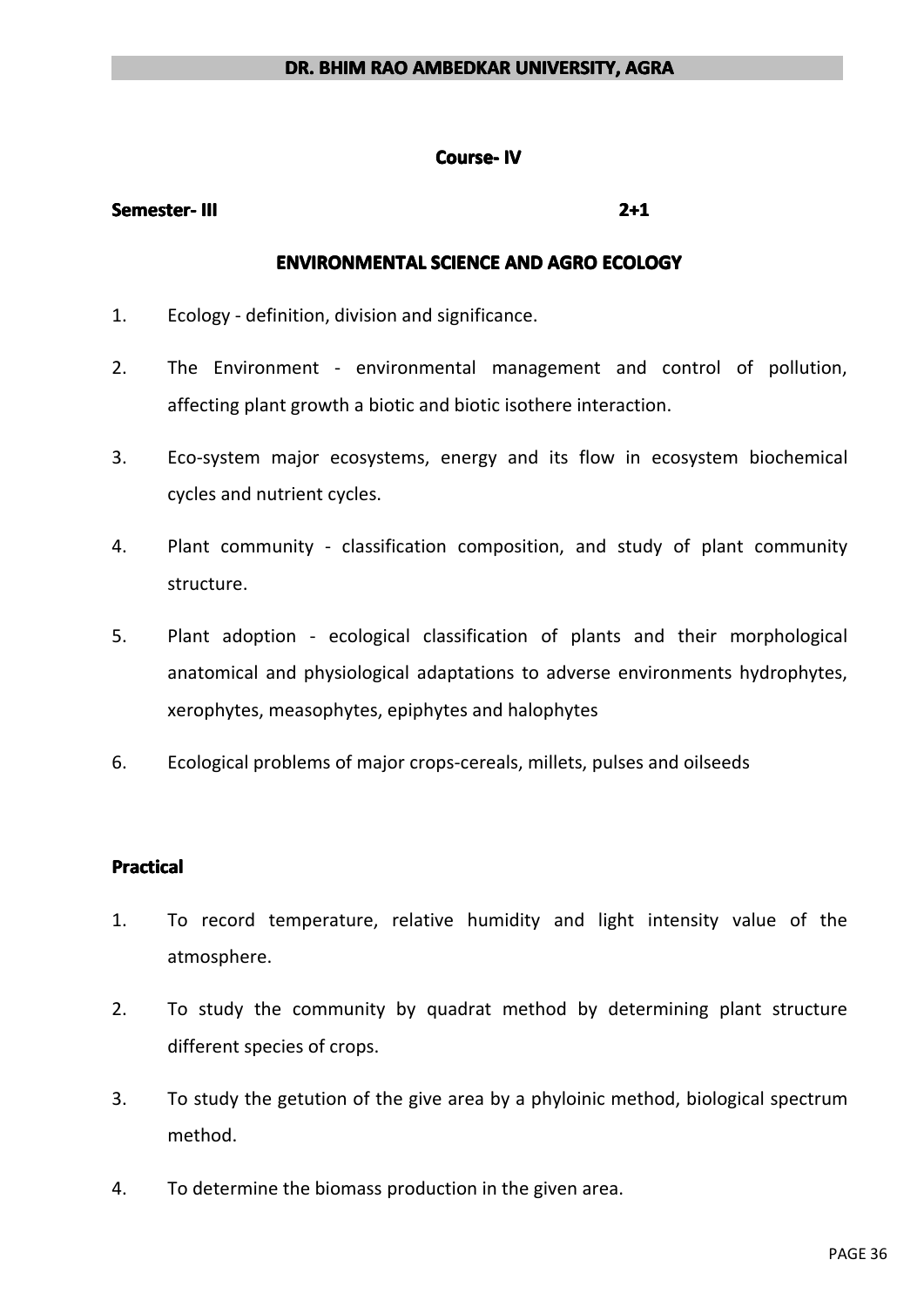5. To record abiotic components- pH, temperature, light intensity, turgidity and pond ecosystem.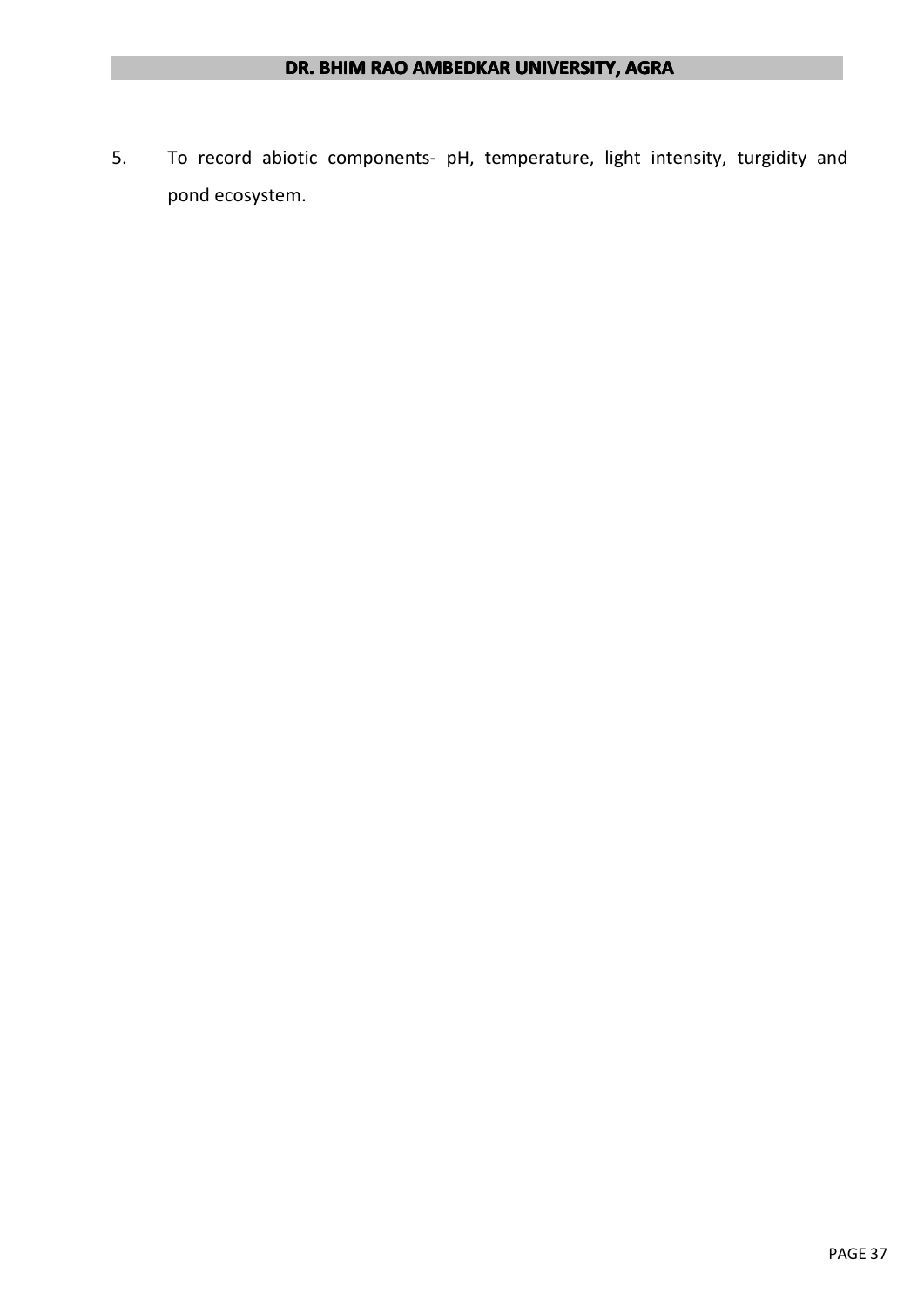#### **Course- V**

#### **Semester- Semester- Semester-III 2+1**

#### **AGRICULTURE MARKETING, EXPORT AND COOPERATION**

#### **A. Agricultural Marketing:**

- 1. Market, Meaning, scope and classification of markets. Definition of agricultural marketing.
- 2. Marketable surplus, marketed surplus. Integrated marketing.
- 3. General theory of markets and marketing.
- 4. Production and market supply.
- 5. Price Determination and price analysis under different market structures.
- 6. Marketing Functions and services.
- 7. Marketing costs margins and efficiency.
- 8. Defects of Present system of marketing of agricultural produce. Steps taken by the Indian Government and possibilities of improvements.
- 9. Fixation of agricultural Prices.
- 10. Marketing Institutions: Regulated and cooperative markets.
- 11. Market Research.

#### **B. Export.**

1. The concept of export as adistrict business activity in agricultural sector of the Indian economy, its importance and role in economic development.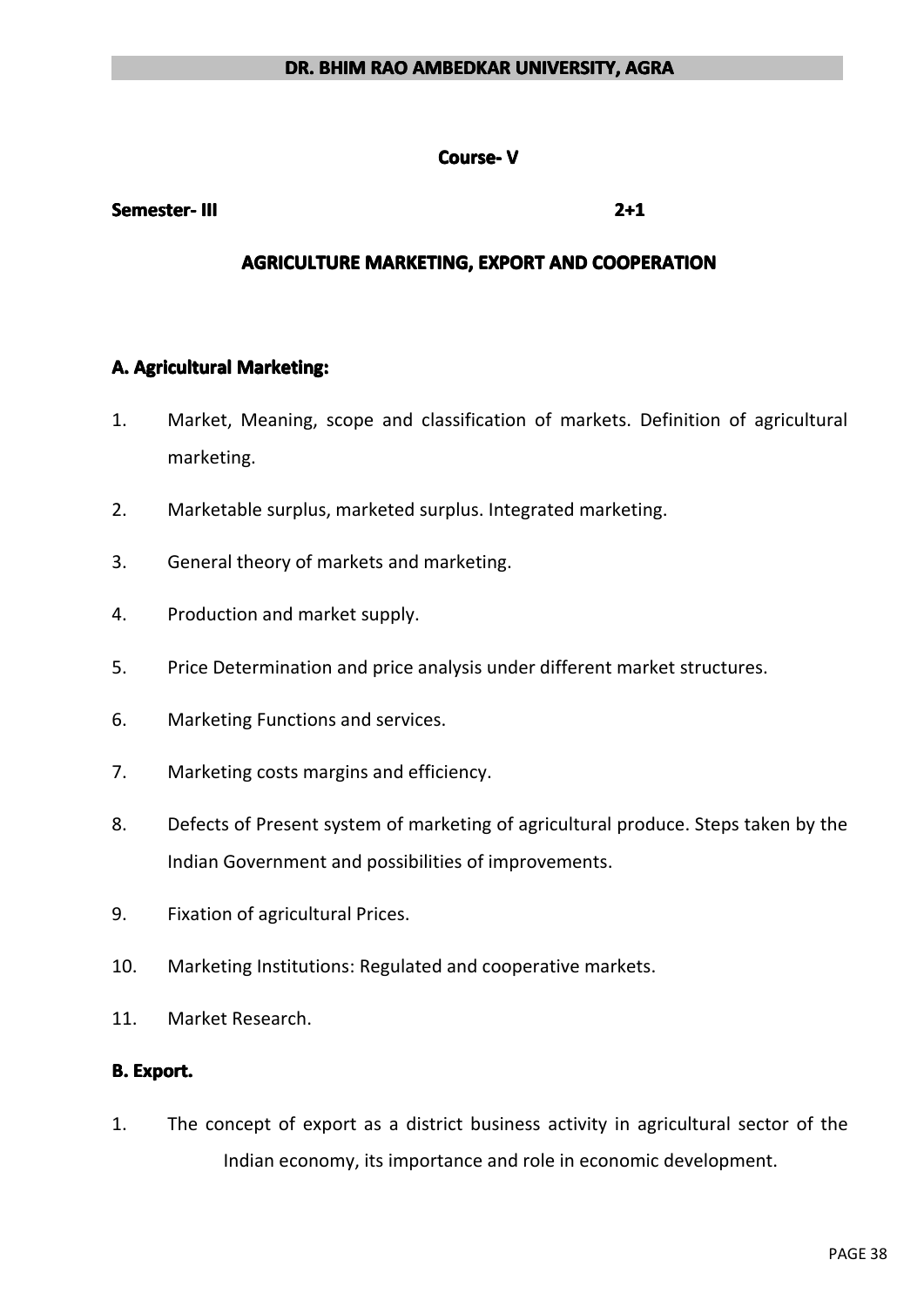- 2. Policies of export of food grains and agricultural commodities pursued by the Indian Government.
- 3. Import vs. export value of cereals and other agricultural commodities.

## **C. Cooperation**

- 1. Maning and Concept of Cooperation, principles of Cooperation (Equality, universality, distributive, justice, democracy, unity, honorary services voluntarism). Place of thrift in cooperation, economic planning and cooperation.
- 2. History and Progress of cooperative movement in India.
- 3. National cooperative federations, courses of slow growth of agricultural cooperatives, suggestions for rapid development. National Bank for Agriculture and Rural development (1982).
- 4. Cooperative farming: Meaning thereof, New classification cooperative farming, cooperative joint farming, cooperative collective farming. Advantages thereof. Reasons for apathy of farmers in adopting cooperative joint farming.

- 1. Survey of <sup>a</sup> market (mandi) both primary and secondary (atleast one each).
- 2. Case studies of marketing of <sup>a</sup> minor and <sup>a</sup> major commodity w.r.t. marketing channels costs margin and price spread over.
- 3. Study of <sup>a</sup> (i) cooperative marketing society (ii) <sup>a</sup> warehouse functioning market (iii) a regulated market and (iv) a cold storages.
- 4. Submission of <sup>a</sup> report on the above four aspects.
- 5. Practical record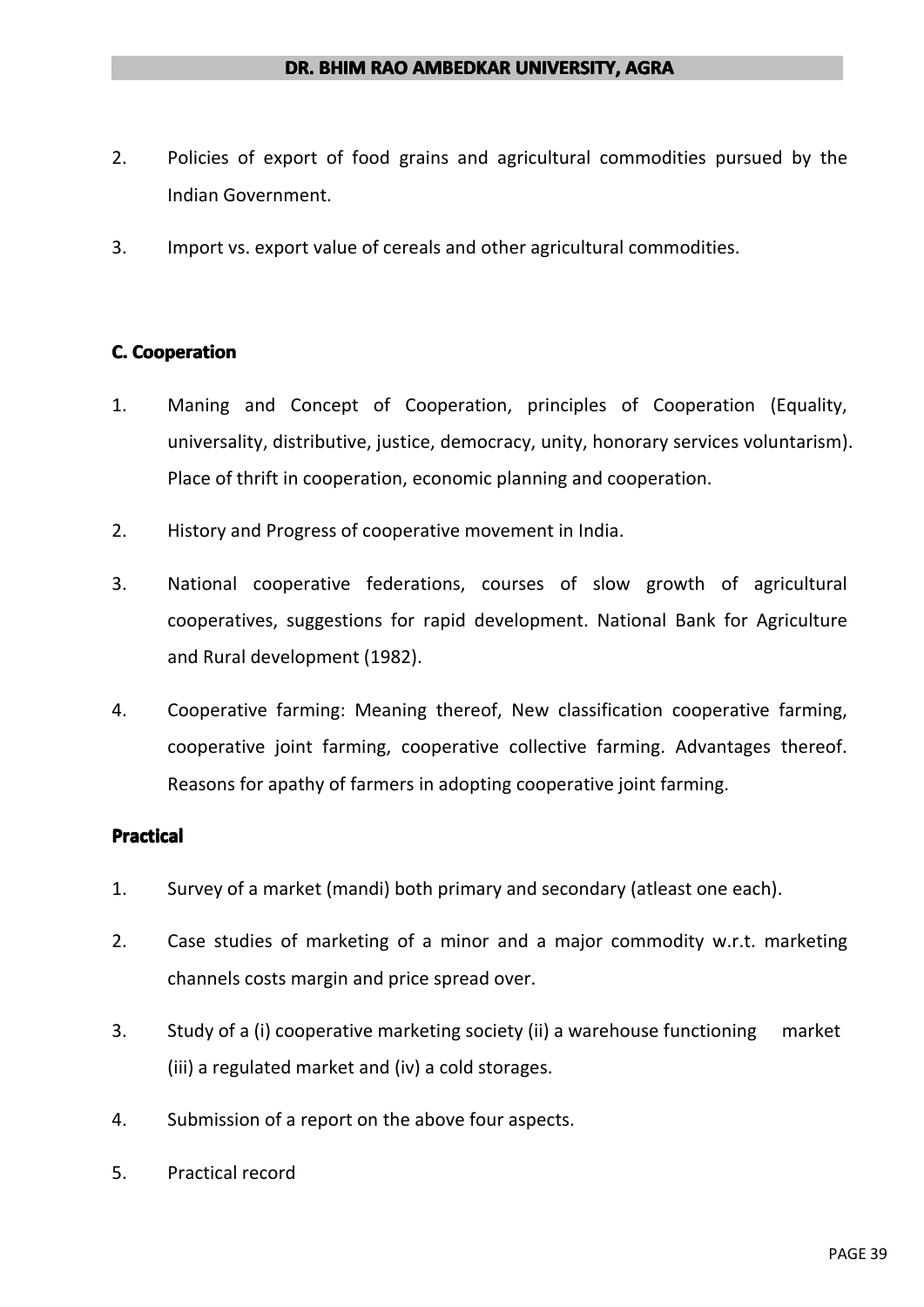6. Viva Voce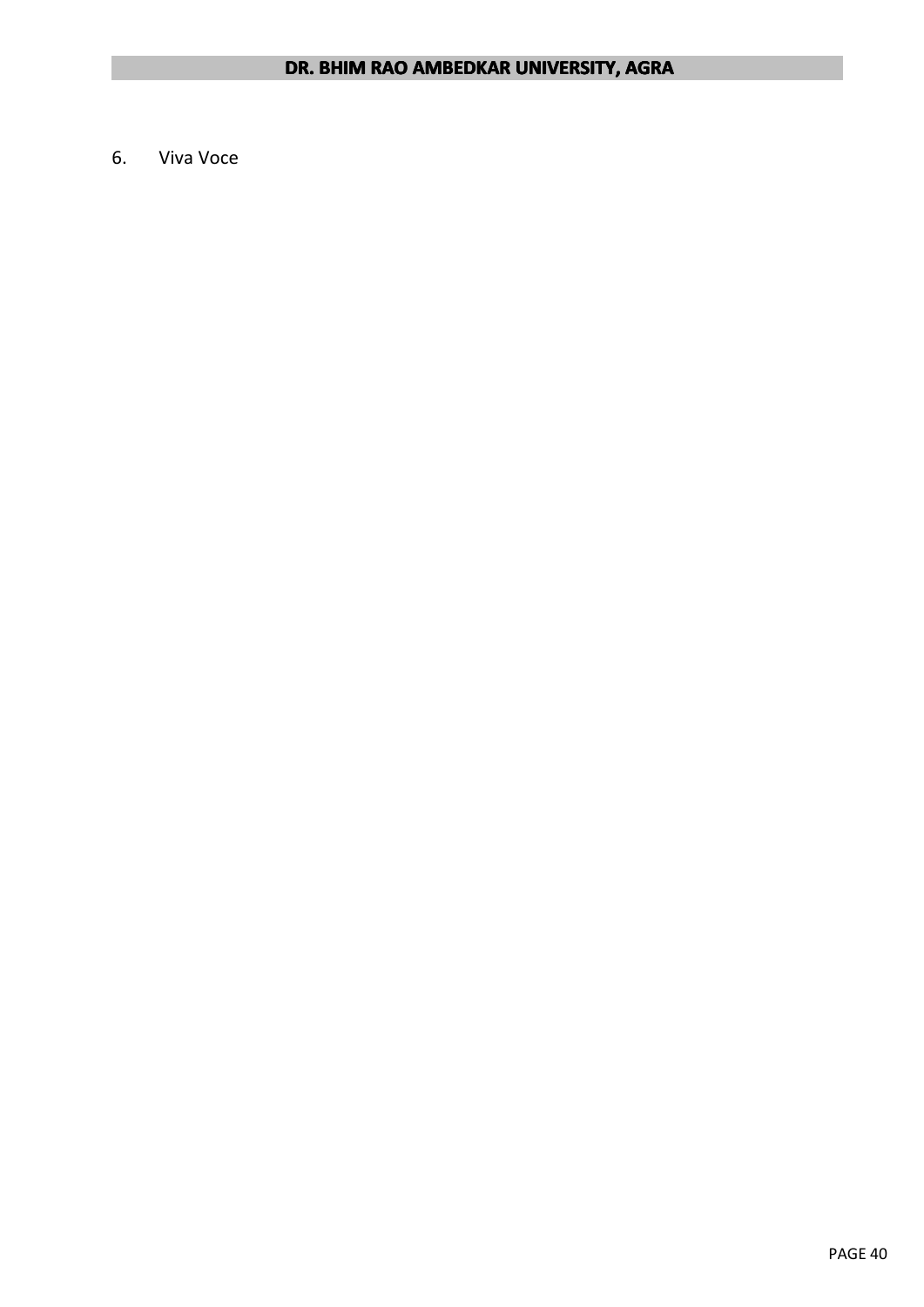#### **Course-VI**

#### **Semester- Semester- Semester-III 2+1**

#### **VEGETABLE VEGETABLE VEGETABLEVEGETABLEPRODUCTION PRODUCTION**

Importance and scope of vegetable production in India; Classification of vegetables. Types of vegetable gardens; Culture and seed production of major vegetable like Potato, Brinjal, Chillies, Tomato, Cauliflower, Cabbage, Onion, Bottle gourd, Muskmelon, Watermelon, Okra, Radish, Carrot, Pea and leafy vegetables. Protected cultivation of vegetables.

- 1. Nursery raising of vegetable crops.
- 2. Production of seeds in vegetable available at the time of course.
- 3. Layout and visit of commercial vegetable farms and kitchen gardens.
- 4. Cost of cultivation studies in Potato, Tomato, Cauliflower and Okra.
- 5. Practical record and posters
- 6. Viva Voce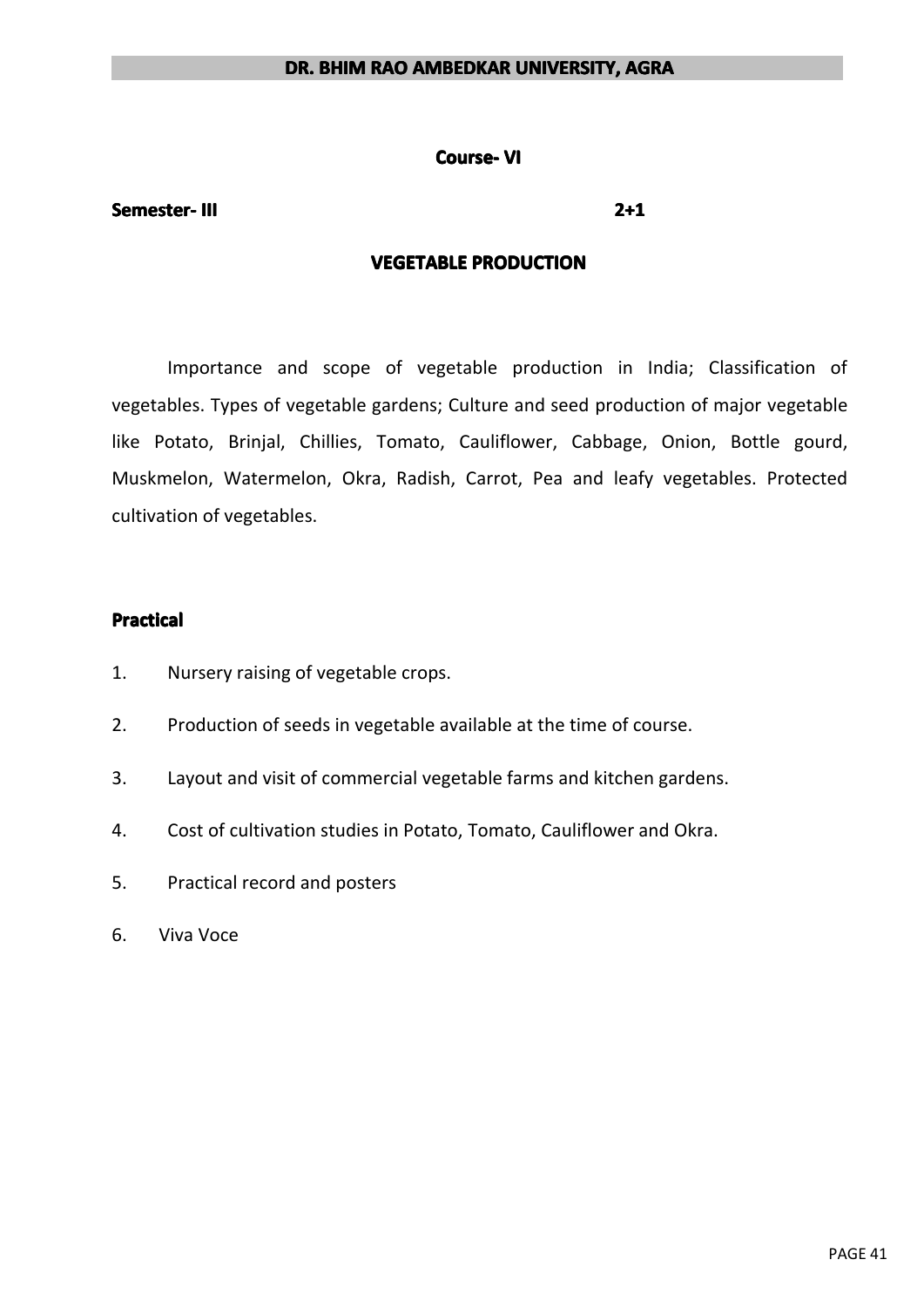#### **Course- Course-VII**

#### **Semester- Semester- Semester-III 2+1**

#### **ELEMENTARY ELEMENTARY ELEMENTARYELEMENTARYSOIL MICROBIOLOGY MICROBIOLOGY MICROBIOLOGYMICROBIOLOGY**

- 1. Definition, scope and importance of microbiology.
- 2. A brief survey of microbiology:
	- (i) Prokaryotes and Eukaryotes.
	- (ii) Types of microorganisms : algae, protozoa, fungi, bacteria and viruses.
	- (iii) Size relationships.
- 3. Simple staining and gram staining techniques of bacteria.
- 4. Characteristics of gram positive and gram negative bacteria.
- 5. Classification of bacteria (only important groups)
- 6. An elementary idea of general characteristics, classification and reproduction of fungi, algae and protozoa.
- 7. Biogeochemical cycles: Nitrogen, Carbon, Sulphur and Phosporous cycles.
- 8. General structure of bacteriophage and replication.
- 9. Sterilization and disinfection.

#### **Practical Practical Practical**

- 1. Study of different parts of light compound microscope and their functions.
- 2. Gram staining of bacteria.
- 3. Preparation of nutrient broth, Czapek's and Richard's media.
- 4. Identification of algae, fungi and protozoa.
- 5. Practical record
- 6. Viva voce.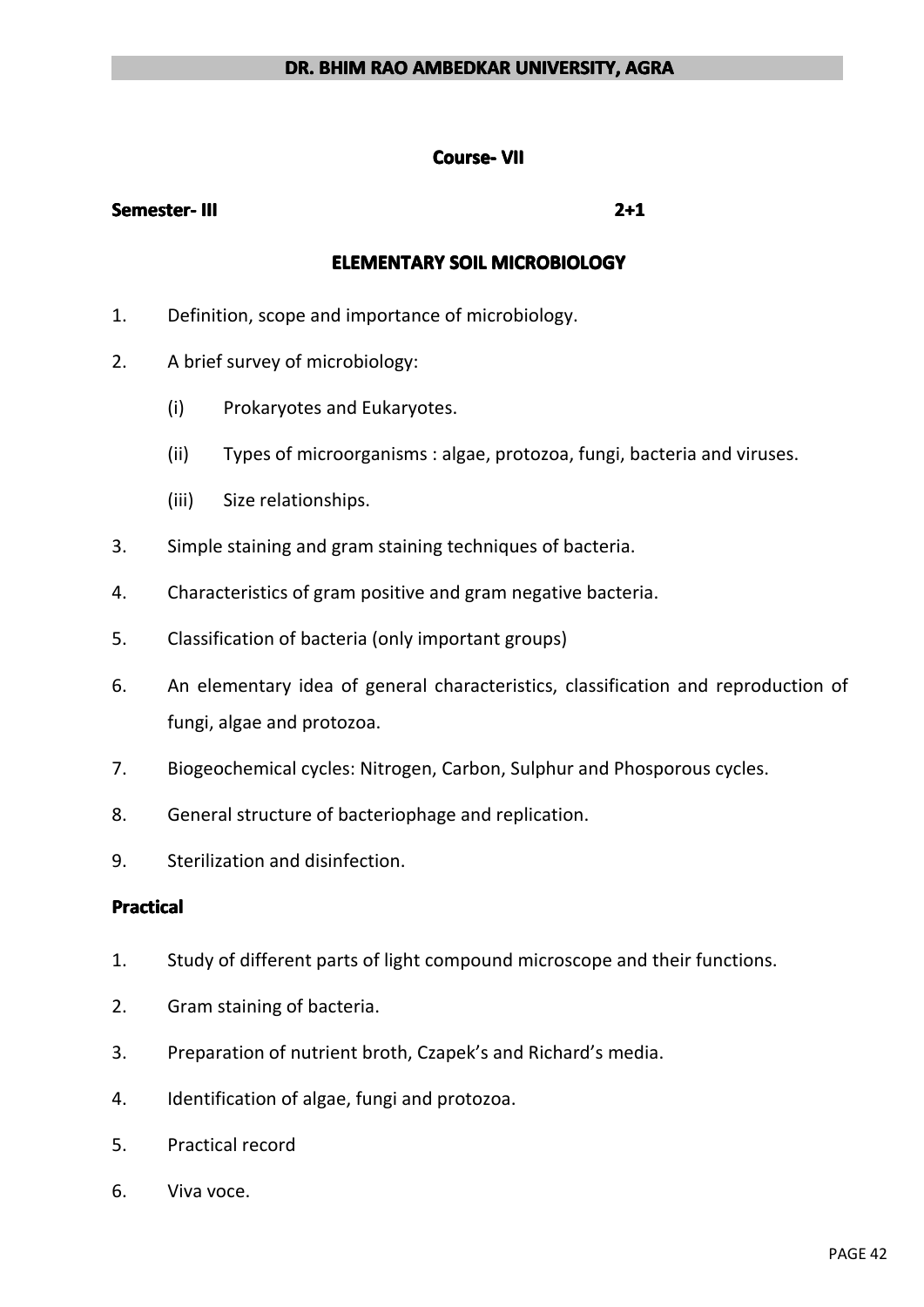**Course- VIII**

#### **Semester- Semester- Semester-III 0+1=1**

#### **PRACTICAL PRACTICAL CROP PRODUCTION PRODUCTION**

In this course, team of about 10 students will be given <sup>a</sup> sizable plot of land (100 sq.m. minimum) for <sup>a</sup> full year. The team will manage crop production enterprise from <sup>a</sup> to z including maintenance of account and preparation of balance sheet. No paid labours will be supplied and other inputs will be supplied on loan and their cost will be deducted from the receipt of the enterprise. The net profit will be distributed among the students. To cope with natural calamities <sup>a</sup> revolving fund will be raised by deducting 10% amount from net profit every year. The evaluation of students will be done on the basis of actual working units, share in profit, oral examination and maintenance of accounts and records.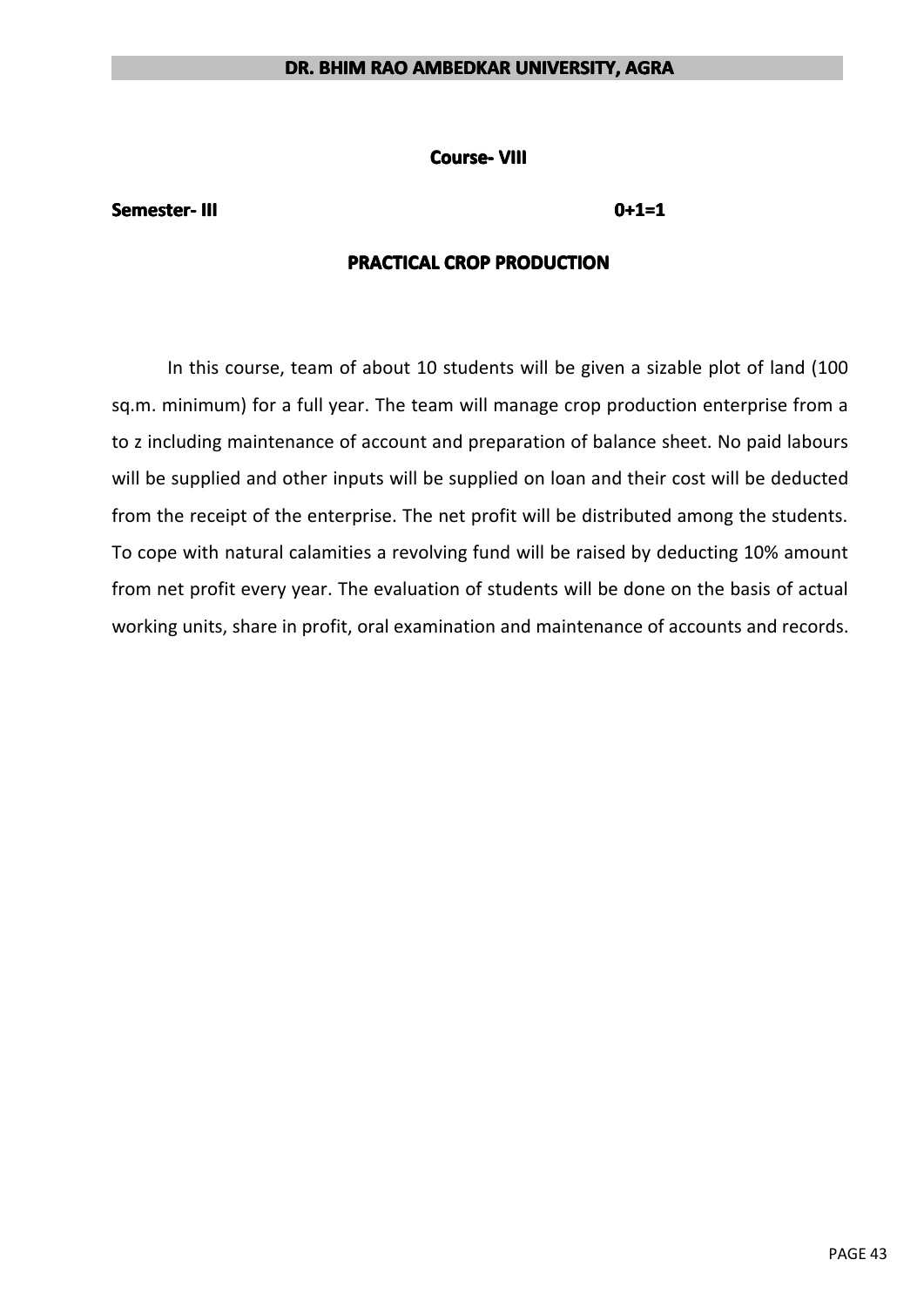# **B.Sc. Ag., SEMESTER-IV**

## **(12+6)**

| <b>S. No.</b>  | <b>Department</b>                                       | <b>Credit</b><br><b>Hours</b> | <b>Title of the course</b>                                              |
|----------------|---------------------------------------------------------|-------------------------------|-------------------------------------------------------------------------|
| 1.             | Agronomy                                                | $2 + 1$                       | Oil seeds commercials crops fields crops-<br>Il Rabi crops              |
| $\overline{2}$ | Plant Breeding & Genetics                               | $2 + 1$                       | Breeding of field crops                                                 |
| 3              | <b>Soil Conservation</b>                                | $2 + 1$                       | Principles<br>of<br>physics<br>soil<br>and<br>conservation, soil survey |
| $\overline{4}$ | A.H. & Dairying                                         | $2 + 1$                       | Livestock production and management                                     |
| 5              | 8 <sub>1</sub><br>Agricultural<br>Zoology<br>Entomology | $2 + 1$                       | <b>Economic Entomology</b>                                              |
| 6              | Horticulture                                            | $2 + 1$                       | production<br>including<br>Fruit<br>plantation<br>crops                 |
| $\overline{7}$ | Agronomy                                                | $0 + 1$                       | <b>Practical Crop Production</b>                                        |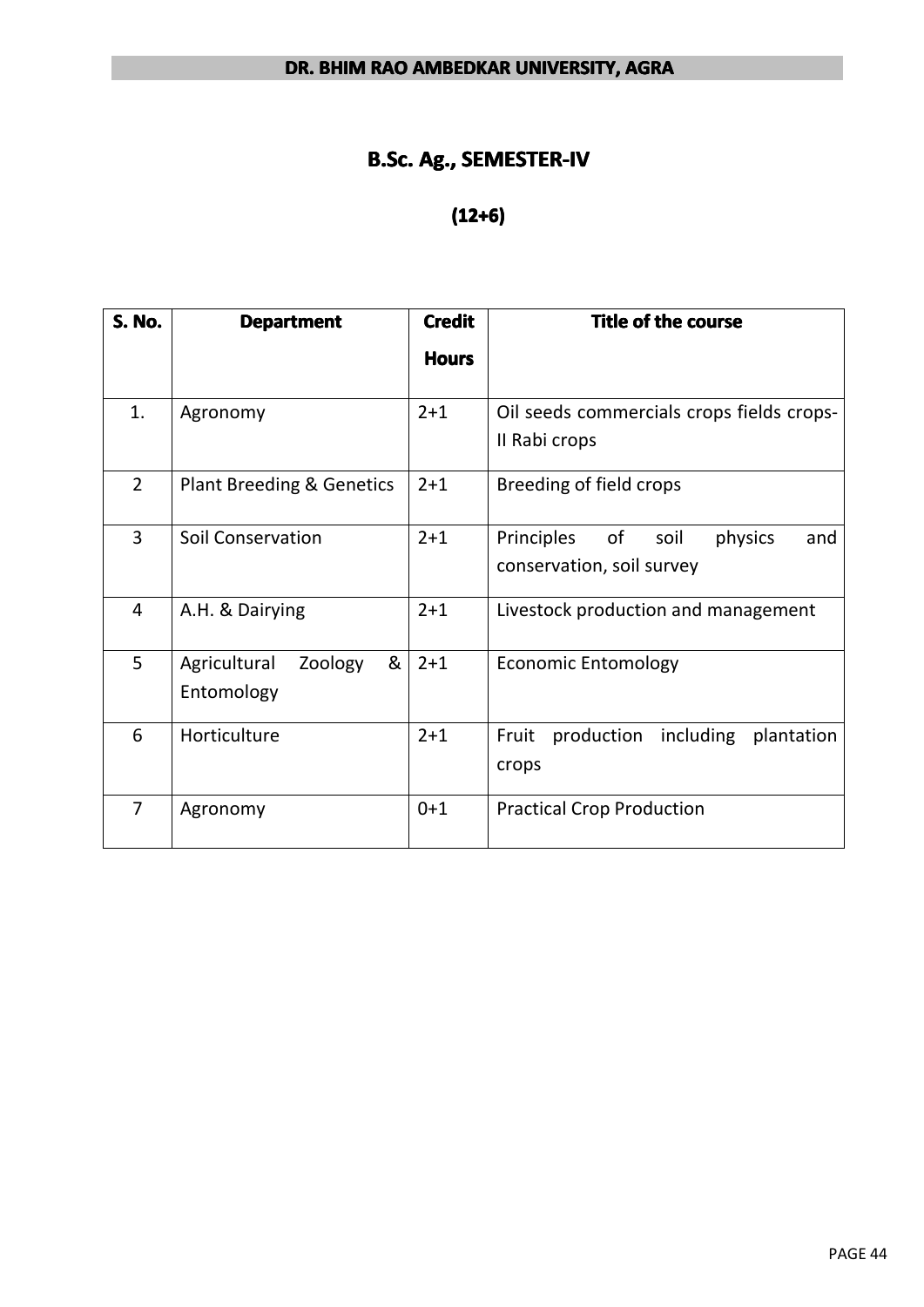#### **Course- I**

#### **Semester- Semester- Semester-IV 2+1**

## **OIL SEEDS COMMERCIAL COMMERCIAL CROPS**

## **Field Crops II**

## **RABI CROPS**

Importance, origin, distribution, climate, improved varieties, agronomic practices manuring and irrigation, plant protection, harvesting and processing of the following crops under various agro climatic conditions of U.P.

| А. | <b>Cereal Crops</b>  | Wheat, Barley, Oats                      |
|----|----------------------|------------------------------------------|
| В. | <b>Oilseed Crops</b> | Rapeseed and mustard, Linseed, Sunflower |
|    | Pulse crops          | Chickpea, fieldpea Lentil, Rajmash       |
| D. | <b>Fodder Crops</b>  | Oats, Berseem, Lucene                    |
| Е. | Cash Crops           | Potato and Mentha                        |

#### **Practical Practical Practical Practical**

Studies the practical course for the field crops I with suitable allegation of crops included in the syllabus.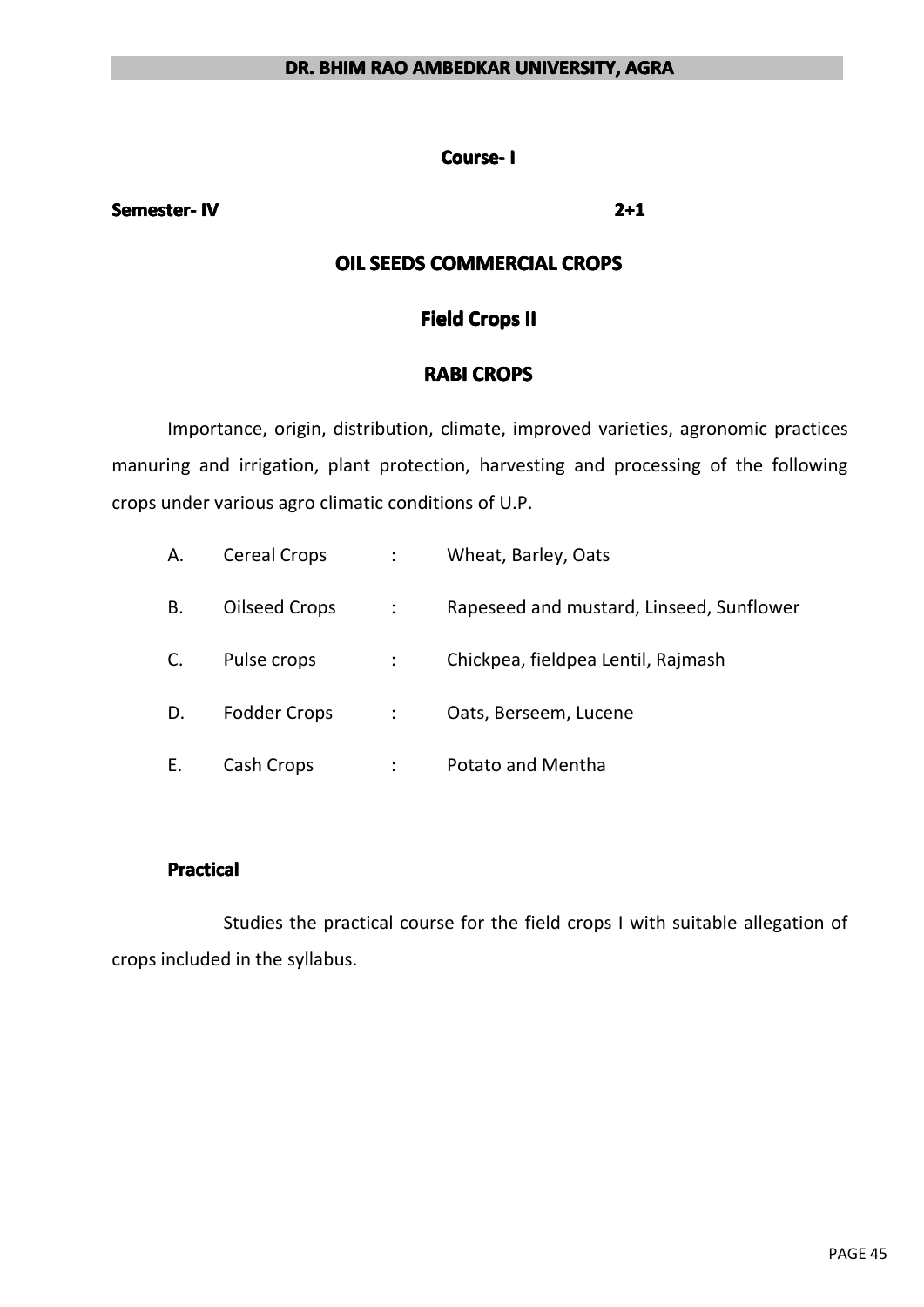#### **Course- Course-II**

#### **Semester- Semester- Semester-IV 2+1**

## **BREEDING BREEDING BREEDINGBREEDINGOF FIELD CROPS**

- 1. Origin, distribution and objectives.
- 2. Breeding problems, systematic description and economic importance.
- 3. Breeding methods adopted and achievements with reference to following crops:
	- (a) Cereals : Wheat, rice and maize
	- (b) Millets : Sorghum and pennisetum
	- (c) Pulses : Gram, Pea and arhar
	- (d) Oil-seeds : Mustard and groundnut
	- (e) Others : cotton and potato

#### **Practical PracticalPractical Practical**

- 1. Identification of important varieties of above mentioned corps.
- 2. Systematic description and artificial hybridization and above mentioned crops.
- 3. Significant research advances made in above mentioned corps.
- 4. Practical record
- 5. Viva-voce.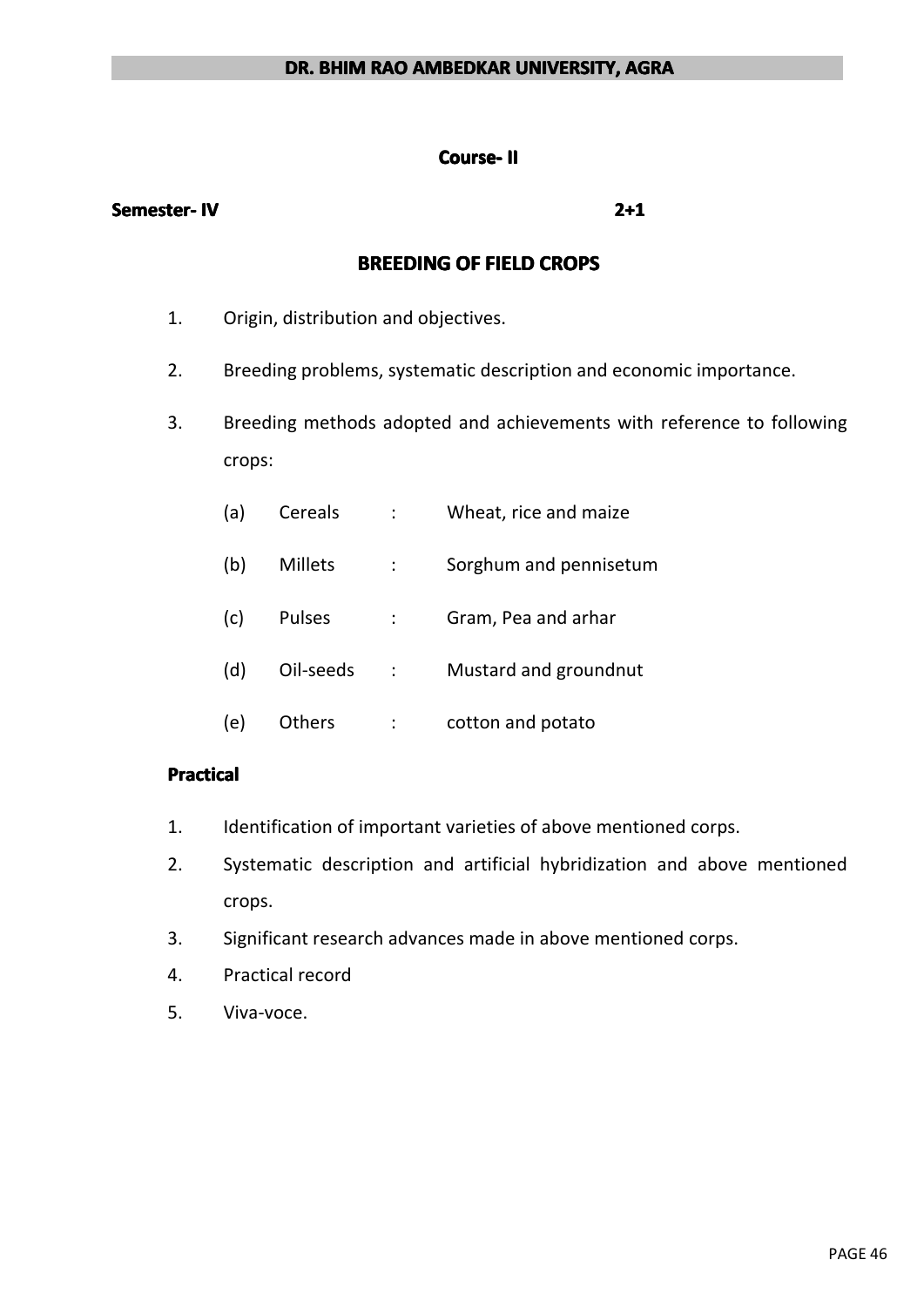#### **Course- III**

#### **Semester- Semester- Semester-IV 2+1**

## **PRINCIPLES PRINCIPLES OF SOIL PHYSICS PHYSICS PHYSICS PHYSICS AND CONSERVATION, CONSERVATION, SOIL SURVEY**

Physical properties of soil and their determination.

Definition and importance of soil conservation in agriculture. History of soil conservation in India.

Soil survey, definition Land use capability classification different types of soil in India.

Soil erosion, definition types, mechanics and causes of erosion. Factors affecting soil erosion. Agronomical practices for soil and water conservation. Engineering practices for erosion control such as banding, terracing, temporary and permanent structure for Gully control. Grassed water ways. Water harvesting.

Wind erosion mechanics, control, sand dune fixation, shifting cultivation.

Survey, measurement of distance, direction and elevation.

Role of grasses and forests in soil conservation, farm forestry, social forestry.

### **Practical Practical Practical**

- 1. Familiarization with chain survey equipments.
- 2. Exercises on chain survey.
- 3. Familiarization with prismatic compass (P.C.)
- 4. Open traversing by chain and P.C.,
- 5. Closed traversing by Chain and P.C.
- 6. Calculation of included angles.
- 7. Study and adjustment of Dumpy level (D.L.)
- 8. Differential leveling by D.L.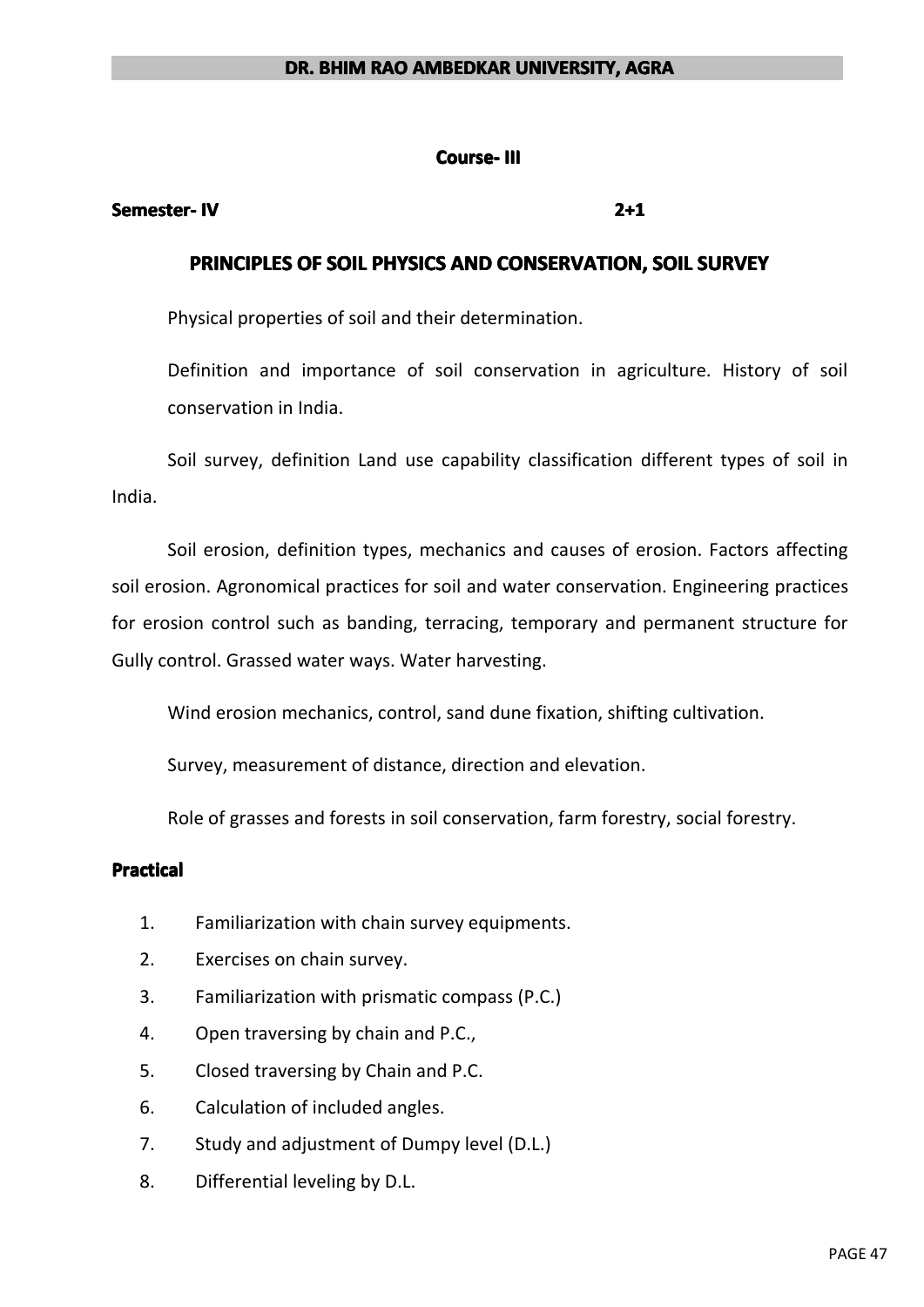- 9. Profile leveling by D.L.
- 10. Calculation of Reduced level.
- 11. Construction and design of bunds with calculation of earth work.]
- 12. Calculation of infiltration rate and bulk density.
- 13. Visit to soil conservation research centre for erosion control.
- 14. Practical record
- 15. Viva Voce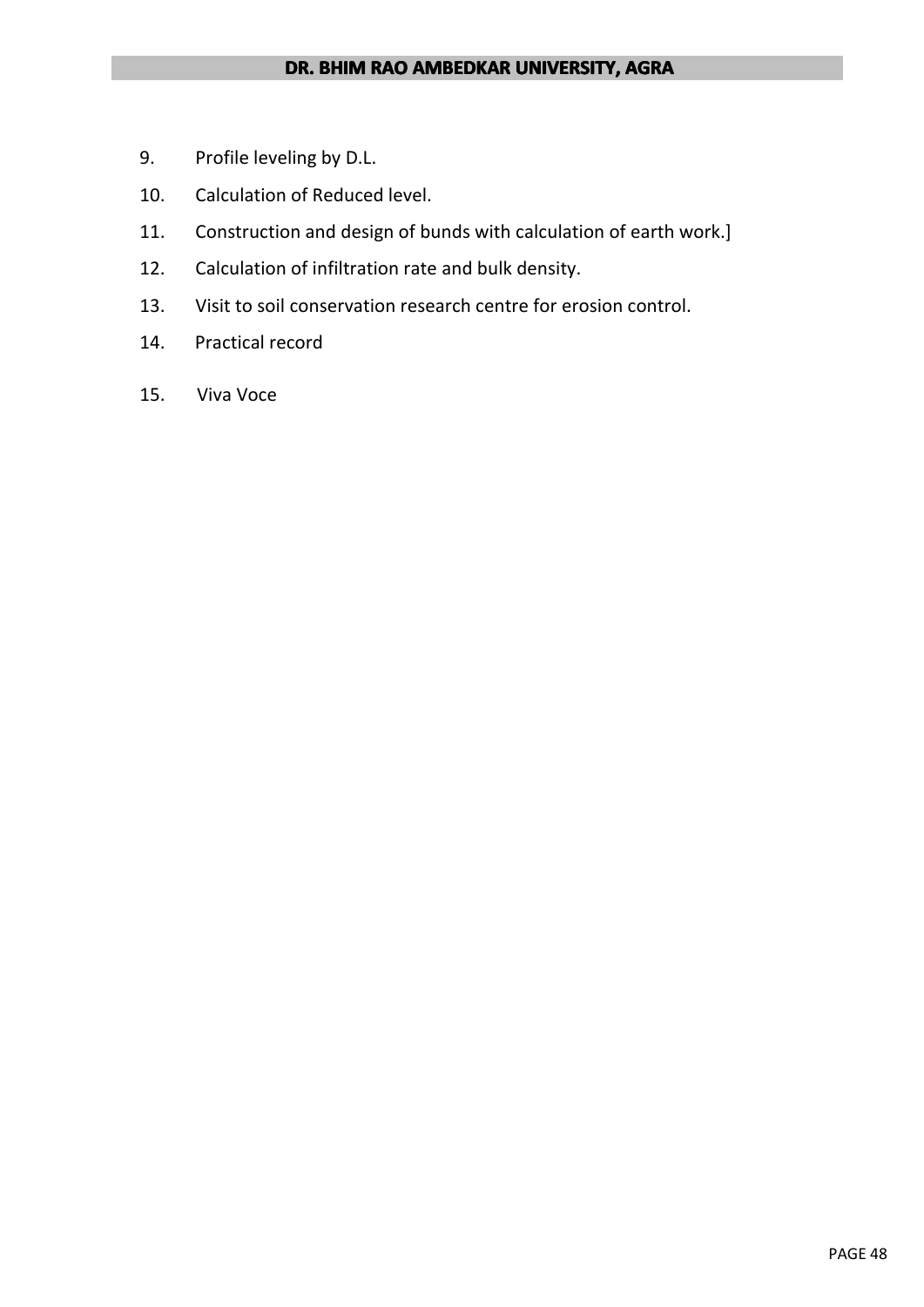#### **Course-IV**

#### **Semester- Semester- Semester-IV 2+1**

## **LIVESTOCK PRODUCTION AND MANAGEMENT**

Importance of livestock in Agriculture, Relationship of plants with animal Husbandry Dairy under specialized and mixed farming. Livestock and milk production statistics. Basic anatomy and physiology of cattle with special reference to digestion, Reproduction and Lactation.

Breeds, and Breeding methods of livestock and their consequences. Artificial insemination. Methods and basis of selection, measurement of relationship.

Pasture management, Importance of scientific Feeding, Feeding standard. Forage crops and their conservation.

Care and management of Milk cow at after calving. Housing of dairy animals. Raising of calves and record keeping methods.

Signs of illness, control measures of disease. Classification of diseases. Modes of transmission. Prevention and treatment of disease of bovine (H.S., R.P., B Q. Anthrax, Brucelloses, Mastitis, Milk fever, F,M.D.) Quanantime, sanitation and first aids.

### **Practical Practical**

Study of external body parts, study of phenotypic and physiological difference between cow and buffaloes. Zebu Vs Taurses. Estimation of body weight measurements, Marking, doeking, Dehorning and eastration of different classes of animals. Computation of balanced ration for different classes of animals.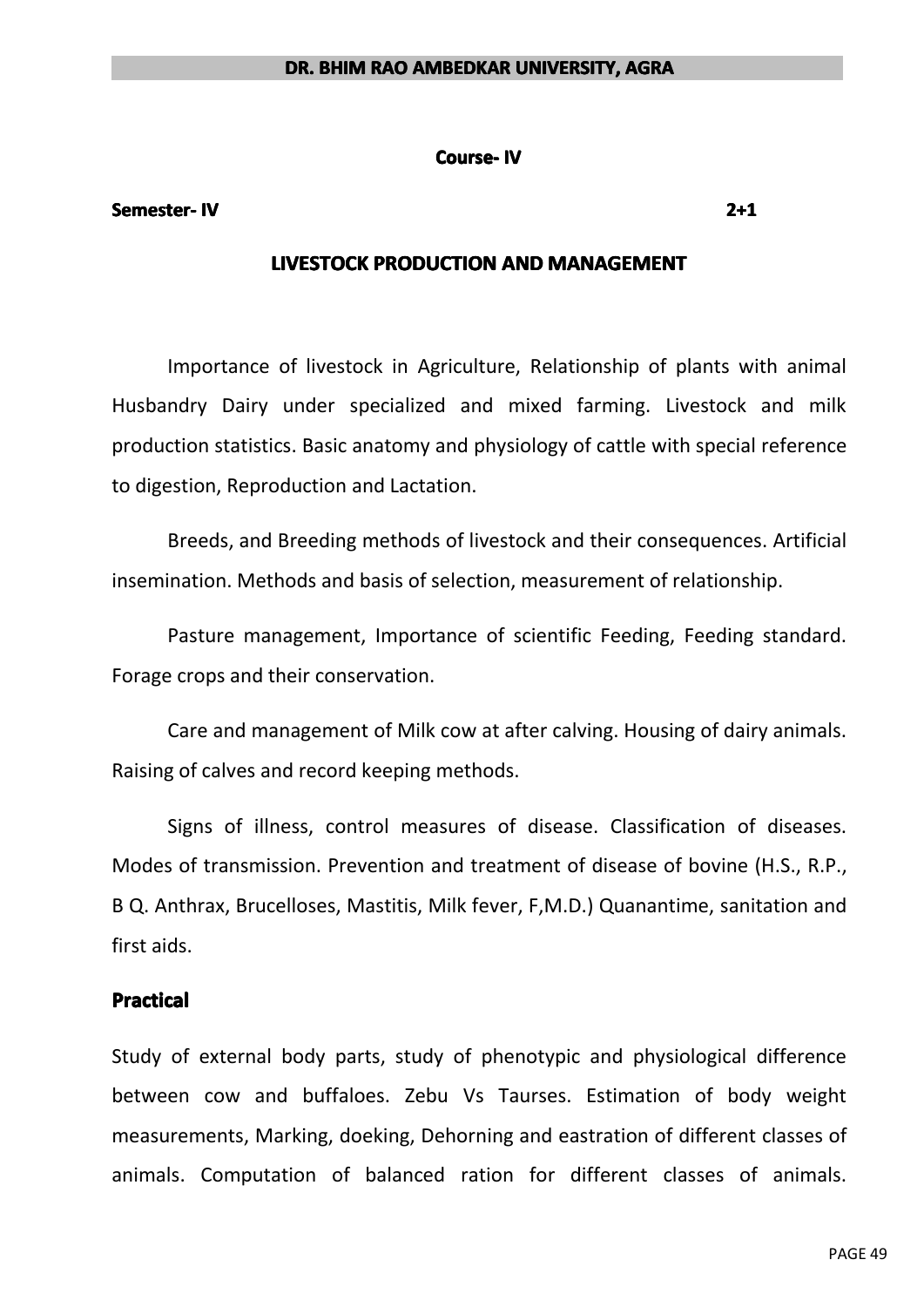Maintenance of farm records, Grooming, Artificial Vagina. Determining temperature, pulse rate and respiration rate of farm animals.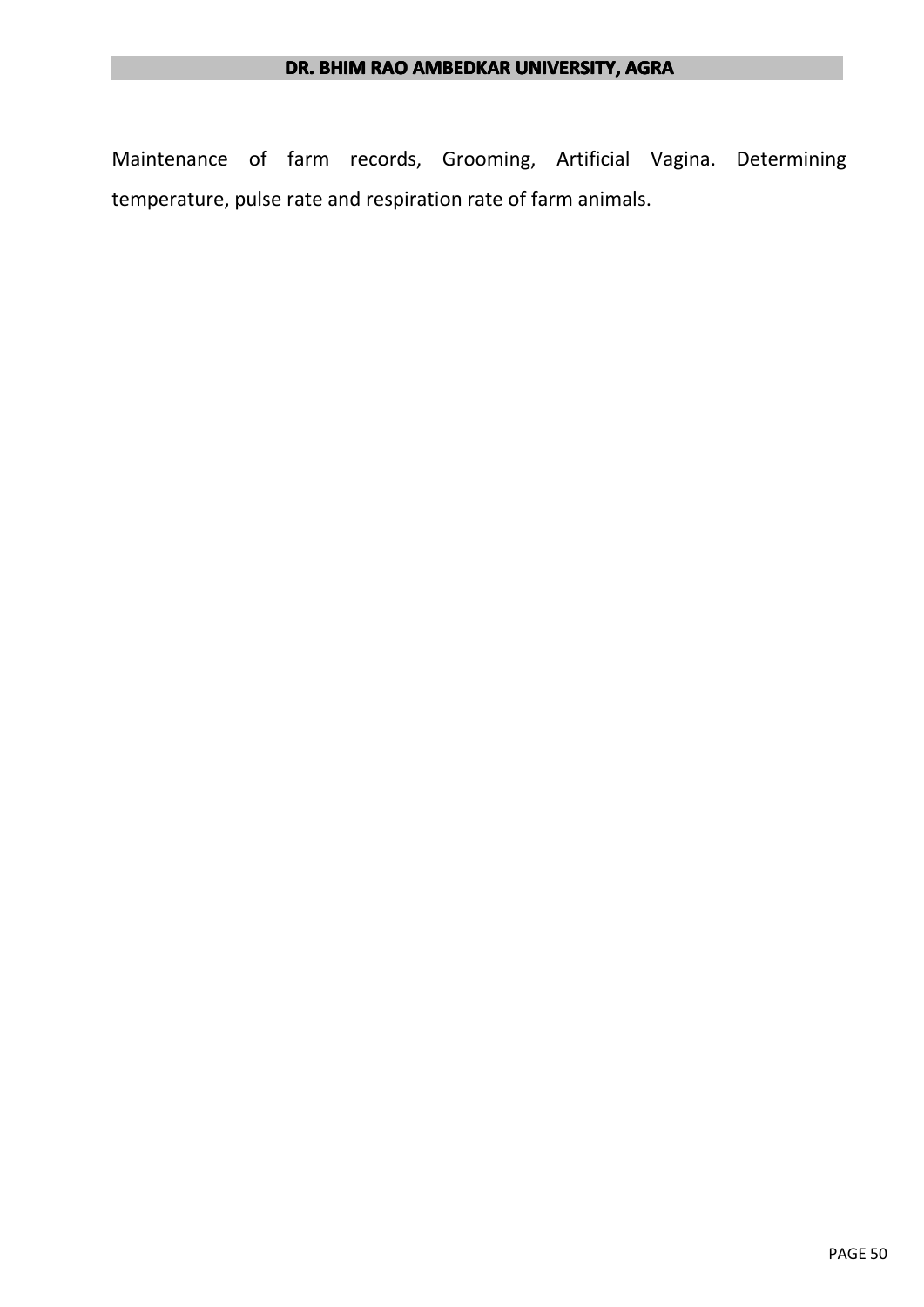#### **Course- V**

#### **Semester- Semester- Semester-IV 2+1**

## **ECONOMIC ENTOMOLOGY**

1. Economic importance of insects, nature and extent of damage, life history and management of the major insect pests of following crops as mentioned against them:

| Paddy                | Leptocorisa variconis, Hieroglyphus Spp., Nilaparvata<br>lugens, Nephotetix, spp., Mythimna separate.                                                                    |
|----------------------|--------------------------------------------------------------------------------------------------------------------------------------------------------------------------|
| <b>Jower Maize</b>   | Chilo partellus, Atherigona varascoccate.                                                                                                                                |
| Sugarcane            | Tryporyza novella, Emmalocera depressella, Pyrilla<br>prepussila, Aleurolobus barodensis.                                                                                |
| Cotton               | Pectinophora gossypiella, Earias<br>Spp.,<br>Sylepta<br>derogala, Dysdercus Spp., Bomisia tabci, Amrasca<br>blouttula.                                                   |
| <b>Oilseeds</b>      | Lipaphis<br>Athalia<br>erysimi,<br>proxima<br>Bagrada<br>Cruciferarun Dasyneura lini.                                                                                    |
| <b>Pulses</b>        | Helicoverpa armigera Agrotis Spp., Etiella Zinckenella,<br>Melanagromyza obtuse, Phytomyze atriornis.                                                                    |
| Pests of Fruit crops | Mangiferae<br>idioscopus<br>Drosicha<br>Spp.,<br>Papilio<br>Demeclius, Diaphorina citri Phyllocnistis citrelia,<br>Otheris Spp. Virechois isocrates. Eriosoma lanigerum. |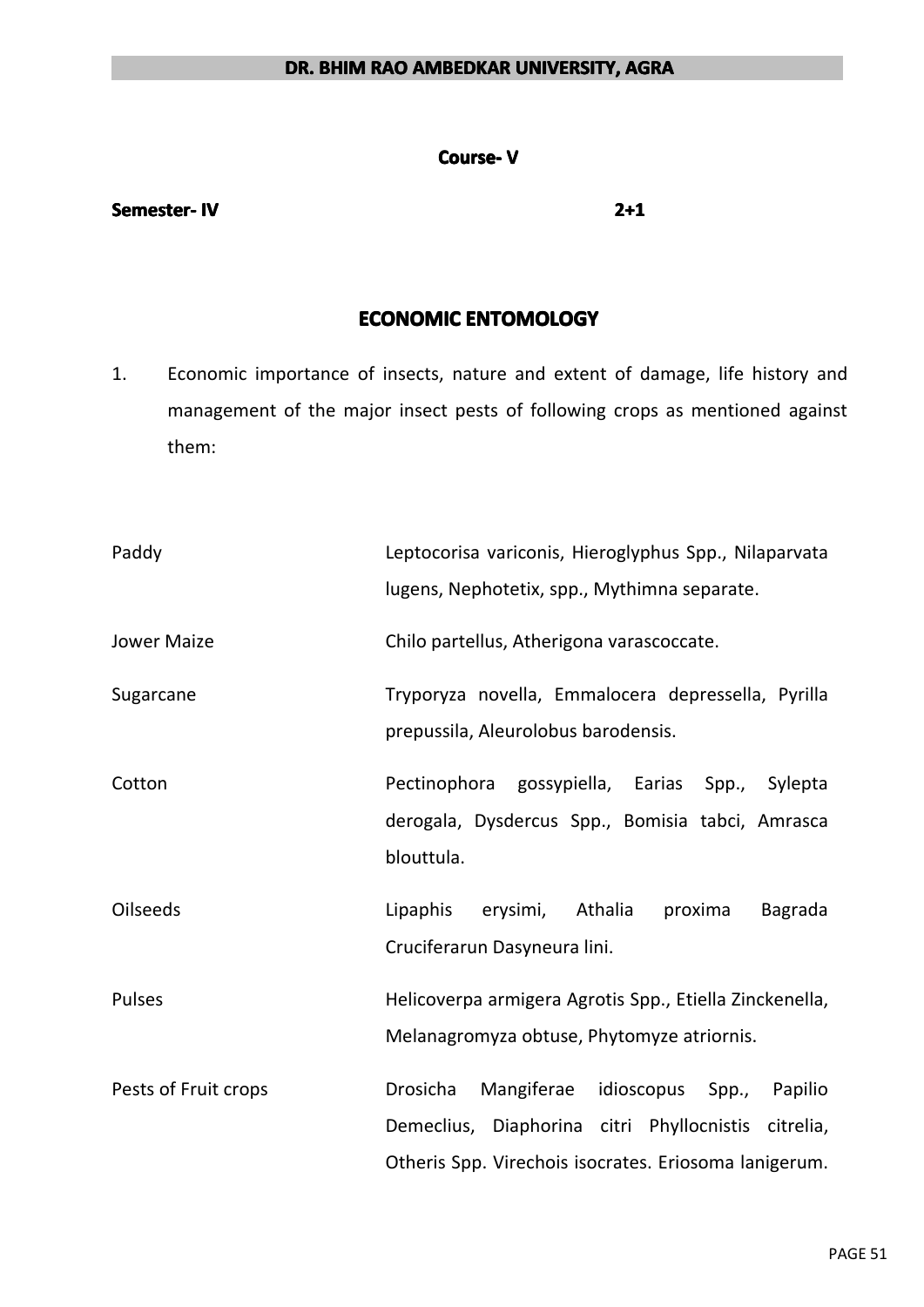Quadraspidiotus permincousus.

| Pest of Vegetable             | Leucinodes orbonalis, Epitachna viontioclopunctate.                 |
|-------------------------------|---------------------------------------------------------------------|
| Crops                         | Raphidoplapa foveicollis, Dacus Cucurbitae, Plutella<br>Xylostella. |
| <b>Pests of Stored Grains</b> | Sitophilus oryzae, Trogoderma granarium, Tribullum                  |
|                               | cerealella,<br>callsobruchus<br>sitotroga<br>castaneum,             |
|                               | chinensis                                                           |
| Polyphagus pests              | <b>Odontotermes</b><br>abesus,<br>Schistocerca<br>gregaria,         |
|                               | Holotirichia<br>consanguincea<br>spilosoma<br>oblique,              |
|                               | spodoptera litura, Amsecta Spp.                                     |

2. Elementary knowledge of APICULTURE and LAC-CULTURE.

## **Practical Practical Practical Practical**

- 1. Collection, mounting and preservation of insect pests of crops stages.
- 2. Filed and laboratory acquaintance with insect pests, the various stages and damaged materials.
- 3. Technical knowledge of honey, silk and lac production.
- 4. Filed application of insecticidal formulations.
- 5. Practical record and Viva-voce.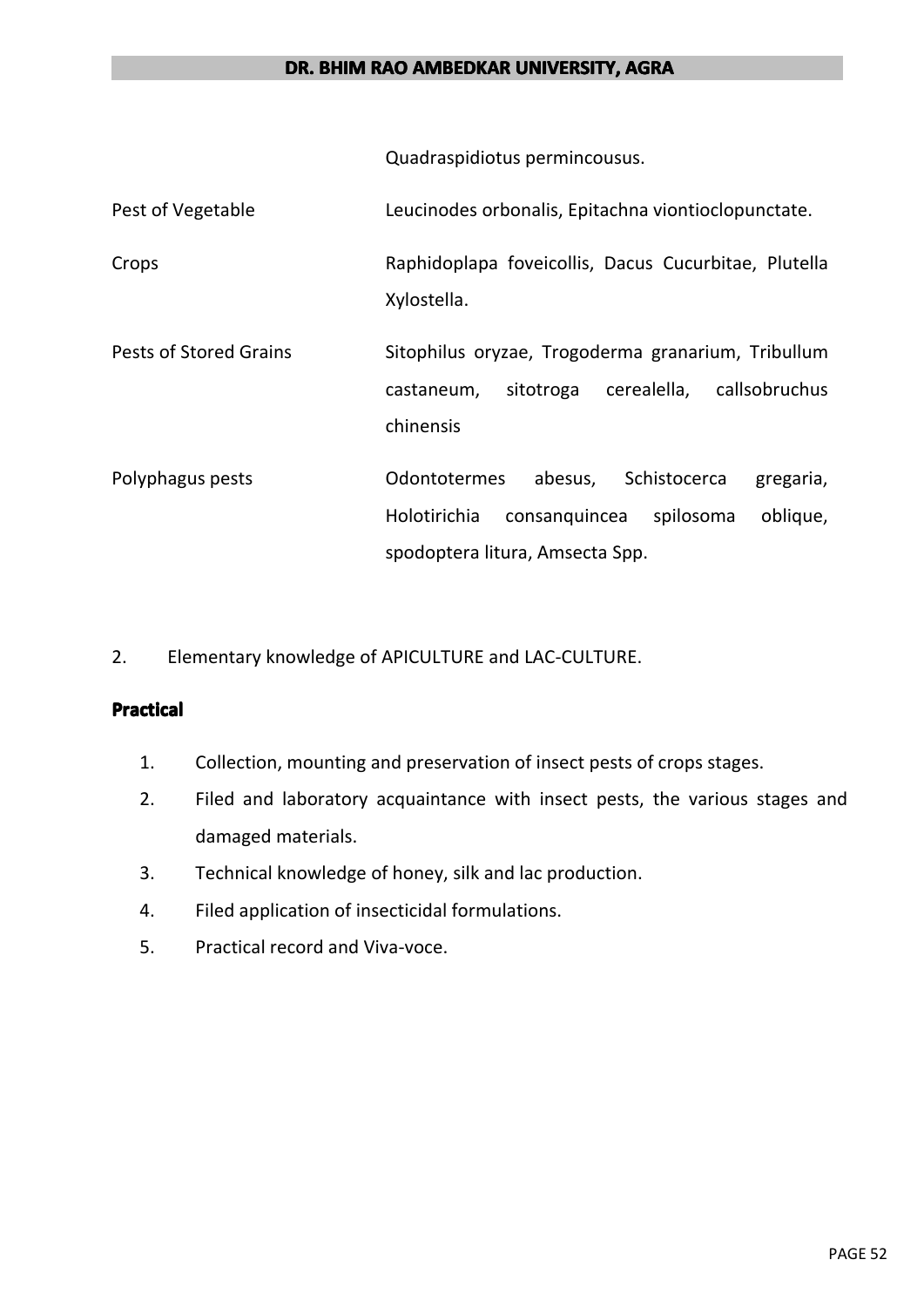#### **Course-VI**

#### **Semester- Semester- Semester-IV 2+1**

## **FRUIT PRODUCTION INCLUDING PLANTATION CROPS**

Importance, scope and present position of fruit and plantation corps in India, Selection of site and establishment of Orchads. Practices involved in the production and rejuvenation of fruit crops: Mango, Guava, Citrus sp., Banana, Grape, Litchi, Papaya, Loquat, Aonla, Ber, Jackfruit, Apple and Peach. Production techniques of plantation crops: Coconut, Cashew nut, Tea, Coffee and Rubber.

- 1. Identification of Fruit; and plantation crops.
- 2. Orchard layout and planting.
- 3. Propagation methods of fruits and plantation crops.
- 4. Management practices of fruit plants protection and post harvest management.
- 5. Application of plant growth regulations.
- 6. Visit to orchards, nurseries and research centers of fruits and plantation crops.
- 7. Practical Record and posters
- 8. Viva Voce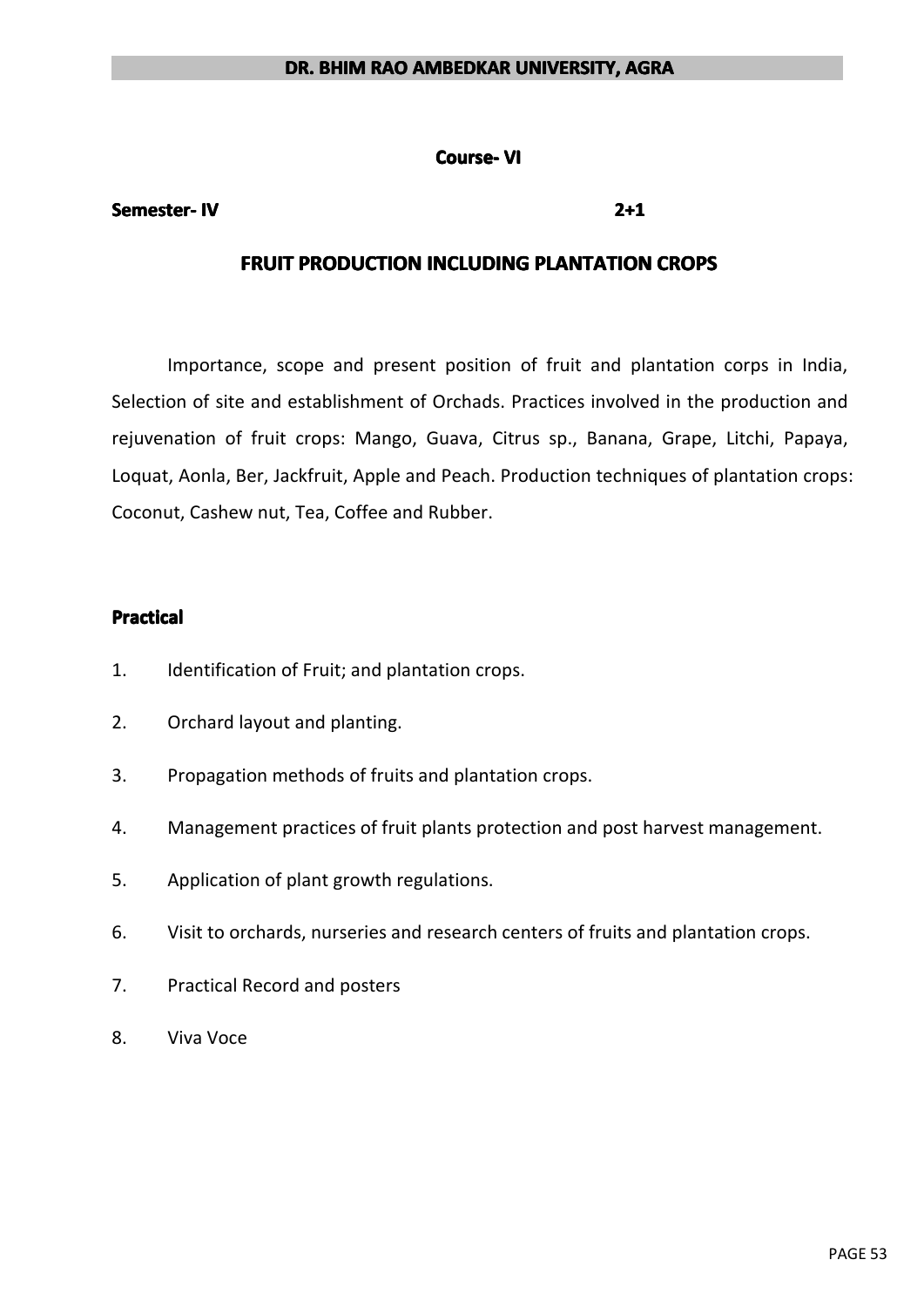# **B.Sc. Ag., SEMESTER-V**

## **(12+9)**

| <b>S. No.</b>  | <b>Department</b>                    | <b>Credit</b> | <b>Title</b>                                              |
|----------------|--------------------------------------|---------------|-----------------------------------------------------------|
|                |                                      | <b>Hours</b>  |                                                           |
| 1.             | <b>Plant Breeding &amp; Genetics</b> | $1 + 1$       | Introduction to plant Biotechnology                       |
| $\overline{2}$ | A.H. & Dairying                      | $2 + 1$       | Milk and milk processing                                  |
| 3              | Horticulture                         | $2 + 1$       | Post harvest management of fruits and<br>vegetables       |
| $\overline{4}$ | Ag. Zoology & Entomology             | $2+2$         | and<br>integrated<br>Crop<br>pest<br>pest<br>management   |
| 5              | Agronomy                             | $1 + 1$       | Weed management.                                          |
| 6              | <b>Plant Pathology</b>               | $2 + 2$       | Crop disease and their<br>management<br>(plant pathology) |
| 7.             | Ag. Chemistry Soil Science           | $2 + 1$       | Soil fertility and fertilizers                            |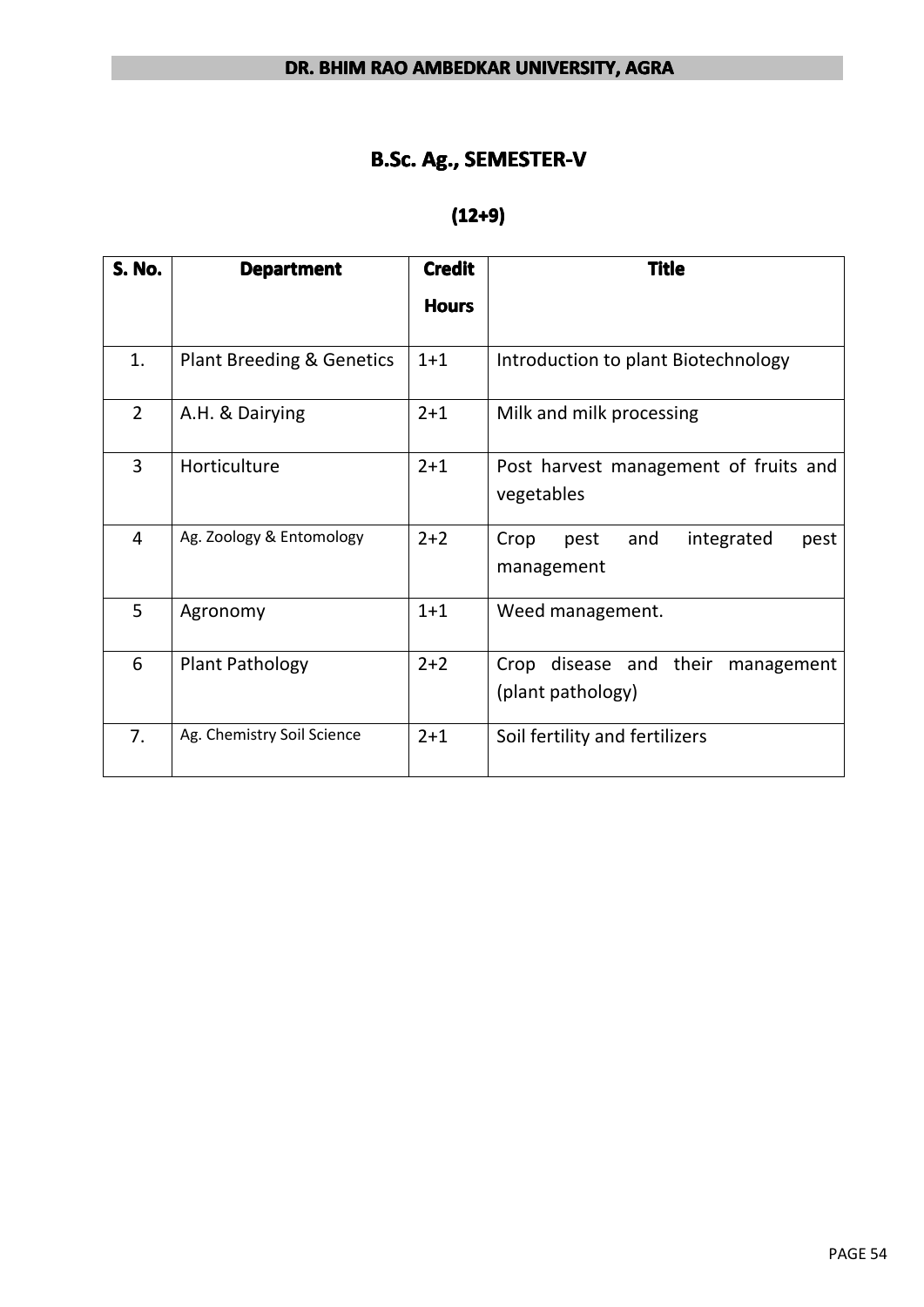## **Course- I**

## **Semester- Semester- Semester-V 1+1**

## **INTRODUCTION TO PLANT BIOTECHNOLOGY**

- 1. Definition scope and importance of plant biotechnology.
- 2. Plant tissue culture.
	- (i) Culture media used in plant tissue culture.
	- (ii) Somaclonal and gametoclonal variation in plants.
	- (iii) Micro-propagation of plants.
	- (iv) Application of plant tissue culture in crop improvement.
- 3. Outlines of basic steps involved in plant, biotechnology/genetic engineering such as:
	- (a) Isolation of plant DNA and vector DNA
	- (b) Restriction digestion of DNA by endonucleases.
	- (c) Electrophoresis of restricted DNA fragments.
- 4. Cloning vectors for recombinant DNA such as-
	- (a) Ti-plasmic vector for higher plants.
	- (b) Plant viruses such as cauliflower mosaic virus (Ca MV), tobacco mosaic virus (TMV) and gemineae virus as vectors.
- 5. Application of plant genetic engineering in crop improvement.

### **Practical:**

1. Sterilization of equipments, glassware and culture media by hot air oven, wet and surface sterilization techniques.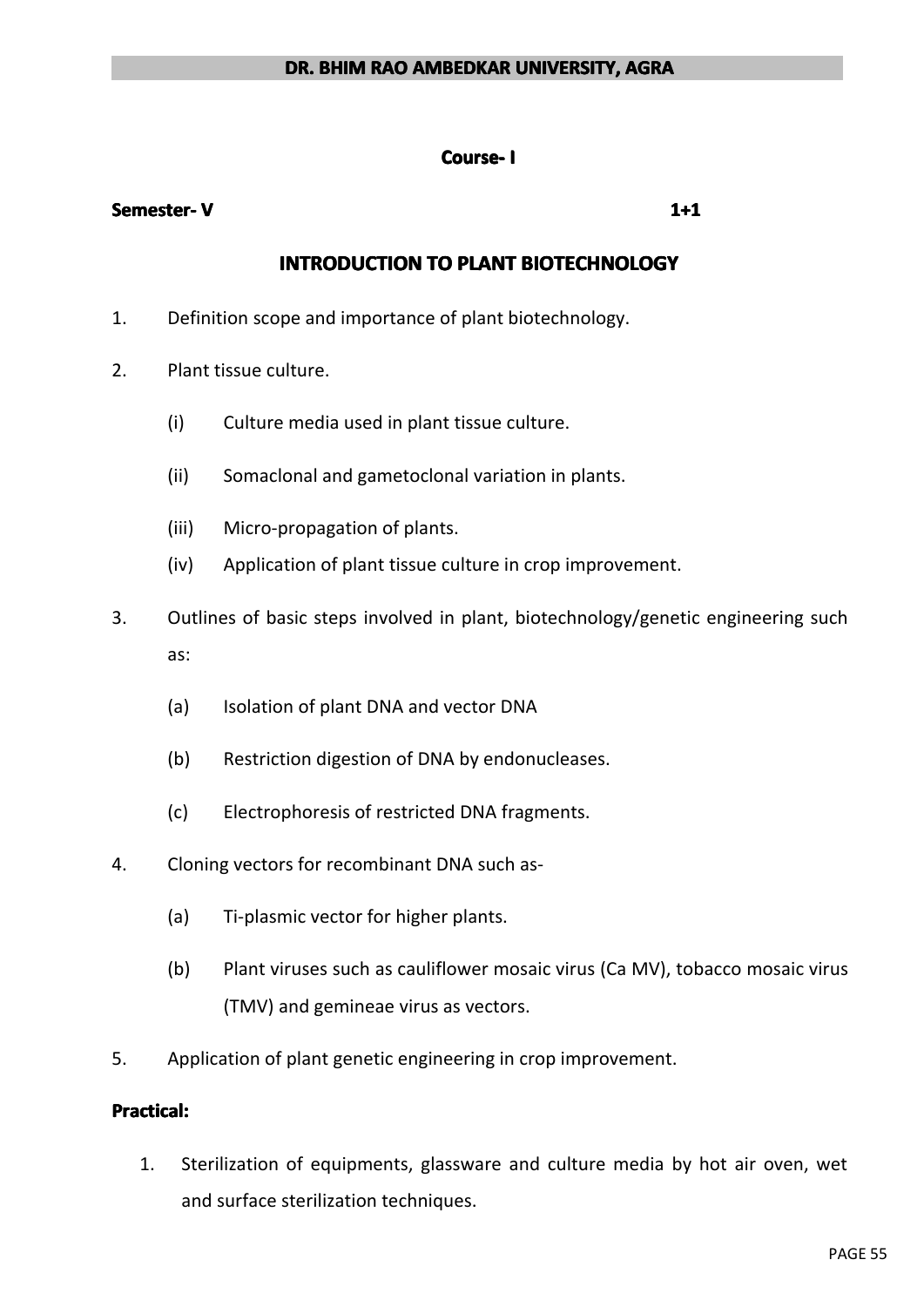- 2. Preparation of culture media for meristem, embryo and anther culture.
- 3. Practical Record.
- 4. Viva Voce.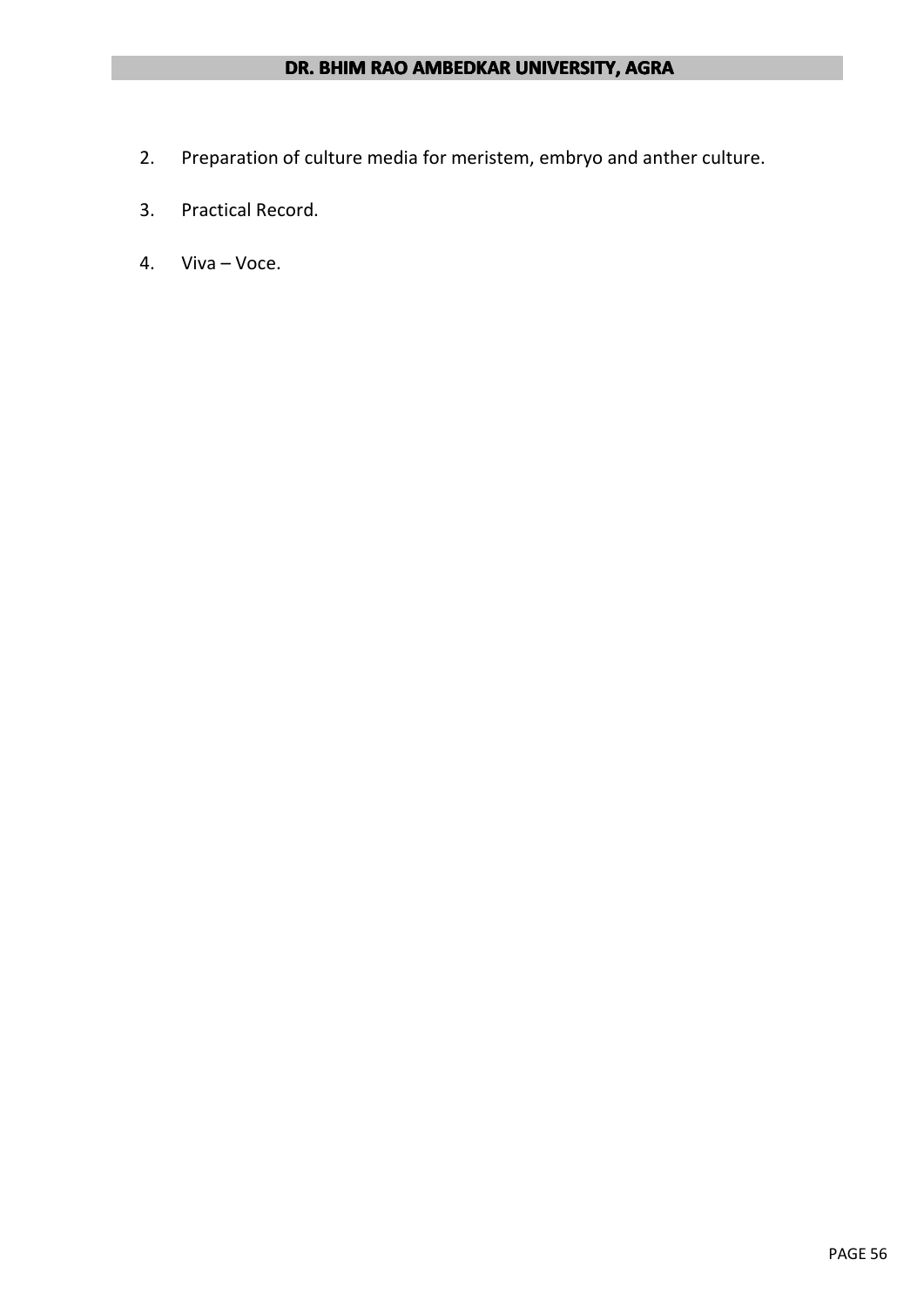#### **Course- Course-II**

#### **Semester- Semester- Semester-V 2+1**

## **MILK AND MILK PROCESSING**

#### **1. Milk:**

Milk and its secretion, composition of colostrums and milk of different species. Physicochemical properties of colostrums and milk. Factors affecting the quantity and quality of milk produced. Clean and safe milk production. Microorganism of milk and their functions. Agencies engaged in handling, transportation, and distribution of milk. Pricing of milk.

### **2. Definition and composition composition of milk:**

Market milk, filled milk, recombined, reconstituted milk, standard milk, toned and double toned milk and skimmed milk.

### **3. Milk Processing: Processing:**

Processing of milk, Filtration, clarification bactofugation pasteurization ultra high temperature treatment, homogenization, sterilization, cooling and chilling of milk. Membrane filtration and revese oxmosin processes.

#### **Practical: Practical:**

1. Sampling of milk.

2. Determination of specific gravity by lactometer and westphal balance. Fat test by Gerber's method, total solid and SNF percentage by Richmond's scale and formula.

3. Assessment of quality of milk by simple tests like C.O.B. Alcohal test, and Sediment test.

4. Determinations of acidity of milk.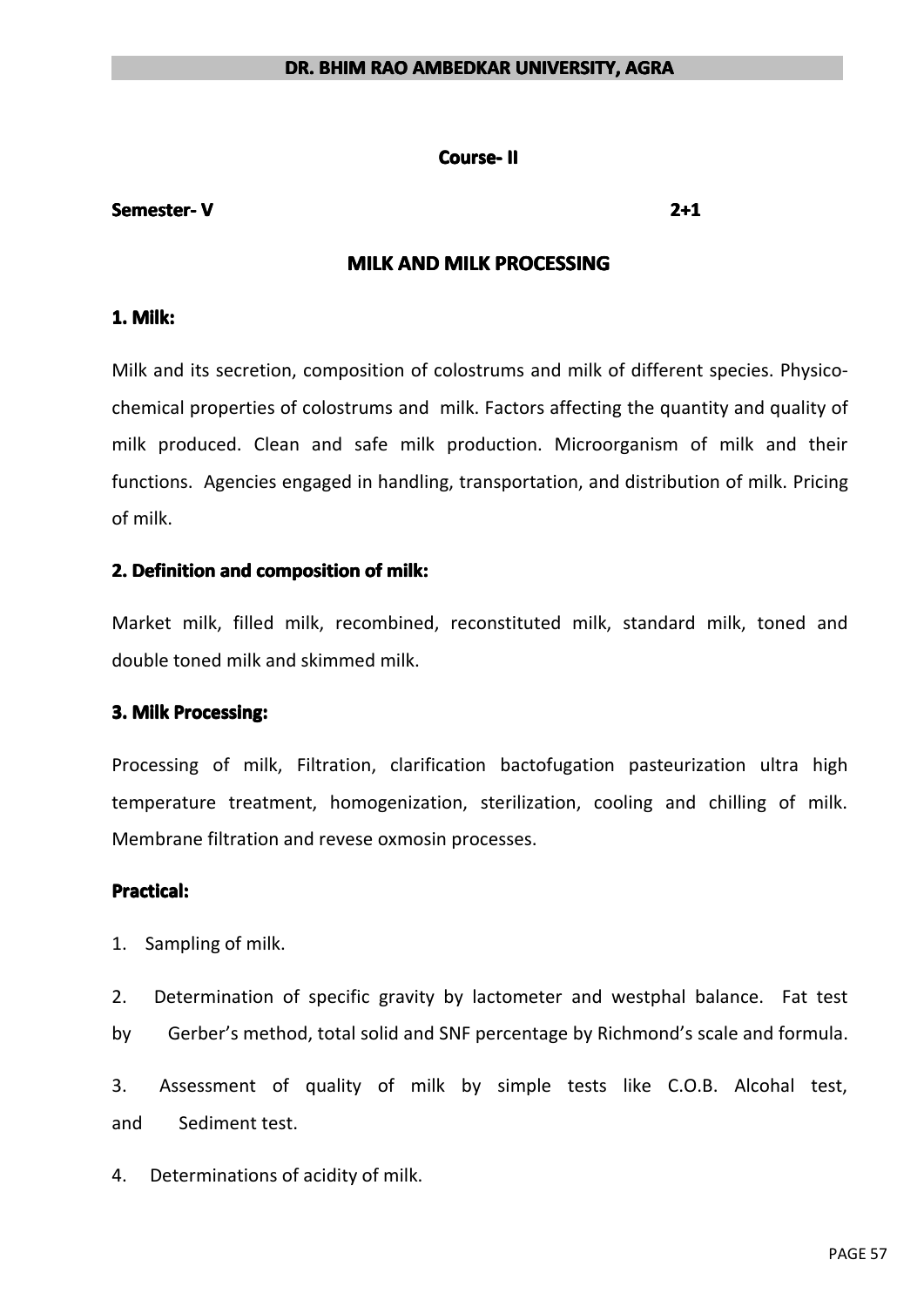- 5. Calculations on standardization and adulteration of milk.
- 6. Practical record
- 7. Viva voce.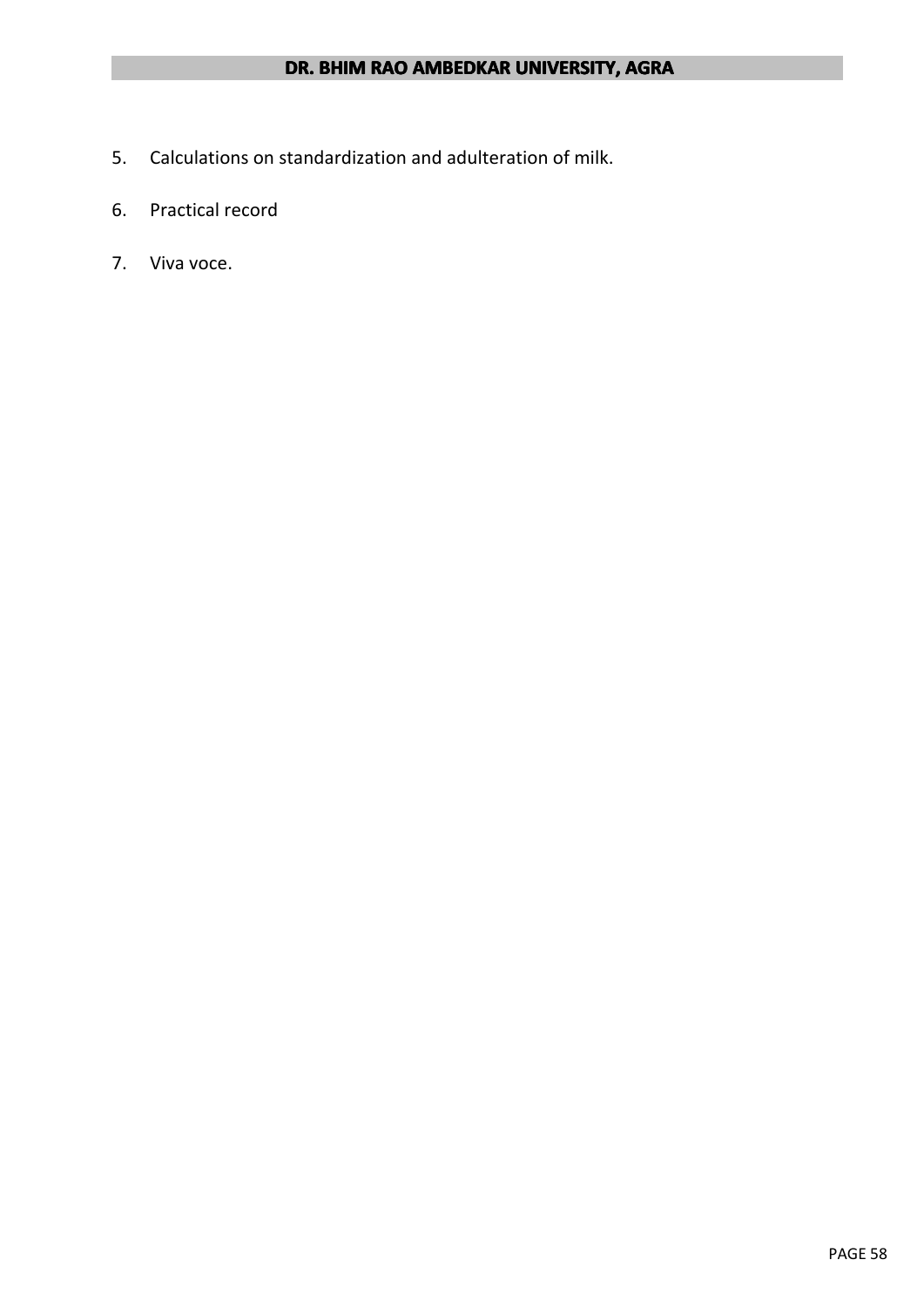#### **Course-III**

#### **Semester- Semester- Semester-V 2+1**

## **POST HARVEST HARVEST HARVESTHARVESTMANAGEMENT MANAGEMENT OF FRUITS AND VEGETABLES VEGETABLES**

Importance and scope of post harvest management of fruits and vegetables. Post harvest deterioration of fruits and vegetables. Techniques of prolonging the life of fruits and vegetables. Handing grading and packing of fruits and vegetables for market.

### **Practical PracticalPractical Practical**

- 1. Practical knowledge of harvesting, handling, grading.
- 2. Pre cooling, waxing and use of chemicals to prolong the post harvest life of fruits and vegetables.
- 3. Visit to storage and centers carrying improved practices of post harvest handling.
- 4. Bottling of green peas, canning and dehydration of seasonal fruits and vegetables.
- 5. Preparation of Apple jam, Guava jelly, Lime and Orange squashes, Aonla and Bael preserves, Tomato Juice and ketchup.
- 6. Practical record and posters.
- 7. Viva Voce.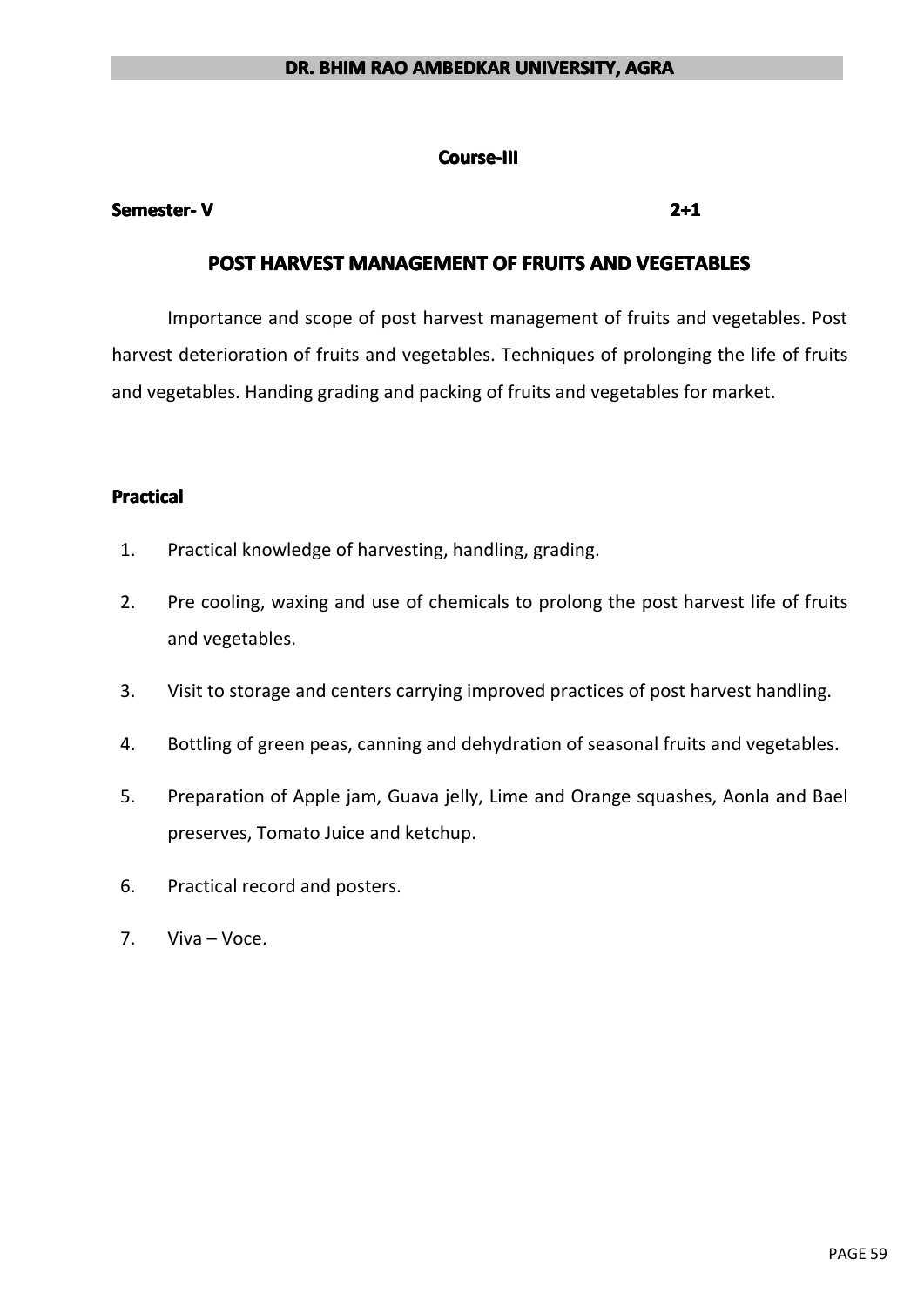#### **Course-IV Course-IV**

### **Semester- Semester- Semester-V 2+2**

## **CROP PESTS AND INTEGRATED INTEGRATED PEST MANAGEMENT MANAGEMENT**

- 1. Basic principles of pest out- breaks and their economic status.
- 2. Methods of insect control; including mechanical. Physical, cultural, biological, legal and chemical control use of insecticides repellents and antifieedants. Attractants. Chemosterilants. Pheromones, insect growth regulators.
- 3. Basic concept of integrated pest management.
- 4. Elementary knowledge of plant protection equipments.
- 5. Plant protection organization at the state and national level.
- 6. Rodents, Mites and Mollusks A General account.
- 7. Insect vectors transmitting plant diseases.

- 1. Collection and preservation of established predators and parasites.
- 2. Field and laboratory acquaintance with non-insect pests and their damaged materials.
- 3. Dilution and application of insecticides.
- 4. Handling of plant protection equipments.
- 5. Practical record and viva-voce.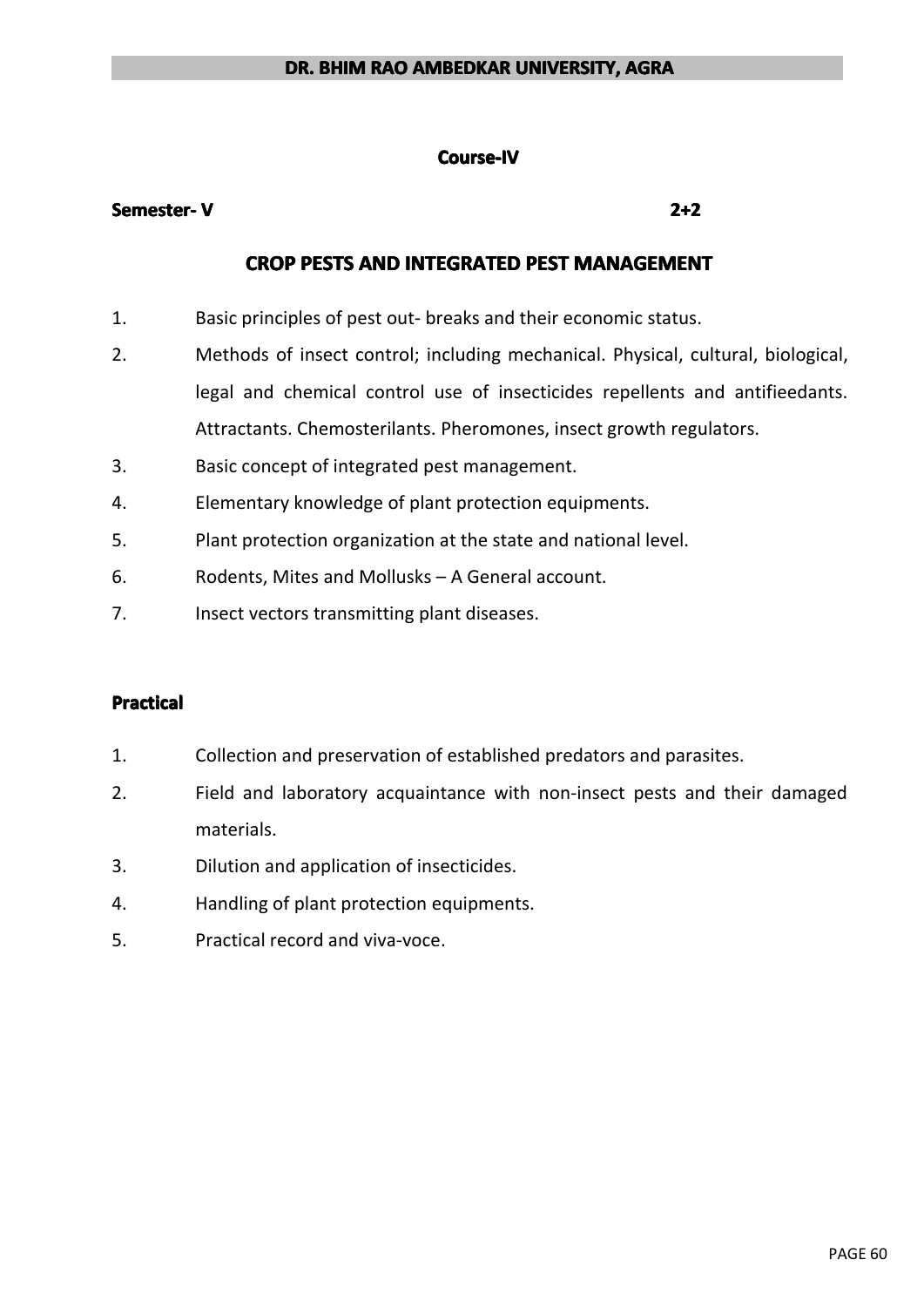#### **Course-V Course-V**

#### **Semester- Semester- Semester-V 1+1**

## **WEED MANAGEMENT MANAGEMENT MANAGEMENT**

- (A) Definition, classification and general characteristics of weeds, Losses caused by weeds.
- (B) Principles and methods of solving weed problem.
- (C) Weed control schedules for important field crops of U.P.
- (D) Integrated weed management system and its importance.
- (E) Control of Abnoxious weeds viz. Sedge grass, Kane, Baisuri and satyanasi.

### **PRACTICAL PRACTICAL**

- 1. Identification and preservation of important weeds of locality.
- 2. Calculation on quantities of herbicides, weed control efficiency and weed index.
- 3. Calculation of cost involved in different weed control schedules.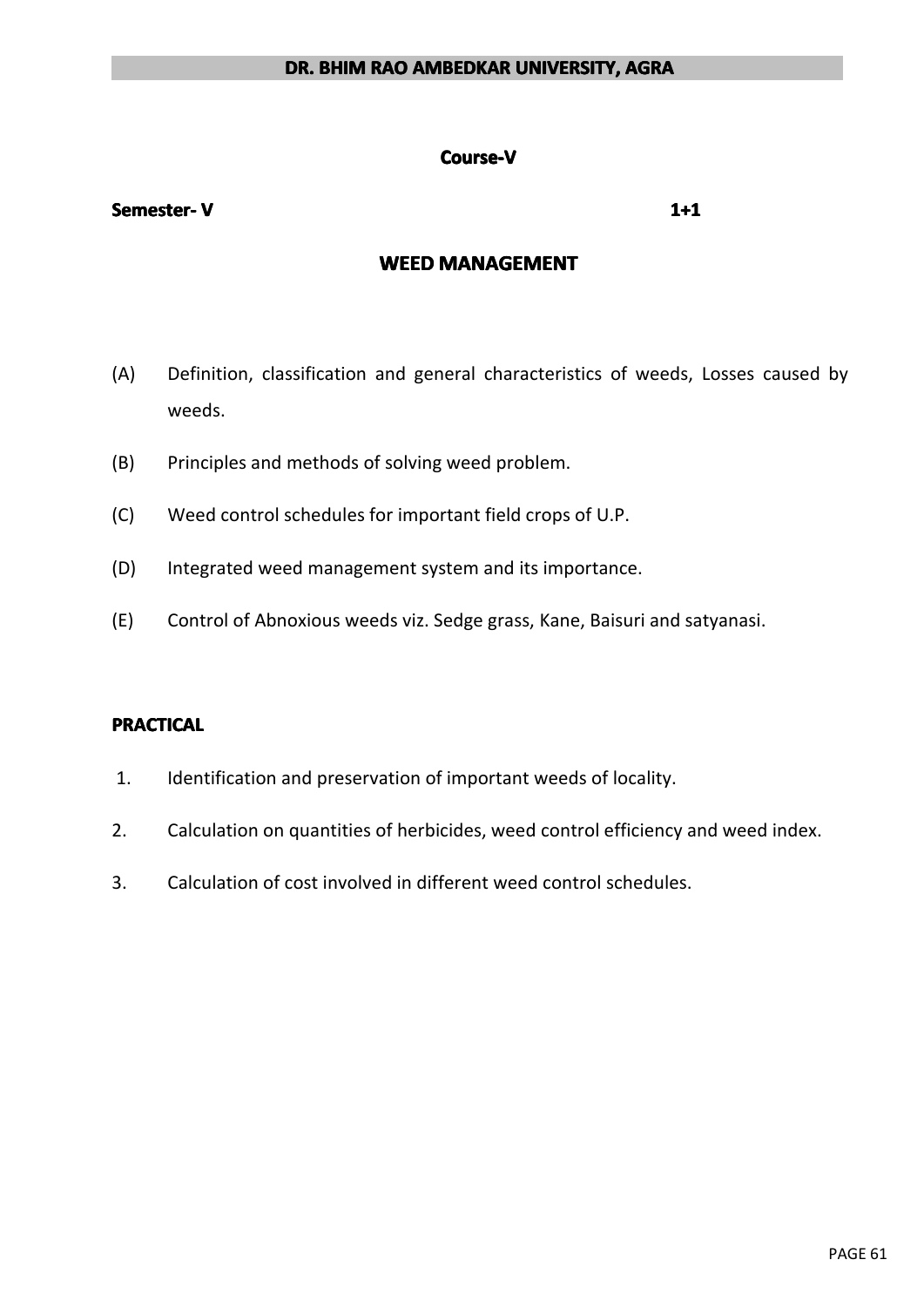#### **Course-VI**

#### **Semester- Semester- Semester-V 2+2**

## **CROP DISEASES AND THEIR MANAGEMENT**

## **(PLANT PATHOLOGY) PATHOLOGY)PATHOLOGY)PATHOLOGY)**

- 1. General Symptoms of plant diseases.
- 2. Methods of plant diseas control.
- 3. Preliminary knowledge of different groups of fungicides.
- 4. Study of the symptoms, etiology, mode of perpetuation and control of the following disease:
	- (i) Early and late blights of potato.
	- (ii) White rust of crucifers.
	- (iii) Green ear disease and Ergot of bajra.
	- (iv) Powdery mildew, loose smut, karnal bunt and rusts of wheat.
	- (v) Coveredd smut of barely.
	- (vi) Grian smut of Jowar
	- (vii) Bajra smut
	- (viii) Rust of linseed
	- (ix) Let shos of tikka disease of groundnut
	- (x) Wilt of arher
	- (xi) Stripe diease of barely
	- (xii) Red rot of sugarcane
	- (xiii) Blast of rice.
	- (xiv) Citrus canker
	- (xv) Kharia disease of paddy and Black tip of mango.
	- (xvi) Tobacco mosaic
	- (xvii) Yellow vein mosaic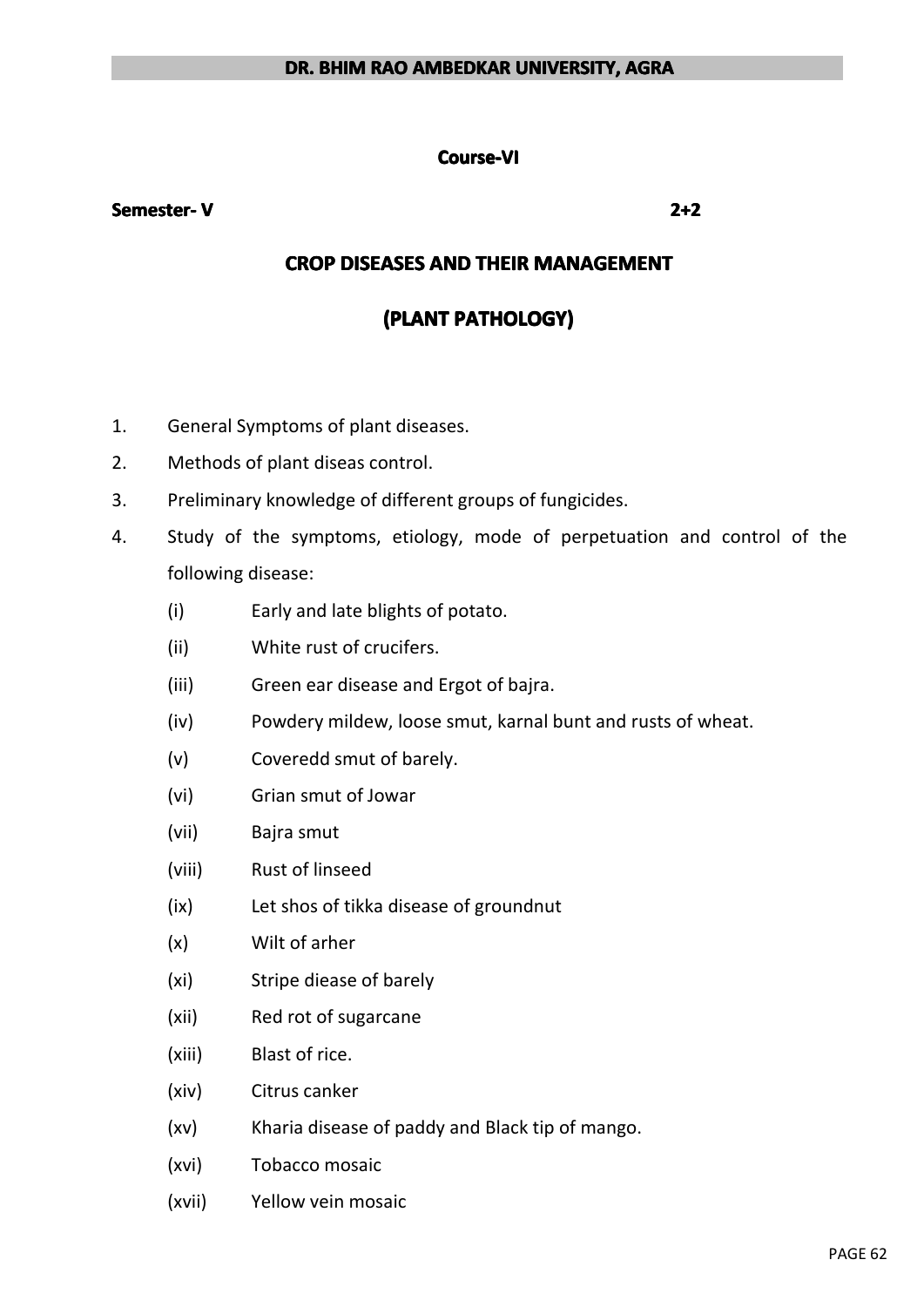- (xviii) Yellow vein mosaic of bhindi
- (xix) Bean common Mosaic
- (xx) Mosaics of potato
- (xxi) Little leaf of brinjal.

- (i) Diagnosis of important disease by studying symptoms.
- (ii) Microscopic examination of diseased parts.
- (iii) Preparation of Bordeaux mixture.
- (iv) Practical record
- (v) Viva voce.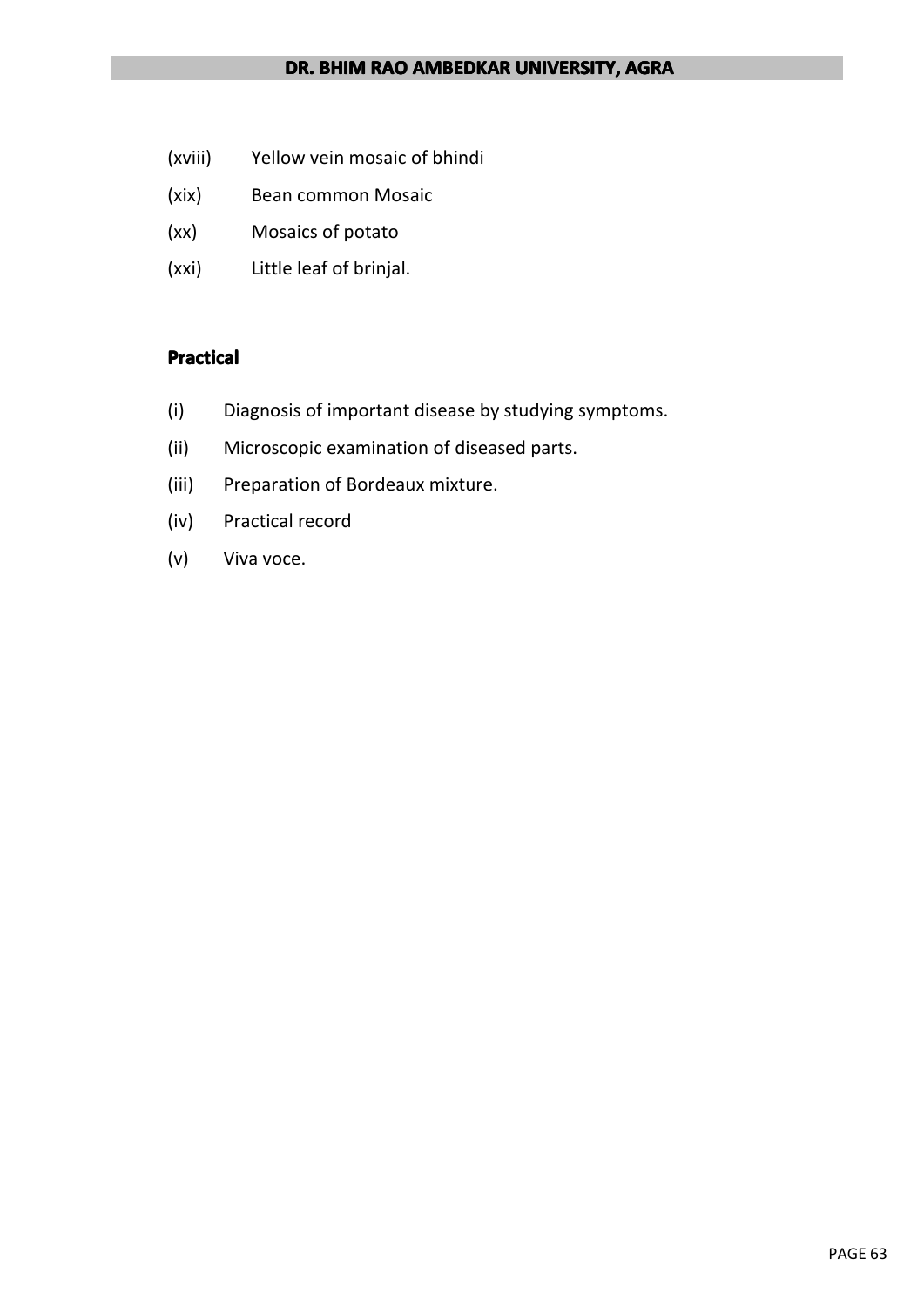#### **Course-VII Course-VII**

### **Semester- Semester- Semester-V 2+1**

## **SOIL FERTILITY AND FERTILIZERS**

- 1. Soil fertility concept, soil productivity, cactors influencing soil fertility, maintenance of soil productivity.
- 2. Essential plant nutrients, Criteria of essentiality, functions, deficiency Symptoms, Critical levels of deficiency and toxicity.
- 3. Mechanism of uptake and transport of minerals salts in plants.
- 4. Soil fertility evaluation, soil and plant analysis, tissue tests.
- 5. Mineralization and immoblilization of N and fixation and availability of P and K in soil.
- 6. Fertilizers- definition, classification, characteristics, reactions of fertilizer in soil, important fertilizer elements- Nitrogen, phosphorus, potassium, sulphur, zinc, Mixed and complex fertilizers Manufacture of urea, ammonium sulphate, superphoshate and marinate of potash. Organic sources of nutrients, digested sludge, manure, compost and green manures.
- 7. Elementary idea of bio-fertilizers.
- 8. Integrated nutrient management (INM) concept. Elementary idea of INM models, integrated nutrient management and soil health.

#### **Practical Practical Practical**

Analysis of N. P. and K in fertilizers. Determination of availability of NPK and S in soil. Elementary idea of determination of micronutrients in soil. Plant Tissue tests.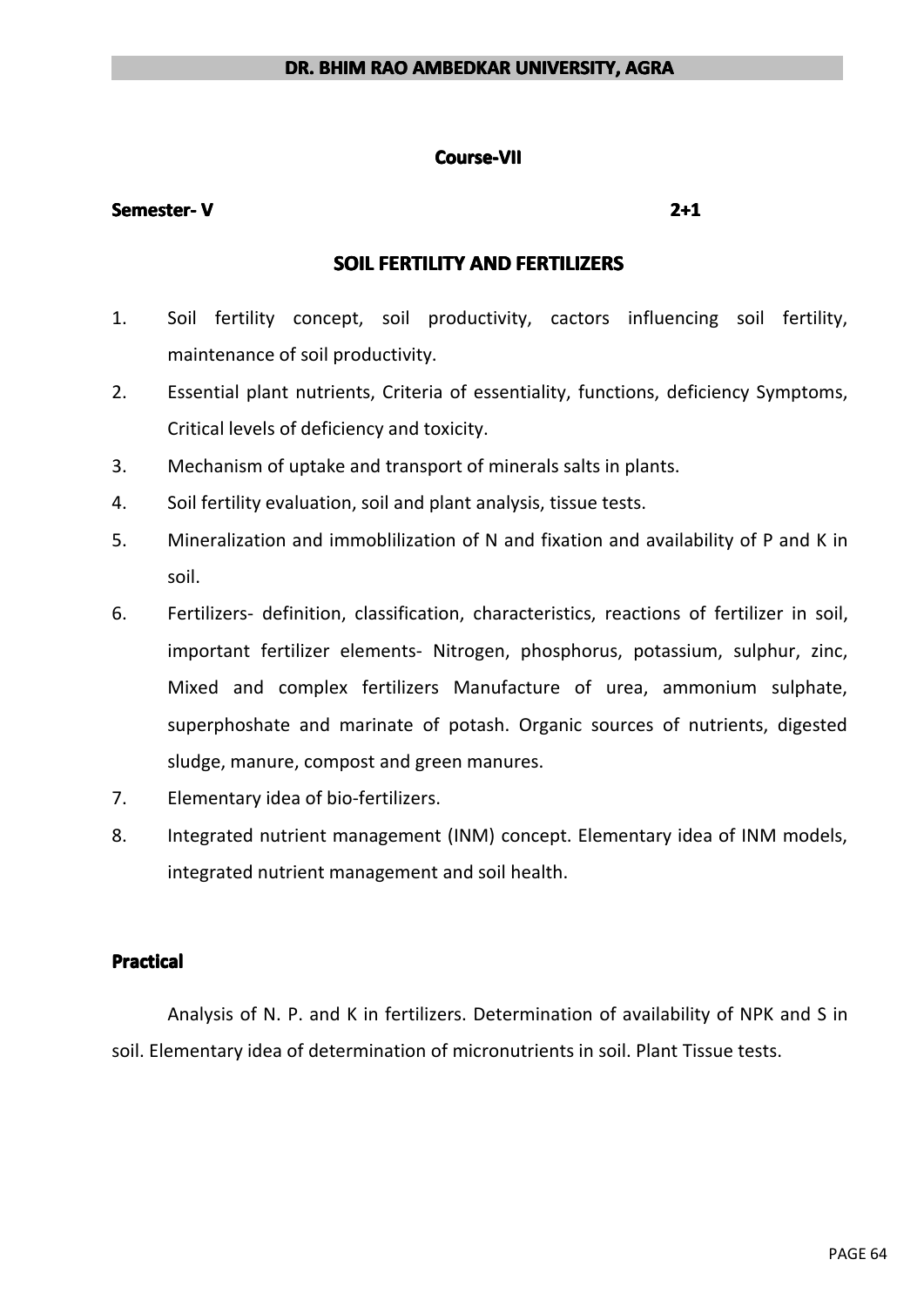# **B.Sc. Ag., SEMESTER-VI**

# **(10+6)**

| <b>S. No.</b>  | <b>Department</b>                            | <b>Credit</b><br><b>Hours</b> | <b>Title</b>                                                                                  |
|----------------|----------------------------------------------|-------------------------------|-----------------------------------------------------------------------------------------------|
| 1.             | Agronomy                                     | $2 + 1$                       | farming<br>land<br>and water<br>shed<br>Dry<br>management                                     |
| $\overline{2}$ | Soil conservation                            | $2 + 1$                       | Silviculture and agro-forestry                                                                |
| 3              | Horticulture                                 | $1+1$                         | Production Technology of medicinal,<br>spices medicinal<br>aromatic and<br>and<br>aroma crops |
| $\overline{4}$ | <b>Agriculture Chemistry Soil</b><br>Science | $2 + 1$                       | <b>Management of Problematic Soils</b>                                                        |
| 5              | Husbandry<br>Animal<br>and $ $<br>Dairying   | $2 + 1$                       | Dairy Chemistry and animal nutrition                                                          |
| 6              | Ag. Statistics & Maths.                      | $1 + 1$                       | <b>Computer Applications</b>                                                                  |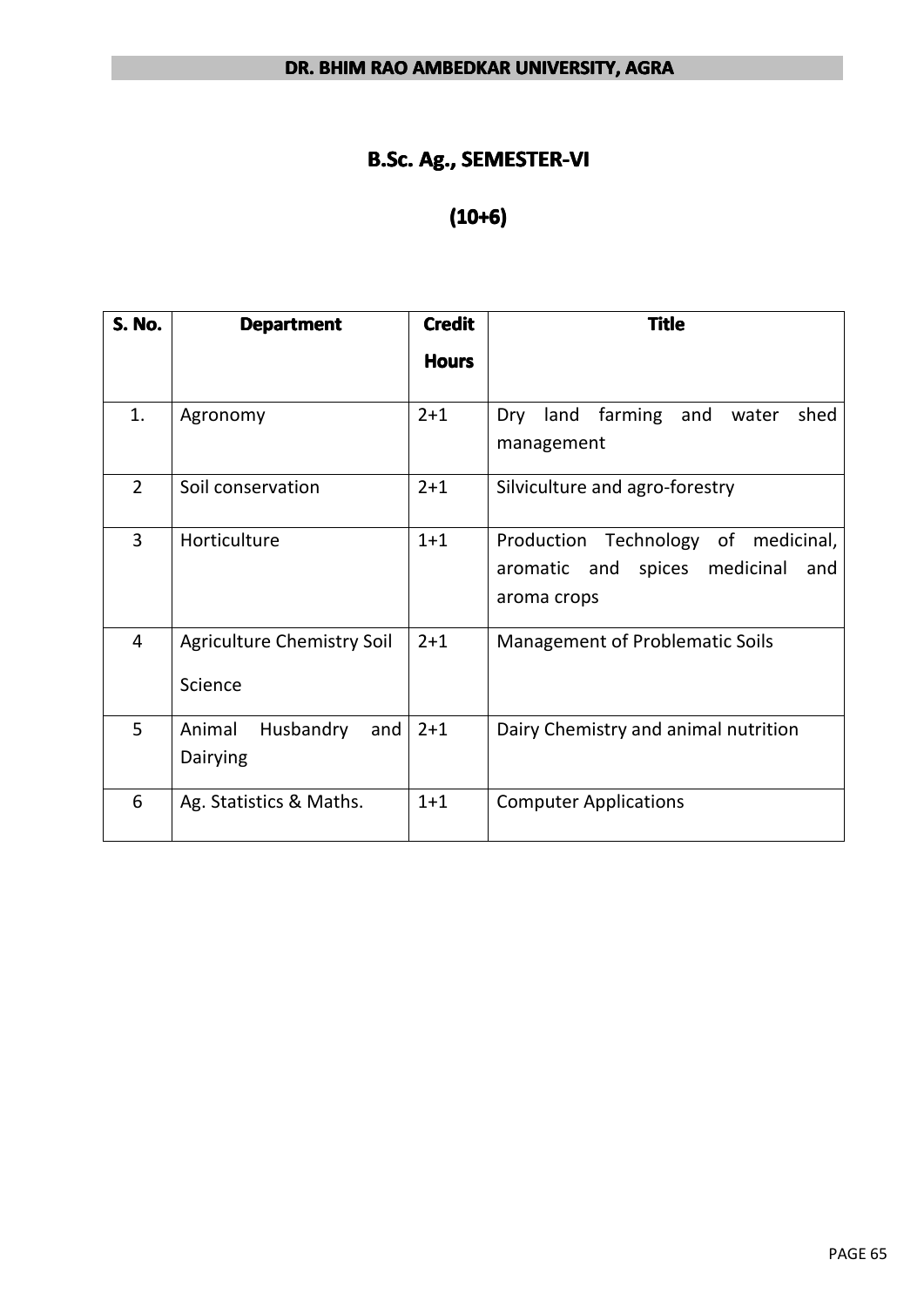#### **Course-I Course-I**

#### **Semester- Semester- Semester-VI 2+1**

## **DRY LAND FARMING FARMING FARMING AND WATER SHED MANAGEMENT MANAGEMENT MANAGEMENT**

- 1. Definition, Characteristics and extent of rain fed/dry land farming areas in the country and the state of U.P.
- 2. Problems in dry land agriculture.
- 3. Moisture conservation practices and use of antitranspirants in dry land farming.
- 4. Watershed management concept, Principles and practices.
- 5. Selection of suitable crops, crop relations and crop mixtures for various categories of rain fed areas.

- 1. Preparation of crop rotations and cropping schemes for rain fed farming and dry land agriculture.
- 2. Determination of Soil Moisture constants.
- 3. Studies on moisture depletion pattern in rain fed farming.
- 4. Study of practical application of antitiranspirants.
- 5. Visit to Dry farming research stations.
- 6. Maintenance of practical record.
- 7. Viva Voce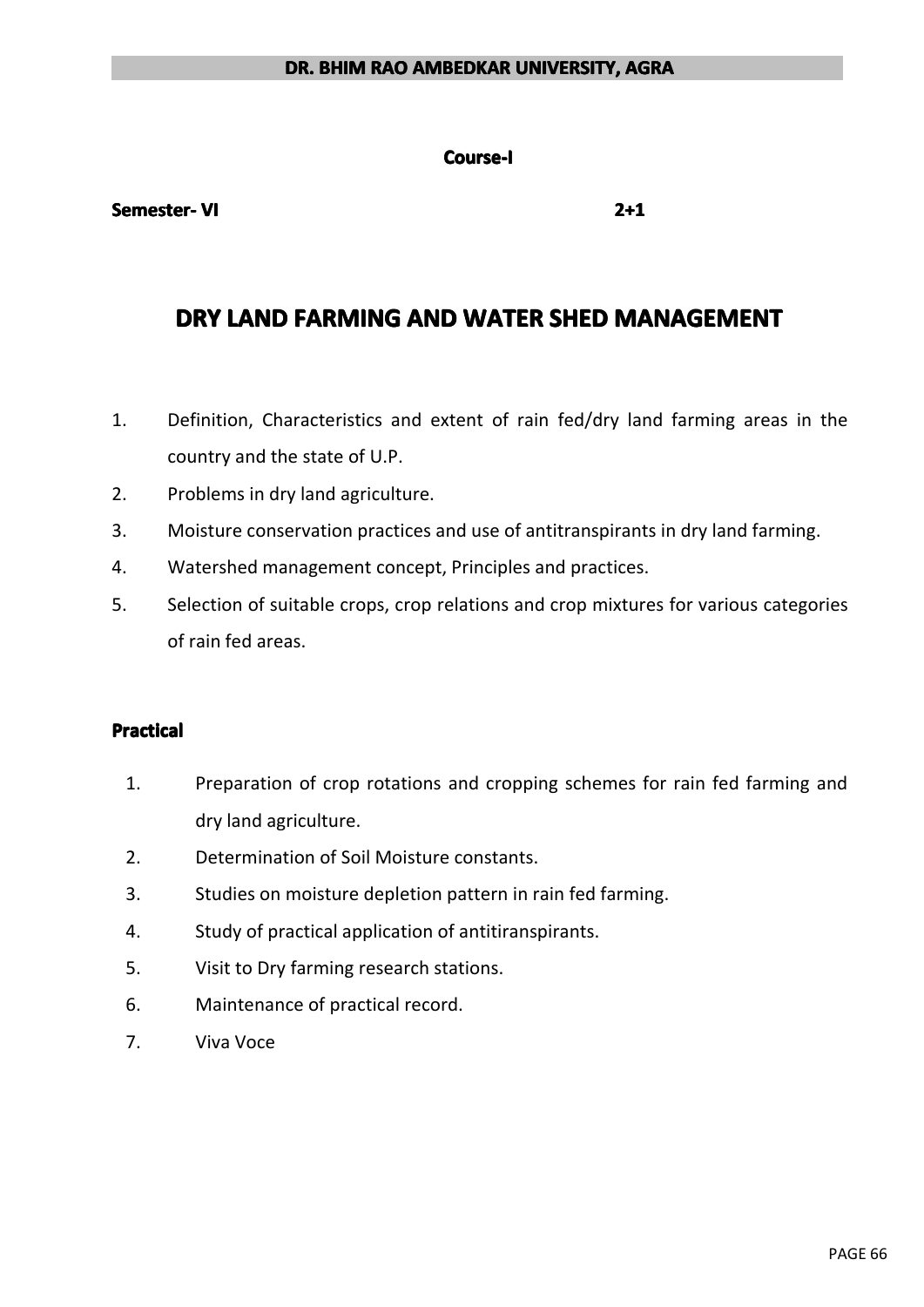#### **Course-II Course-II**

#### **Semester- Semester- Semester-VI 2+1**

# **SILVICLTURE AND AGRO-FORESTRY**

#### **(A) Silviculture: Silviculture:**

- 1. Definition and scope of silviculture, Forestry, its scope and classification.
- 2. Role of forests- geographic, productive and bioaesthetical.
- 3. Elementary idea of forest types.
- 4. Regeneration of forests.
	- (a) Natural seed production, seed dispersal, germination and seedling establishment.
	- (b) Artificial Afforestation, reforestation and their objectives. Choice of tree species nursery techniques.

### **(B) Agroforestry AgroforestryAgroforestry**

- 1. Definition, concept and need of agro forestry.
- 2. Classification of agro forestry systems.
- 3. Prominent agro forestry system prevailing in Uttar Pradesh.
- 4. Limitations of agro forestry, choice of tree species for agro forestry for fuel, fodder and timber requirement.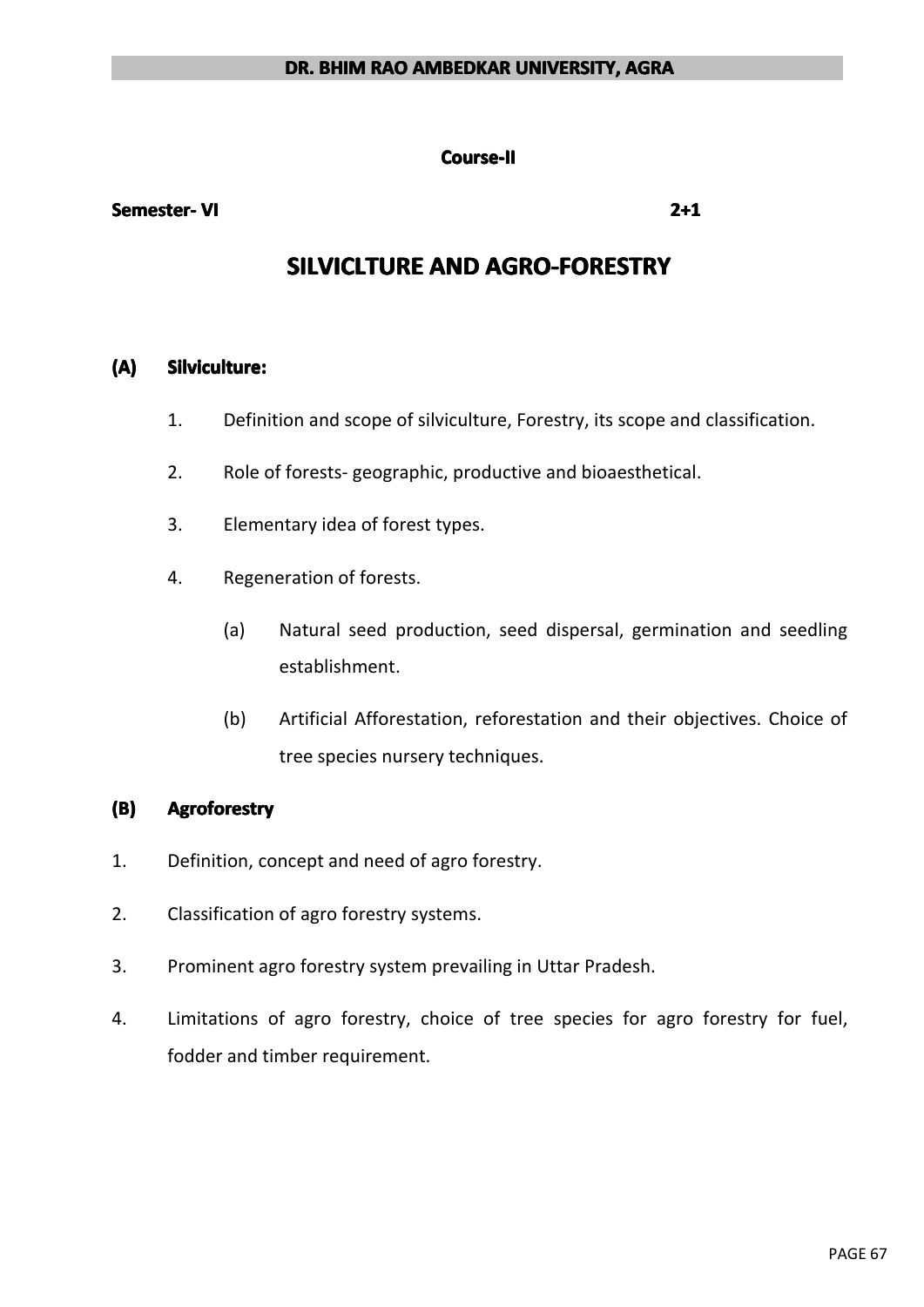- 1. Afforestation, techniques of problematic sites viz. ravines, saline-alkali soils, waterlogged areas, arid areas, hilly areas; roadside and canal bank plantation
- 2. Nursery techniques- Numerical problems.
- 3. Numerical problems on planting and cost of earthwork estimation.
- 4. Identification of forest tree species.
- 5. Practical Record
- 6. Viva Voce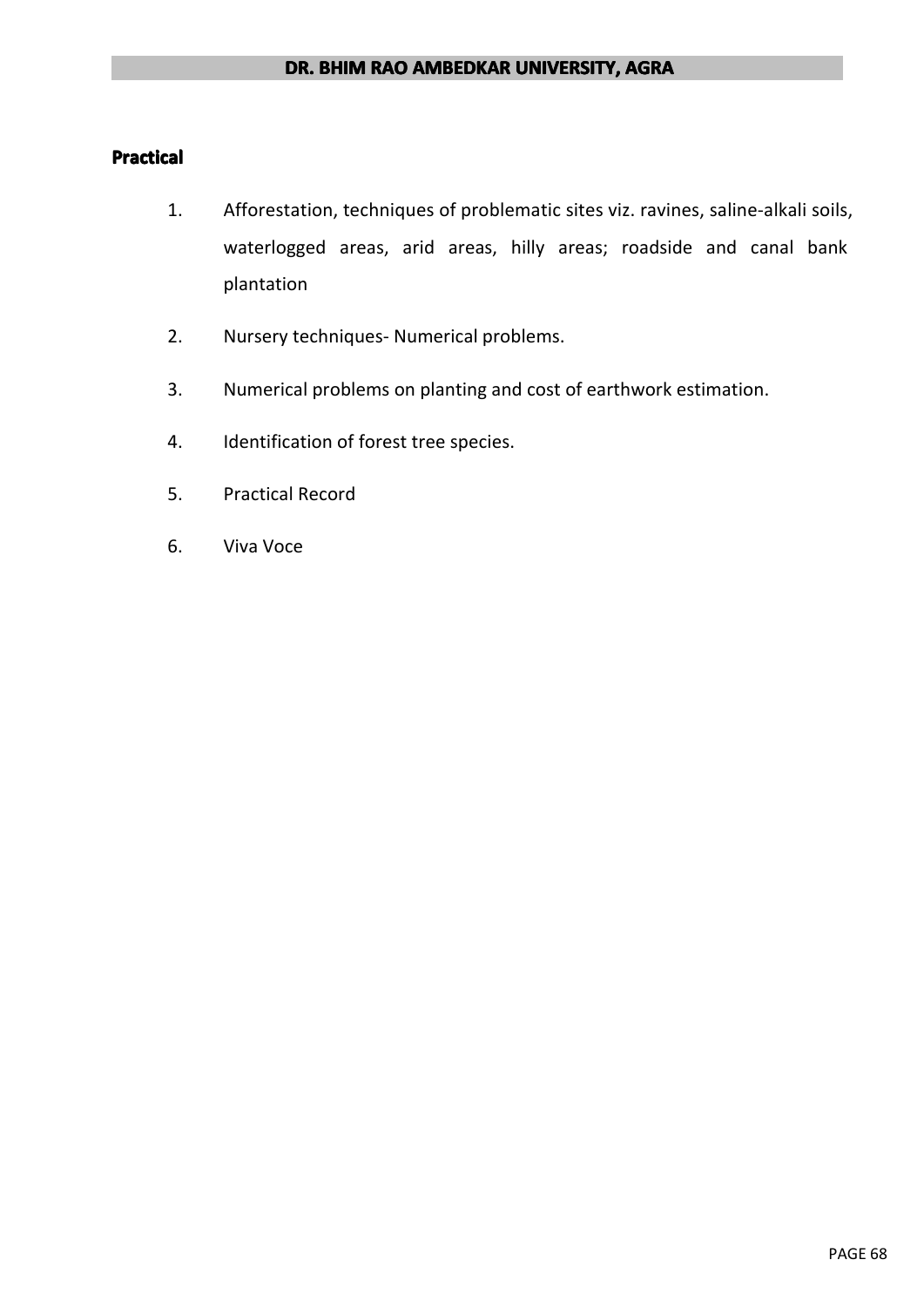#### **Course-III Course-III**

**Semester- Semester- Semester-VI 1+1**

# **PRODUCTION PRODUCTIONPRODUCTIONPRODUCTIONTECHNOLOGY TECHNOLOGYTECHNOLOGYTECHNOLOGYOF MEDICINAL MEDICINALMEDICINALAROMIATIC AROMIATICAROMIATICAROMIATICAND SPICES CROPS**

- 1. Importance and scope of medicinal, aromatic and spices crops.
- 2. Cultivation of Mentha, Citronella, Khus, Ocimum, Rauvolifia and Dioscoria.
- 3. Cultivation of Turmeric, Zinger, Coriander, Zira Fenugreek and Saunf in North Indian Condition.

### **Practical Practical Practical Practical**

- 1. Identification of common medicinal and aromatic plants.
- 2. Calculation of the cost of cultivation of Mentha, Citronella, Rauvolfia, Dioscorea, Turmeric, Coriande and Fenugreek.
- 3. Identification and demonstration of spices in the course in the field conditions.
- 4. Visit to commercial growing places and research stations of the medicinal, aromatic medicinal and spices crops.
- 5. Practical Record and posters
- 6. Viva Voce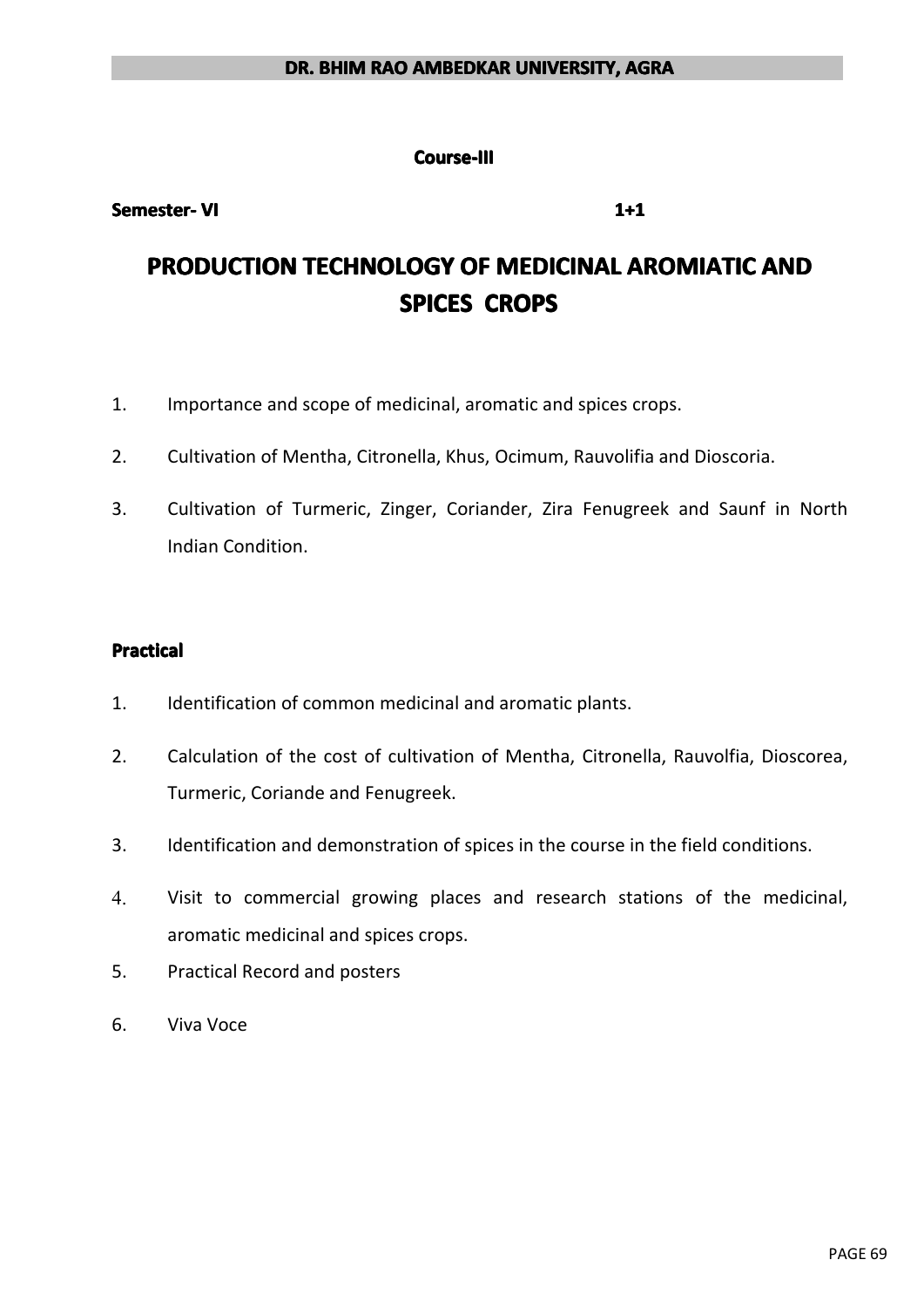**Course-IV Course-IV**

#### **Semester- Semester- Semester-VI 2+1**

# **MANAGEMENT OF PROBLEMATIC SOIL**

#### **Management Management of Problem Problemsoil**

- 1. Saline and sodic soils- Occurrence classification, formation, diagnosis, characteristics and management.
- 2. Acid Soils- occurrence, formation, diagnosis, characteristics and management.
- 3. Waterlogged soils- occurrence, characteristics and management.
- 4. Eroded soils: Occurrence characteristics and management.

#### **Management of Wasteland**

- 5. Definition, classification, distribution and extent of wastelands in India with particular reference to U.P. and their Management.
- 6. Factors responsible for land degradation and characteristics of different types of wastelands.
- 7. Soil Management in Arid and Semiarid areas and sand dune Stabilization.

#### **Practical PracticalPractical Practical**

- 1. Determination of pH, EC, gypsum requirement, lime requirement in problem soil.
- 2. Determination of specific gravity, bulk density, pore space, soil texture.
- 3. Visit to Area of problem soil.
- 4. Practical Record
- 5. Viva Voce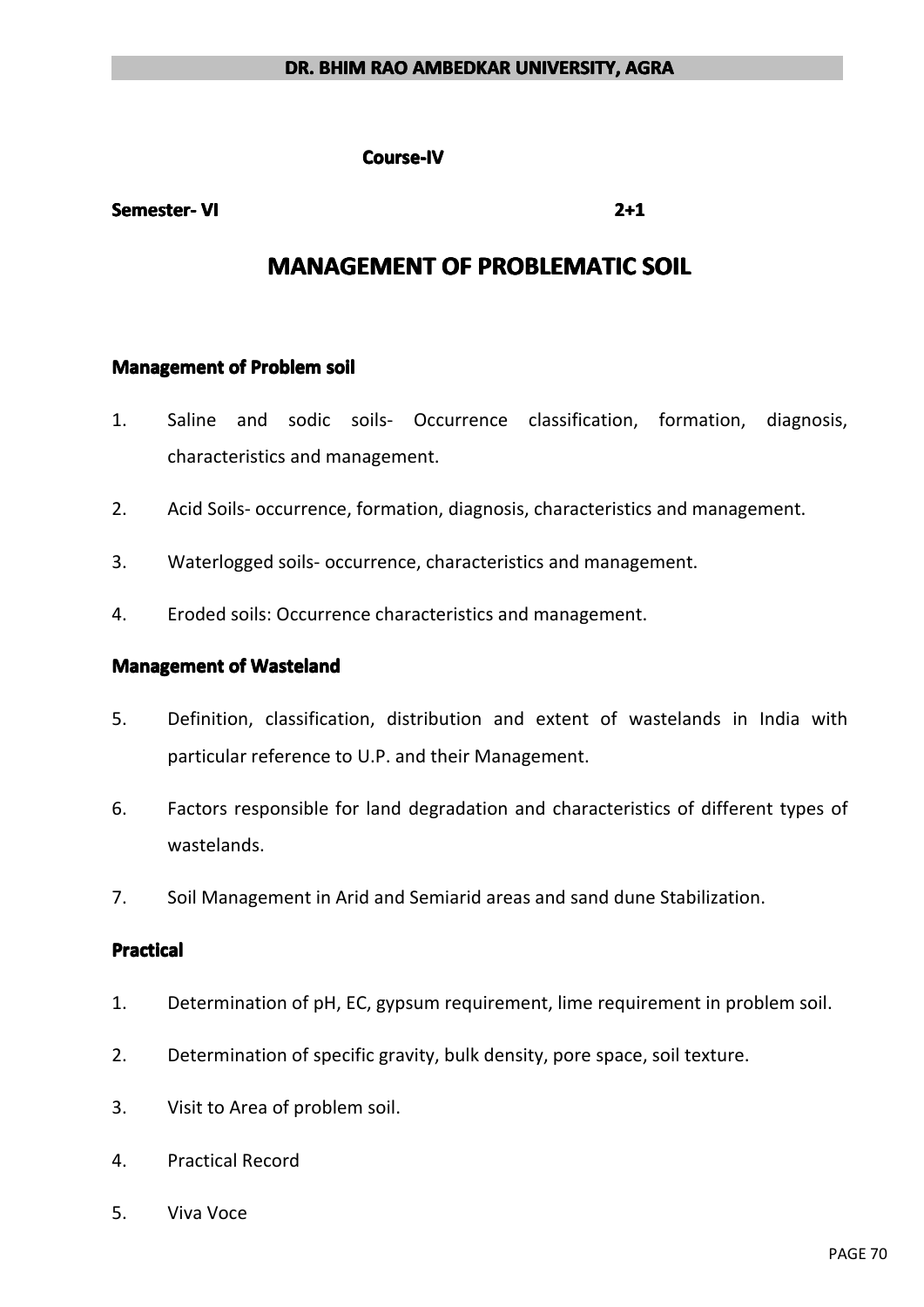#### **Course-V**

#### **Semester- Semester- Semester-VI 2+1**

## **DAIRY CHEMISTRY CHEMISTRYAND ANIMAL NUTRITION**

- Unit-1 Principles of quality control. Plate-form and laboratory tests. Legal standards of milk and milk product, dahi, ghee, chhana, butter ecological mil, ice- cream. Chemical changes occurring during storage of milk. Preservation of milk. Adulteration of milk and its detection
- Unit-II Chemistry of milk constituents viz. lactose, fat, protein, enzymes and vitamins.
- Unit-III Role of feed constituents. The metabolism of fat, carbohydrate and protein.
- Unit-IV Role of minerals, harmons, vitamins and antibiotics in animals feeding with special reference to deficiency diseases.

- 1. Sampling of milk.
- 2. Analysis of milk for TS, SNF, Fat, Total ash, Calcium and phosphorus.
- 3. Determination of lactose and proteins in milk.
- 4. Analysis of feeds for total ash, CaO, P2O5 and Proteins.
- 5. Demonstration of estimation of Ether Extract and crude fibre in feeds.
- 6. Practical Record
- 7. Viva voce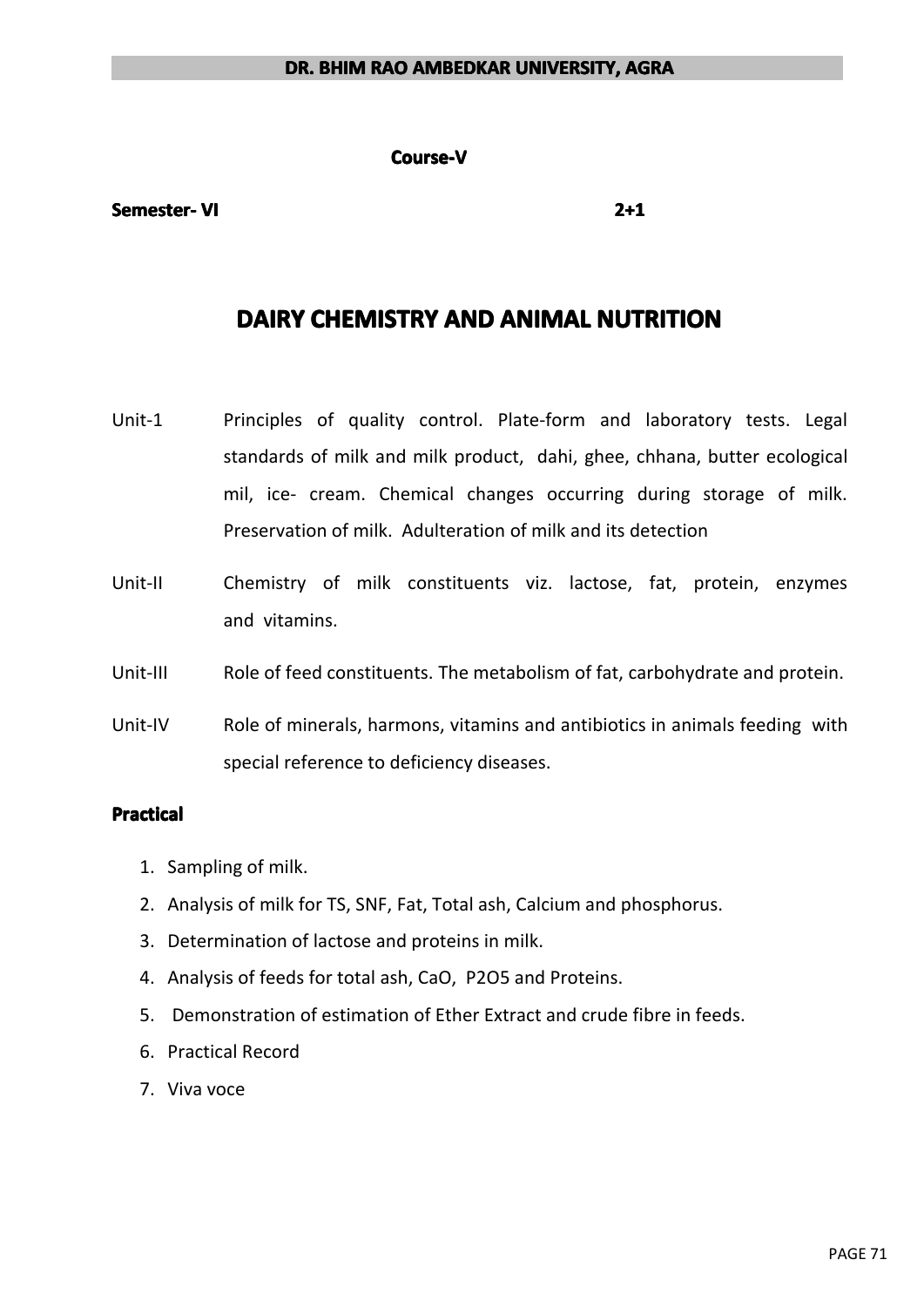**Course-VI**

**Semester- Semester- Semester-VI 1+1**

# **COMPUTER APPLICATIONS**

Introduction to computer. A brief history of computing. Data Processing and information. Use. Definition, Anatomy, Components, Classification of computers. Capability and limitation of computer. Number systems. Decimal. Binary, octal, hexadecimal. Character codes. ASCII, EBCDIC, BCD. Computer organization-CPU, Input-output devices. Various types of memories. Introduction to DOS (Disk operating system) and windows. Introduction to software package (MS-WORD, MS-EXCEL). Composition of Mean, Standard Deviation and analysis of experimental designs : CRD, RBD & LSD through EXCEL.

- 1. Practical Based on above topics.
- 2. Practical Record
- 3. Viva Voce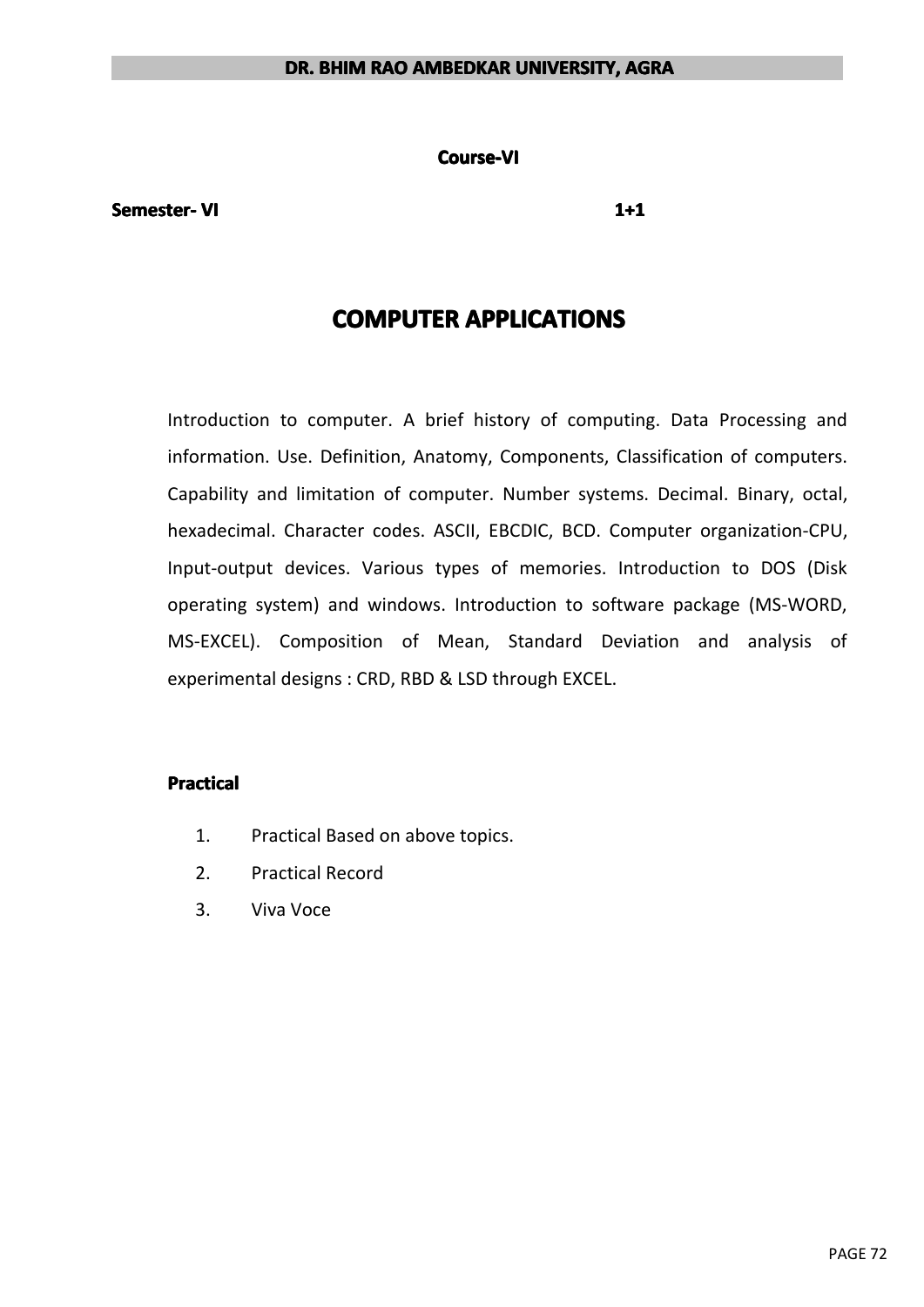## **B.Sc. Ag., SEMESTER-VII**

# **(13+7)**

| <b>S. No.</b>  | <b>Department</b>                    | <b>Credit</b> | <b>Title</b>                                                                                  |  |  |
|----------------|--------------------------------------|---------------|-----------------------------------------------------------------------------------------------|--|--|
|                |                                      | <b>Hours</b>  |                                                                                               |  |  |
| 1.             | <b>Plant Breeding &amp; Genetics</b> | $1+1$         | Principles of seed Production Technology                                                      |  |  |
| $\overline{2}$ | A.H. & Dairying                      | $2 + 1$       | Dairy products Technology                                                                     |  |  |
| 3              | Ag. Engineering                      | $2 + 1$       | Post Harvest Engineering.                                                                     |  |  |
| $\overline{4}$ | Agronomy                             | $2 + 0$       | Farming<br>sustainable<br>and<br>system<br>agriculture                                        |  |  |
| 5              | Agriculture Economic                 | $2 + 1$       | Agriculture<br>Finance,<br><b>Business</b><br>management and trade.                           |  |  |
| 6              | <b>Agriculture Extension</b>         | $2 + 1$       | Communication, Diffusion of agriculture<br>innovation                                         |  |  |
| 7.             | <b>Plant Pathology</b>               | $0 + 1$       | Plant Pathology: Mushroom cultivation,<br>Mushroom culture and elementary plant<br>Nemetology |  |  |
| 8.             | Horticulture                         | $2 + 1$       | <b>Ornamental Horticulture</b>                                                                |  |  |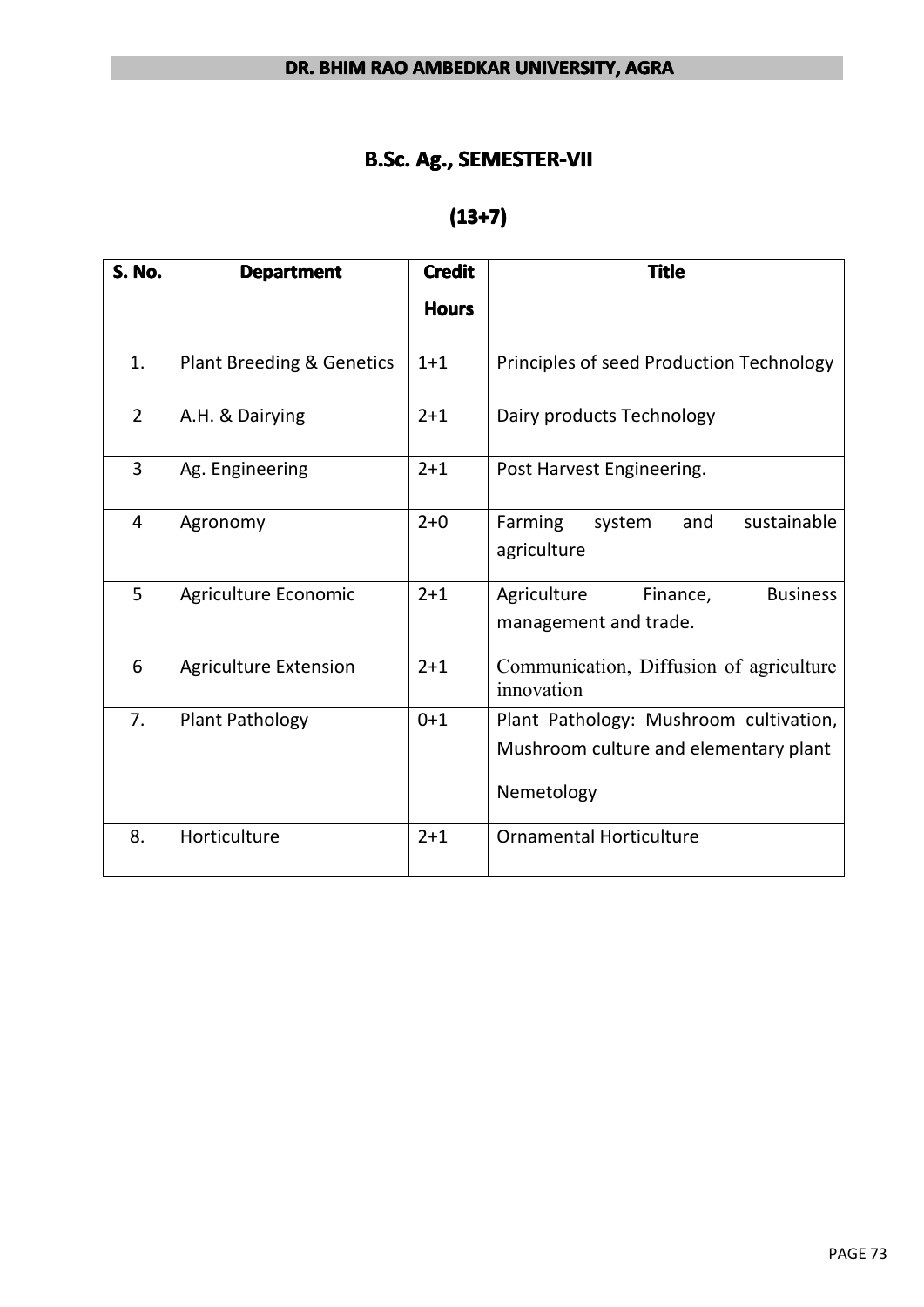#### **Course-I Course-I**

### **Semester- Semester- Semester-VII 1+1**

## **PRINCIPLES PRINCIPLES PRINCIPLESPRINCIPLESOF SEED PRODUCTION PRODUCTION TECHNLOGY TECHNLOGY TECHNLOGY**

- 1. History and importance of seed technology.
- 2. Classes of seeds.
- 3. Characteristics of quality seeds and its importance.
- 4. General technique of seed production in important agricultural crops.
- (i) Cereals wheat and rice
- (ii) Millets maize, sughum and bajra
- (iii) Pulses chichkpea, pigeonpea, and mung bean
- (iv) Oil Seeds raps seed and mustard, sesamum.
- (v) Commercial corps sugarcane, potato and cotton.
- 5. Factors affecting seed longevity and quality.
- 6. Causes of seed deterioration with reference to genetic and storage.
- 7. Seed testing- importance, procedures, purity, viability and germination.
- 8. Certification procedure for important filed crops.

### **Practical**

- 1. Maintenance of seed purity in the field.
- 2. Field inspection procedure in important crops.
- 3. Purity analysis, seed moisture, germination, viability and vigour tests.
- 4. Practical record
- 5. Viva Voce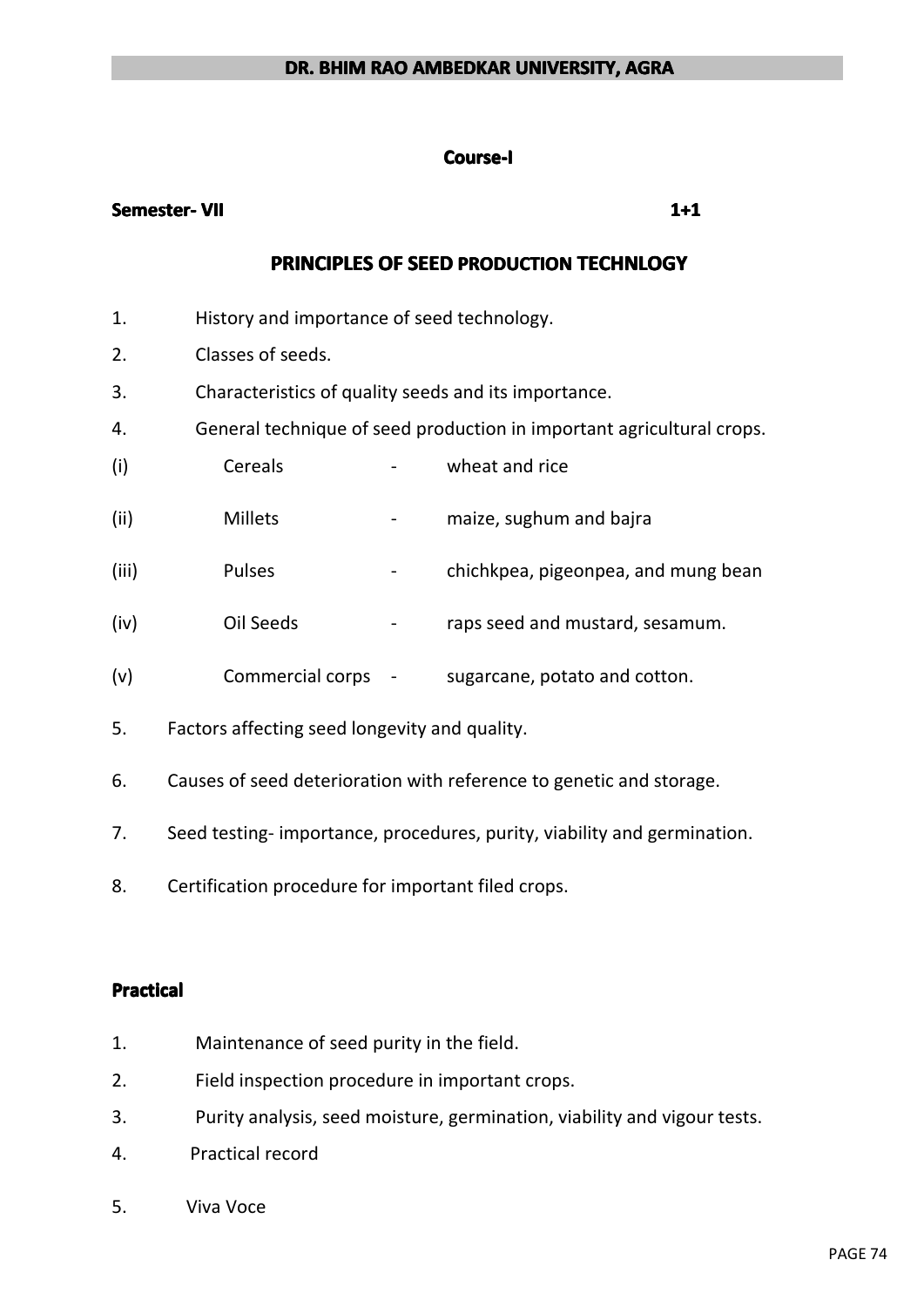## **Course-II Course-II**

## **Semester- Semester- Semester-VII 2+1**

## **DAIRY PRODUCTS PRODUCTS PRODUCTS PRODUCTS TECHNOLOGY TECHNOLOGY TECHNOLOGYTECHNOLOGY**

- **1.** Definition, composition and method of manufacture of cream, butter ghee, dahi, khoa, chhana, paneer, ice cream, condensed milk, milk powder, cheddar and cottage cheese.
- **2.** Cleaning and sanitization of dairy equipments.
- **3.** Basic principles of refrigeration and cold storage, storage of milk products. Principles of cooling and heating, Heat transfer equipments.

## **Practical:**

- 1. Demonstration of cream separation.
- 2. Demonstration of preparation of cream, butter, ghee, cheese, khoa chhana, paneer, ice creamand dahi.
- 3. Calculation on Ice cream milk.
- 4. Calculation on standardization and Neutralization of cream, over runof butter and ice cream.
- 5. Comparative study of cost of different milk products.
- 6. Practical record
- 7. Viva voce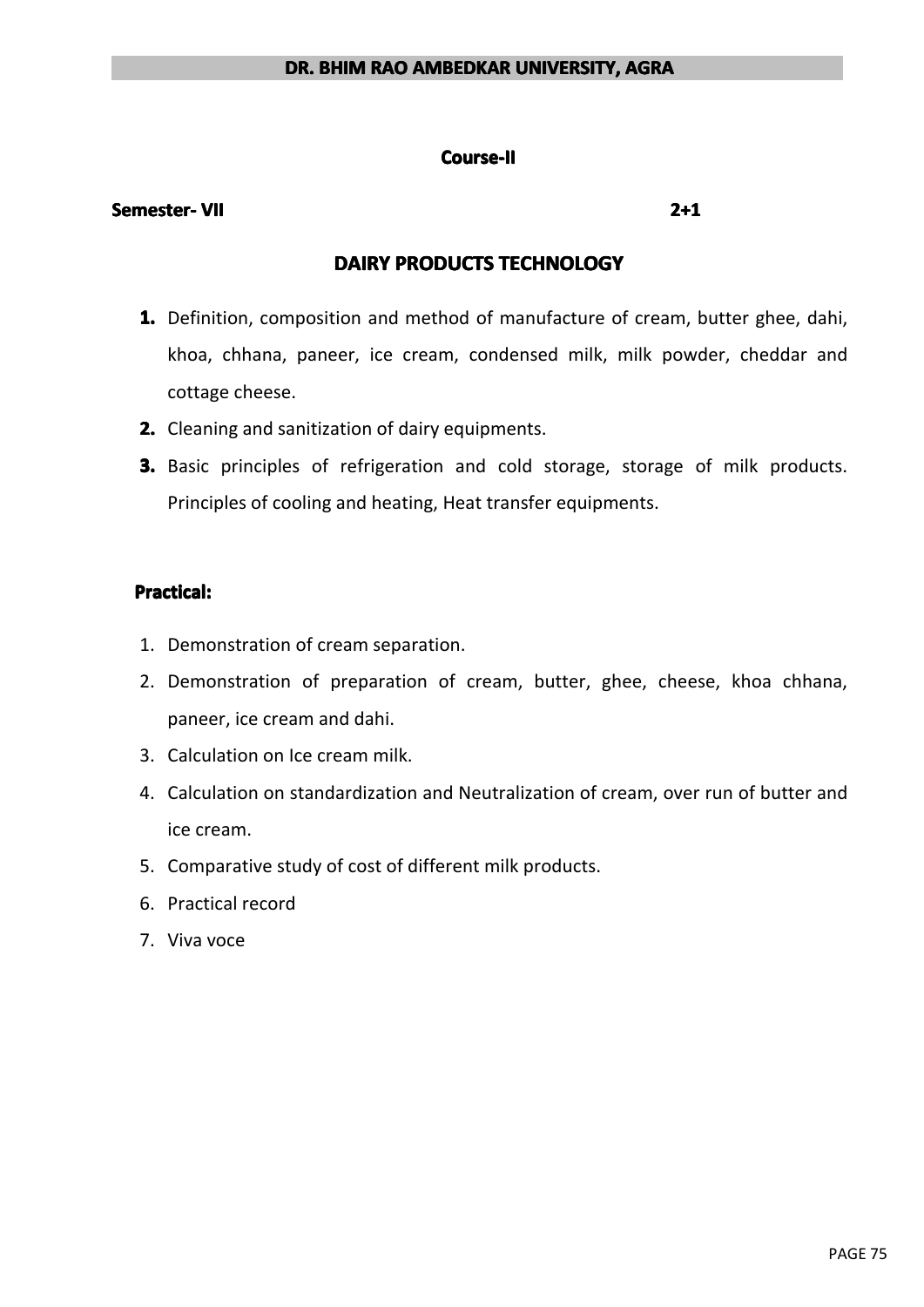## **Course-III**

## **Semester- Semester- Semester-VII 2+1**

## **POST HARVEST HARVEST ENGINEERING ENGINEERING**

- 1. Importance and advantages of processing of agriculture produce.
- 2. Study of process and equipments involved in cleaning drying. Storage of farm produce. Rice milling, Pulse-milling, wheat milling, oilseed milling, soyabeen processing cane- crushing, Chaff cutting and animal feed grinding.
- 3. Utilization of agricultural by products such as rice husk and straws, rice bran and Arhar Stalk.
- 4. Processing and Preservation of foods and seeds.
- 5. Biomethanation of agricultural and municipal wastes.

## **Practical Practical**

- 1. Determination of moisture content of grains.
- 2. Sieve analysis of ground materials.
- 3. Study of construction, operation, care and maintenance of different processing equipments.
- 4. Study of Biogas Plants.
- 5. Visits of place related to processing of farm produce.
- 6. Practical record
- 7. Viva Voce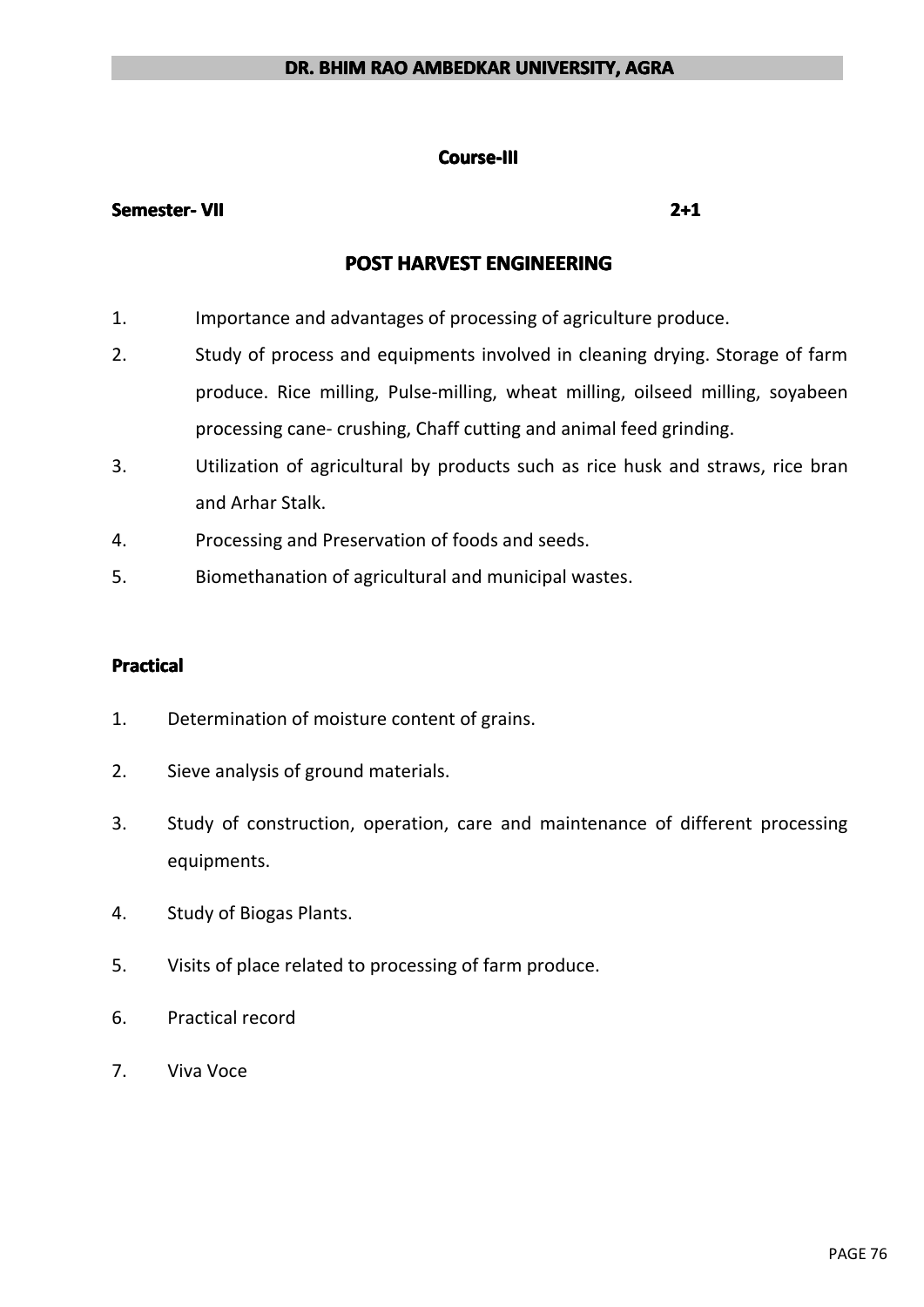#### **Course-IV Course-IV**

#### **Semester- Semester- Semester-VII 2+1**

## **FARMING SYSTEM AND SUSTANAIBLE AGRICULTURE**

- 1. Farming systems- Definition, types and methods of farming.
- 2. Definition, scope and advantages of sustainable agriculture.
- 3. Modern agriculture in relation to sustainable agriculture.
- 4. Sustainable agriculture in relation to tillage, fertilizers, irrigation, weeds management and plant protection measures.
- 5. Important cropping systems for sustainable agriculture.

## **PRACTICALS PRACTICALS**

- 1. Framing crop rotations in relation to sustainable agriculture.
- 2. Preparation of cropping scheme for sustainable agriculture.
- 3. To workout the economics of different farming systems.
- 4. To study the farming system for sustainable agriculture.
- 5. Maintenance of practical record.
- 6. Viva Voce.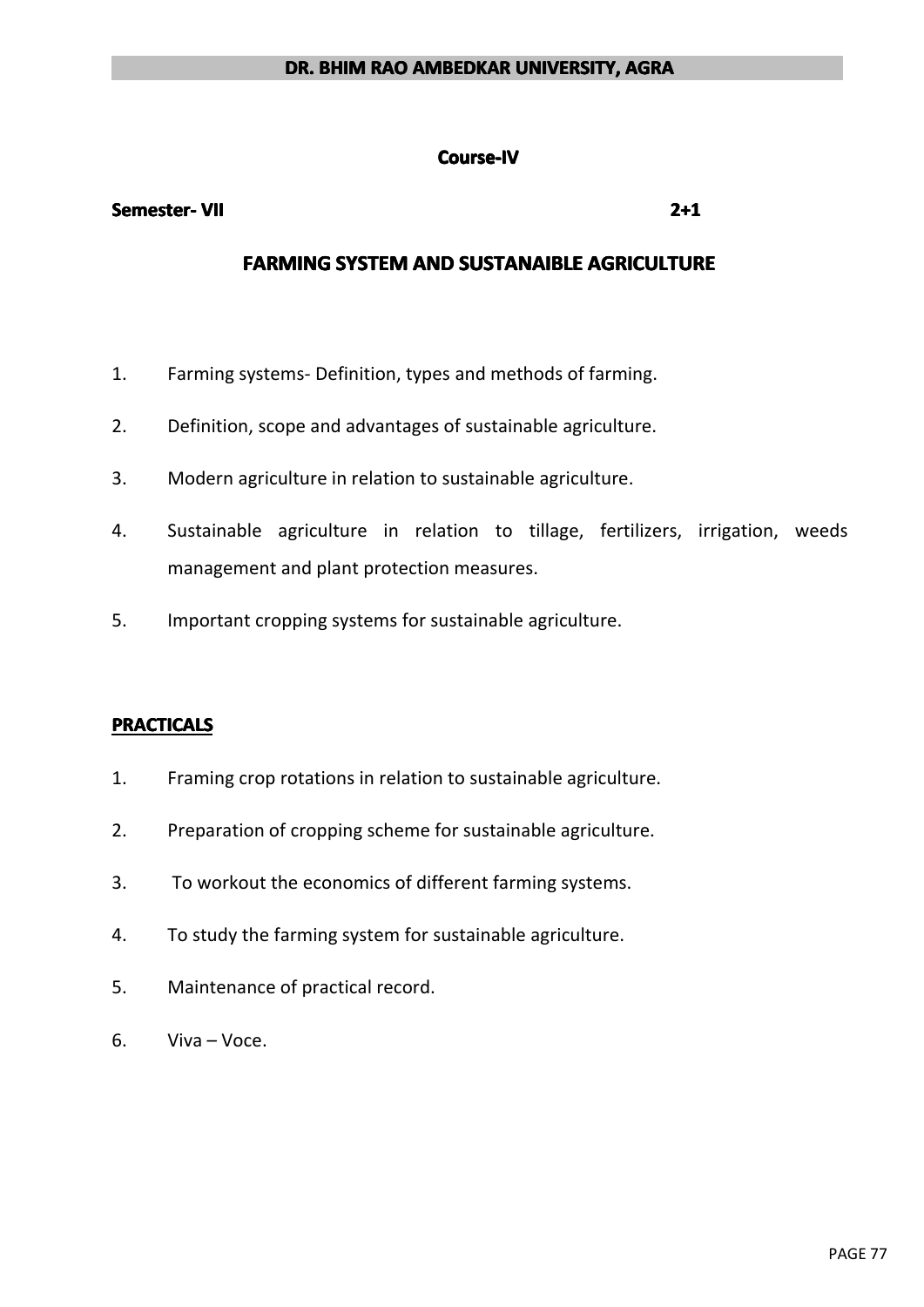## **Course-V Course-V**

## **Semester- Semester- Semester-VII 2+1**

## **AGRICULTURE AGRICULTURE AGRICULTUREFINANCE, FINANCE, FINANCE, BUSINESS BUSINESS BUSINESSBUSINESSMANAGEMENT MANAGEMENT MANAGEMENT AND TRADE**

## **A. Agricultural Finance**

- **1.** Credit, Meaning, Importance and credit control.
- **2.** Definition, need for finance in agriculture, characteristics of good agriculture finance (credit)
- **3.** Types of loans and classification of agricultural credit.
- **4.** Qualifications of <sup>a</sup> borrower, Analysis and three R's and credit (Return, Repayment Capacity and Risk-Bearing Capacity). Analysis of three G's of credit (character, capacity and capital).
- **5.** Types of loan, according to liquidity, budgeted loan, loan amortization, Even payment method, Decreasing method.
- **6.** Role and Rural Credit Institutions (Recommendations of the Banking Commission integrated Scheme of Rural Finance (Credit), Institutional Agencies, Taccan.
- **7.** Sources of agricultural finance (Commercial banks, RRB, Lead Bank, Lead) Bank, NABARD, Cooperative Credit (PACs, Land Development Banks, National cooperative Federation, Farmers Service Cooperatives).

## **B.** Business Management

- 1. Meaning of management, functions of management role of mangers and scope of management in agricultural business. Role and objectives in management references.
- 2. Decision making by individuals as also by groups.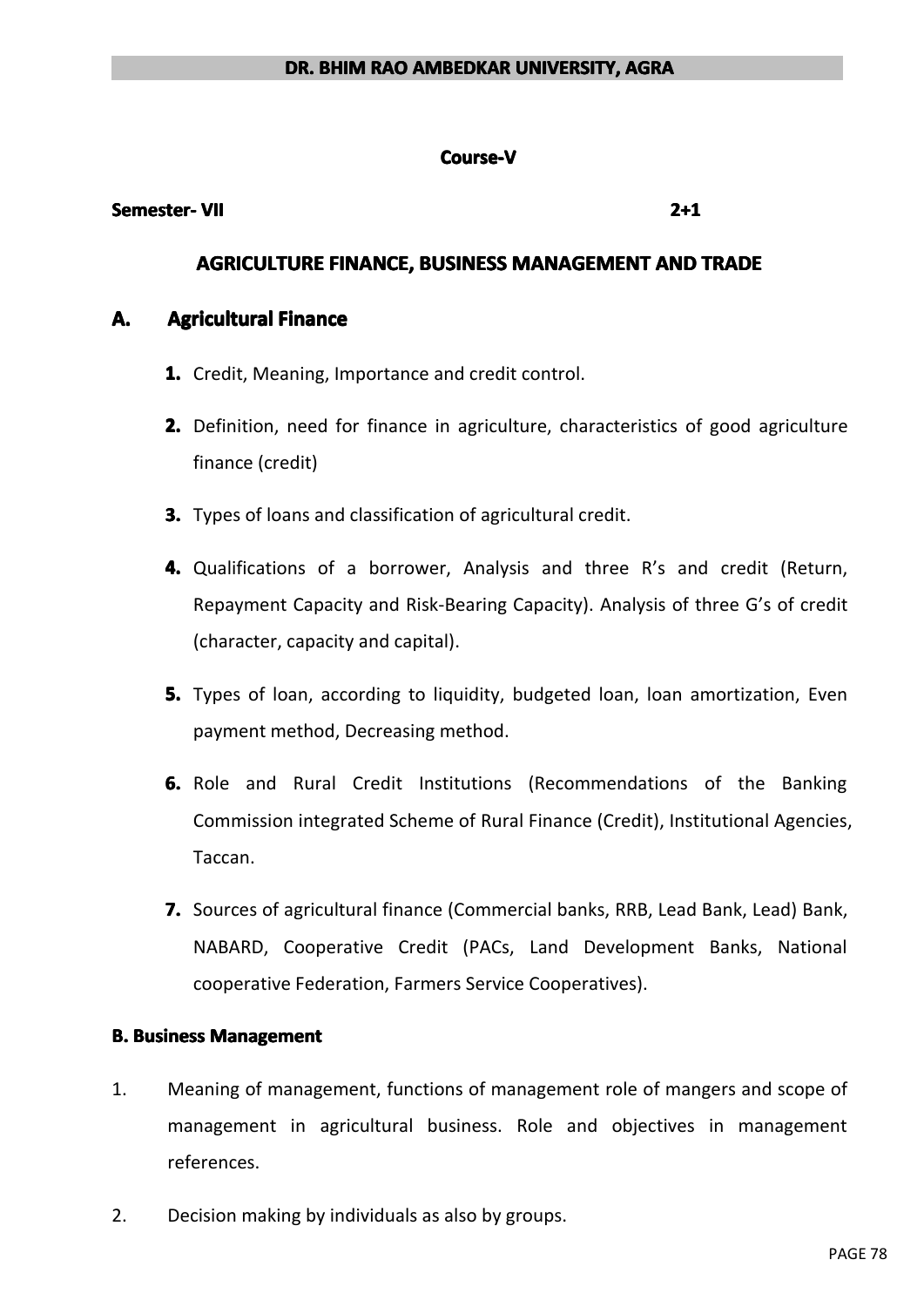- 3. Functional areas of management and their relationship with agriculture production, finance, marketing and human resources as coordination thereof.
- 4. Acquaintance of book-keeping and cash accounts(s).

Knowledge of business environment for operation of bank account cheques, bank draft etc.

## **PRACTICALS PRACTICALS**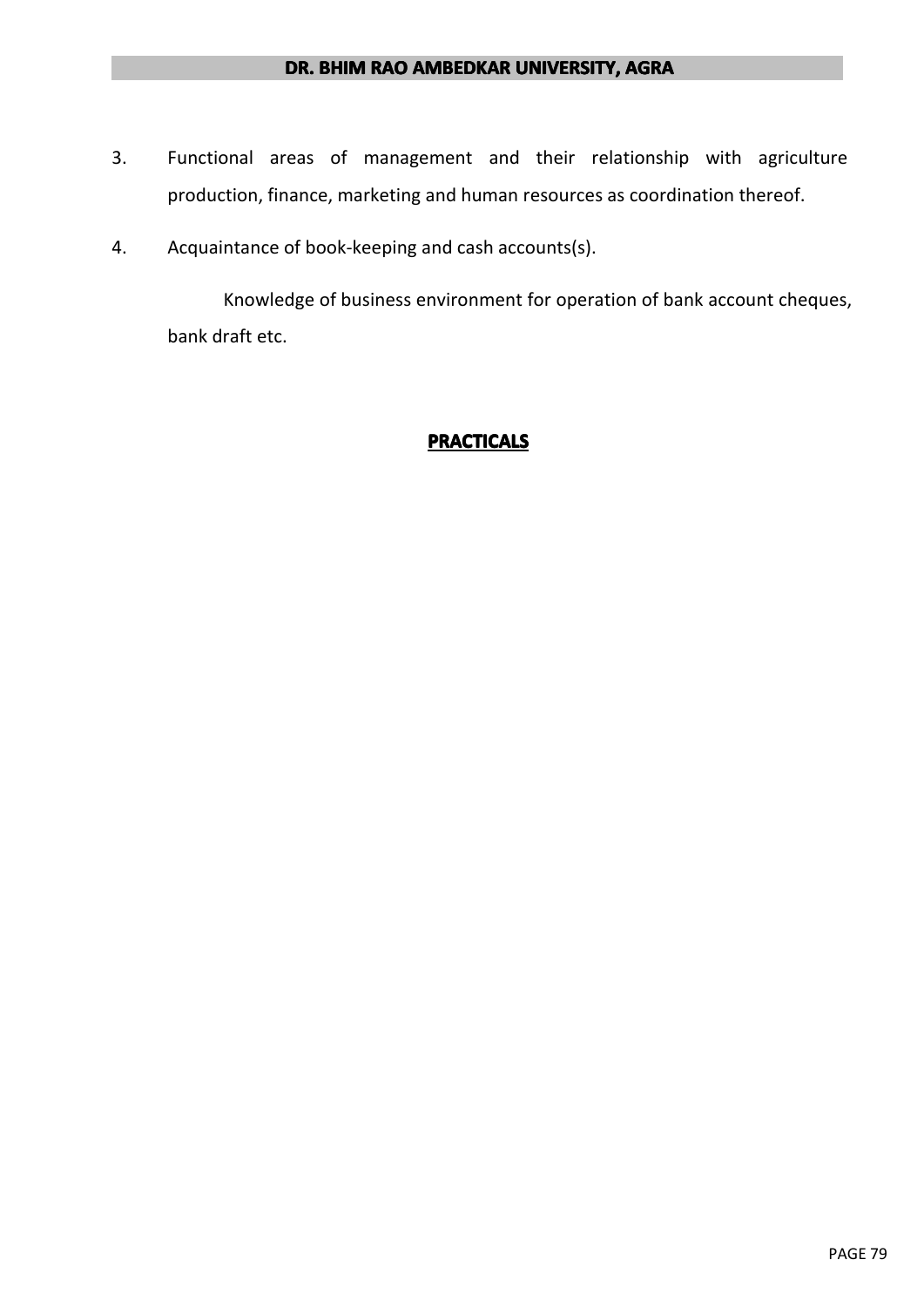**Course-VI**

## **Semester- Semester- Semester-VII 2+1**

## **COMMUNICATION, DIFFUSION OF AGRICULTURE INNOVATION**

Meaning and definition of communication. Communication process, elements and models of communication. Types of communication. Key communicator Audio visual aids, their use and effectiveness.

Extension teaching methods- classification, merits and demerits, factors affecting selection and use of extension teaching methods, Mass Media in Extension.

Differences between interpersonal and Mass Communication.

Meaning and definition of innovation, diffusion, adoption, diffusion effect and rate of adoption, stages of adoption, factors affecting adoption, elements of difference between diffusion and communication. Innovation decision process, categories of adopters, characteristics of innovations.

### **Practical Practical**

- 1. Preparation and handling of audio-visual aids.
- 2. Organizing group discussion, campaign, seminar, exhibition and demonstration.
- 3. Practices in writing news letter, circular letter, radio and television scripts on different farm practices.
- 4. Identification of farmers under different adopter's categories.
- 5. Collection of information from farmers to determine extent of adoption of <sup>a</sup> particular farm practice.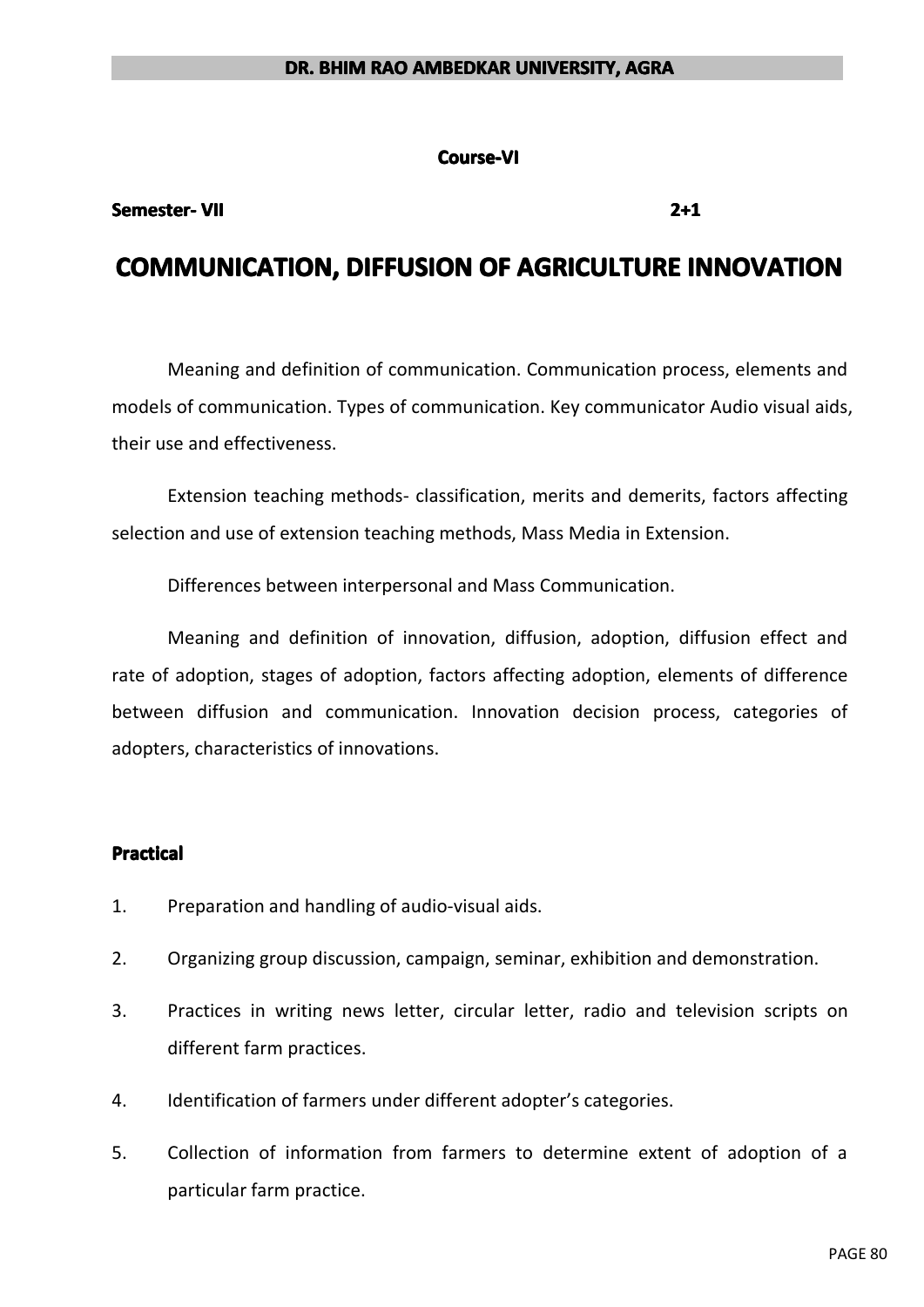- 6. Educational tour to give exposure of selected ICAR & SAU Institutes to all students.
- 7. Practical record
- 8. Viva Voce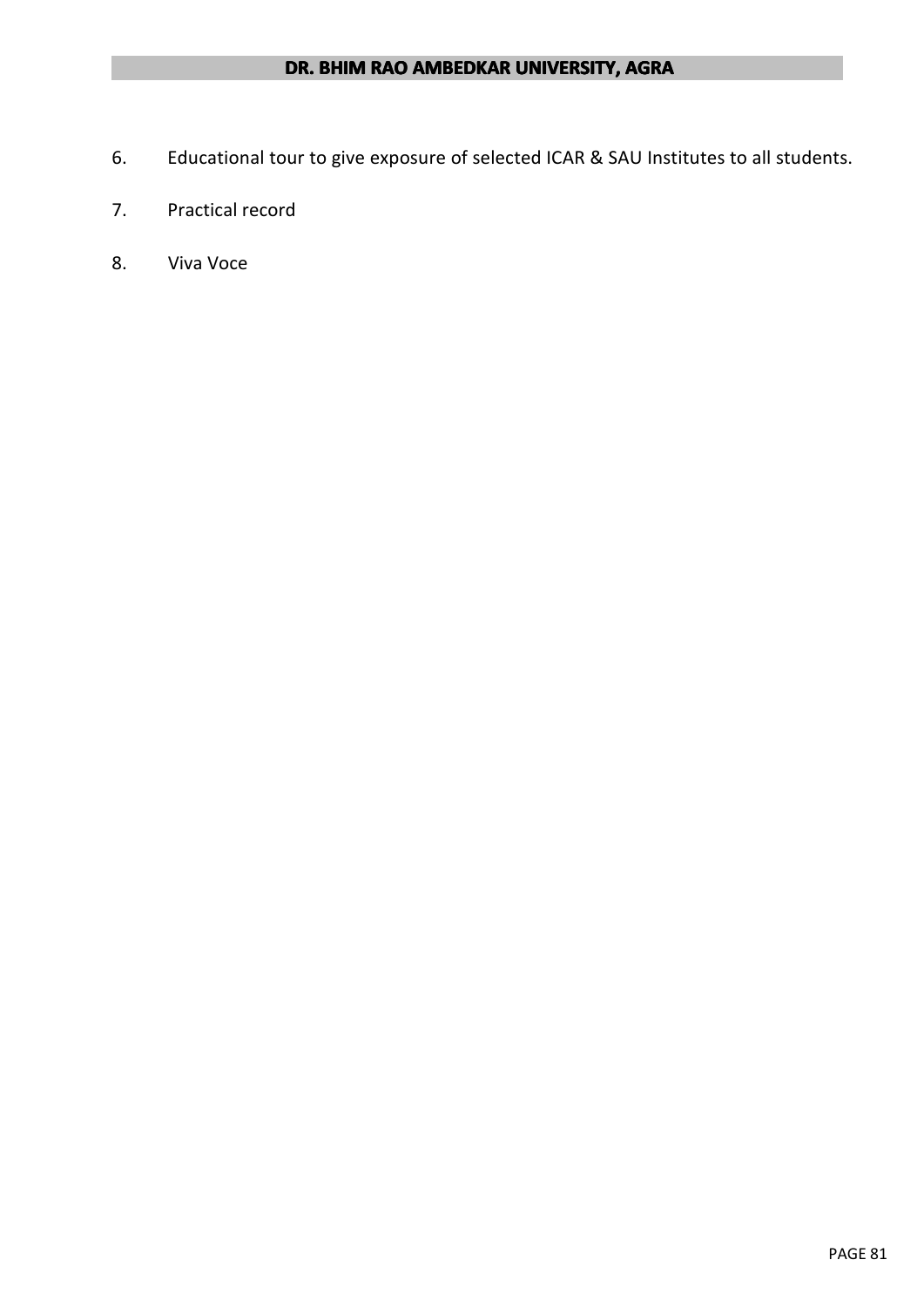**Course-VII Course-VII**

## **Semester- Semester- Semester-VII 0+1**

# **PLANT PATHOLOGY: MUSHROOM CULTIVATION MUSHROOM CULTURE AND ELEMENTARY PLANT NEMETOLOGY**

## **Practical Practical Practical Practical**

Morphology of edible mushrooms and their classification. Swawn and its preparation. Methods of Cultivation of different types of edible mushrooms. Mushroom diseases and ests. Mushroom recipies.

- (i) Practical record
- (ii) Viva voce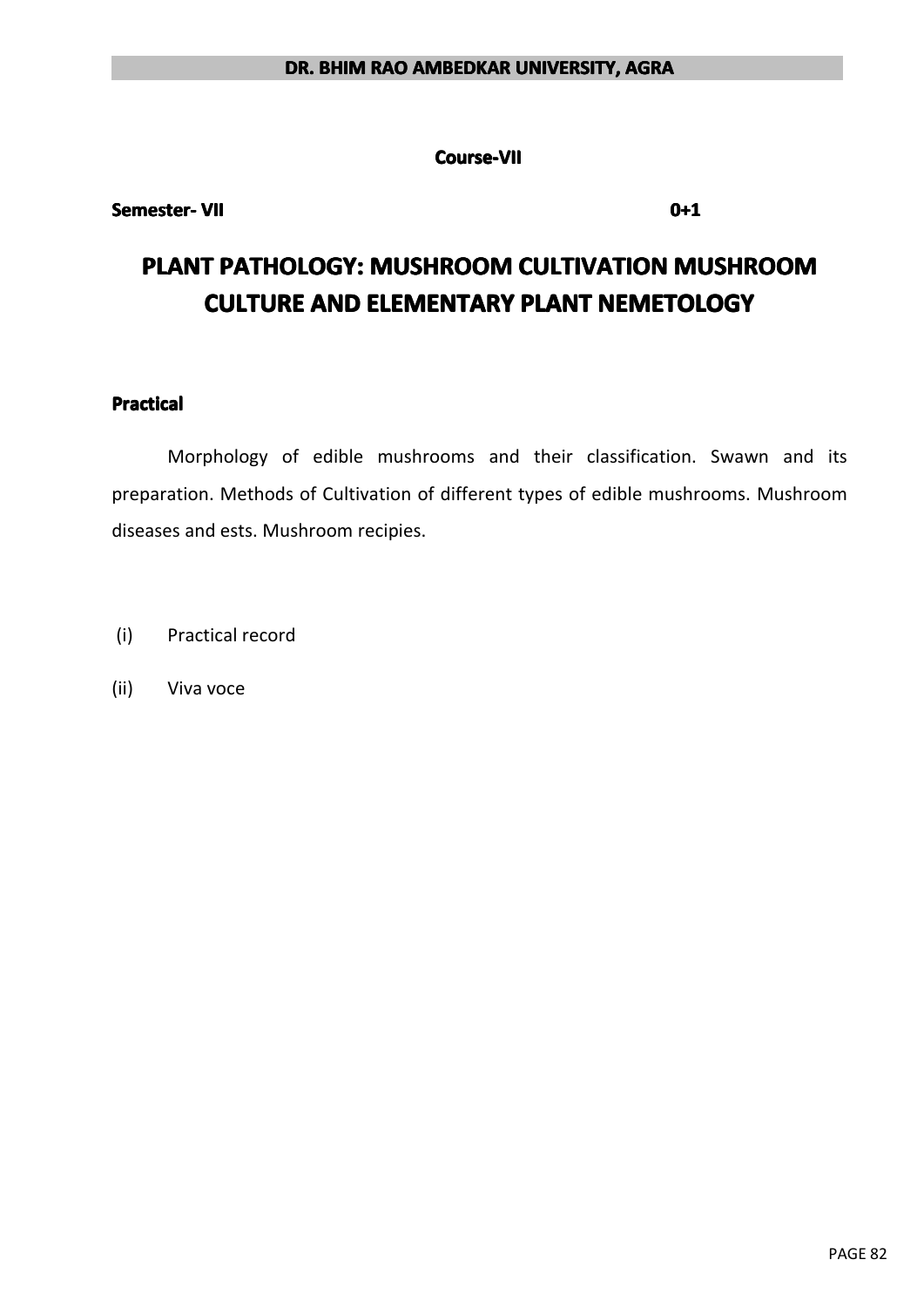**Course- VIII**

## **Semester- Semester- Semester-VII 2+1**

## **ORNAMENTAL HORTICULTURE**

Importance and scope of ornamental horticulture in India. Cultivation of annuals, cannas, jasmines, roses, chrysanthemum, marigold and gladiolus. Making and maintenance of Lawn, Hedge and Edging; Elementary knowledge of common shrubs, climbers, trees green house plants and their various uses. Indoor gardening; Styles of gardens with special reference to Mughal and Japanese gardens. Floristry and Flower arrangement. Techniques to prolong vase life of flowers. Protected cultivation of cut flowers.

## **Practical Practical**

- 1. Identification of ornamental plants.
- 2. Preparation of herbaceous and shrubbery border.
- 3. Practice of making garlands, Bouquet and flower arrangements in vases.
- 4. Propagation of ornamental plants.
- 5. Practice of potting and repotting of plants.
- 6. Visit to ornamental gardens, green houses and research stations.
- 7. Practical record and posters
- 8. Viva voce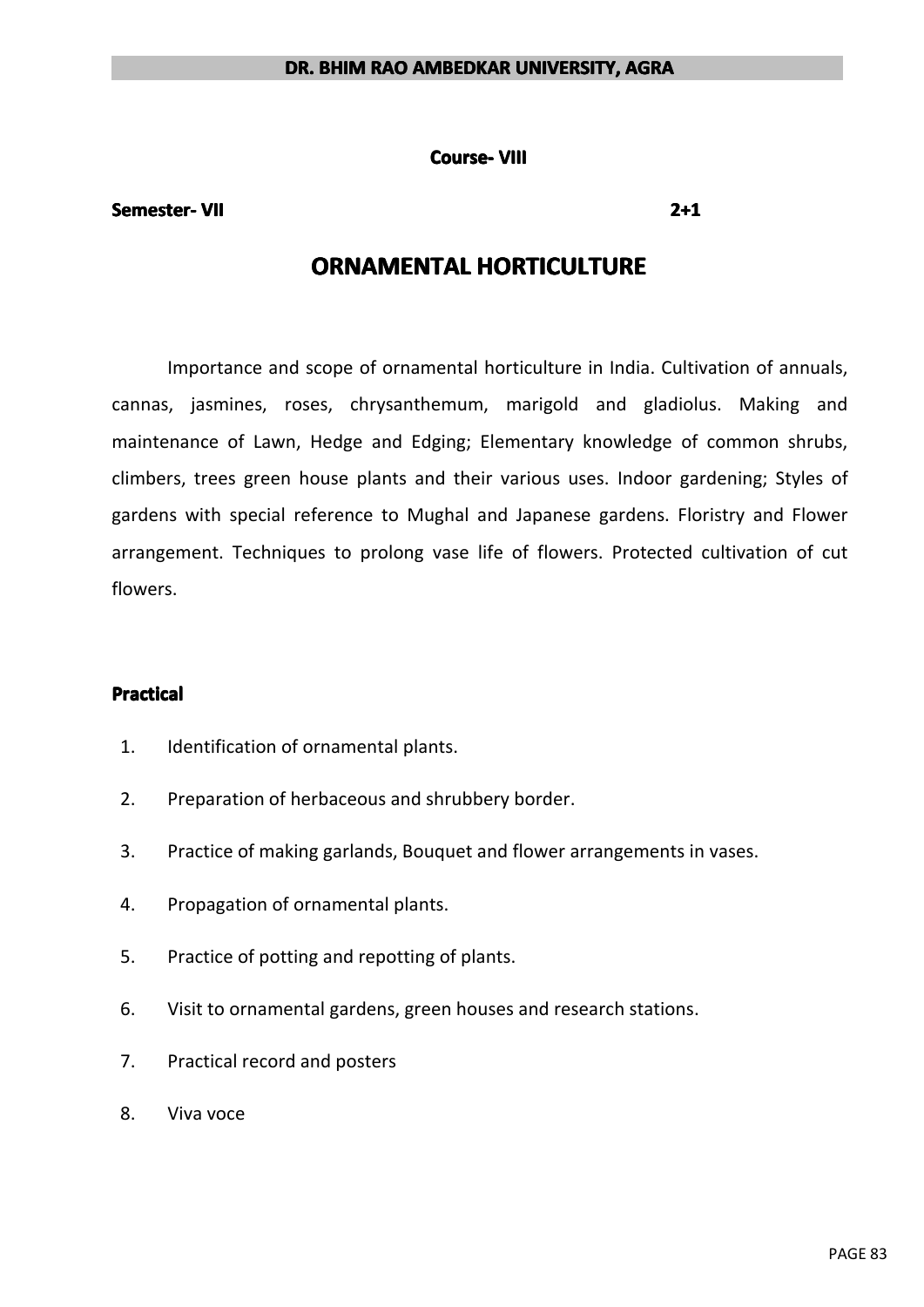## **B.Sc. Ag., SEMESTER-VIII**

# **(2+11)**

| <b>S. No.</b>  | <b>Department</b>                    | <b>Credit</b> | <b>Title</b>            |
|----------------|--------------------------------------|---------------|-------------------------|
|                |                                      | <b>Hours</b>  |                         |
| 1.             | <b>Agriculture Extension</b>         | $1 + 1$       |                         |
| $\overline{2}$ | Agriculture Economic                 | $1 + 1$       |                         |
| 3              | <b>Plant Breeding &amp; Genetics</b> | $0 + 1$       |                         |
|                | (Visit<br>crop improvement<br>to     |               | Rural agricultural work |
|                | centres, seed processing units       |               | experience in all       |
|                | and seed production farms -          |               | departments related to  |
|                | Govt. and Private).                  |               | field work              |
| $\overline{4}$ | Agriculture Chemistry & Soil Sc.     | $0 + 1$       |                         |
| 5              | A.H. & Dairying                      | $0 + 1$       |                         |
| 6              | <b>Agriculture Engineering</b>       | $0 + 1$       |                         |
| $\overline{7}$ | Horticulture                         | $0 + 1$       |                         |
| 8              | Soil conservation                    | $0 + 1$       |                         |
| 9              | Agronomy                             | $0 + 1$       |                         |
| $10-$          | Paint Pathology                      | $0 + 1$       |                         |
| 11             | Agriculture Zoology & Entomology     | $0 + 1$       |                         |
|                |                                      |               |                         |